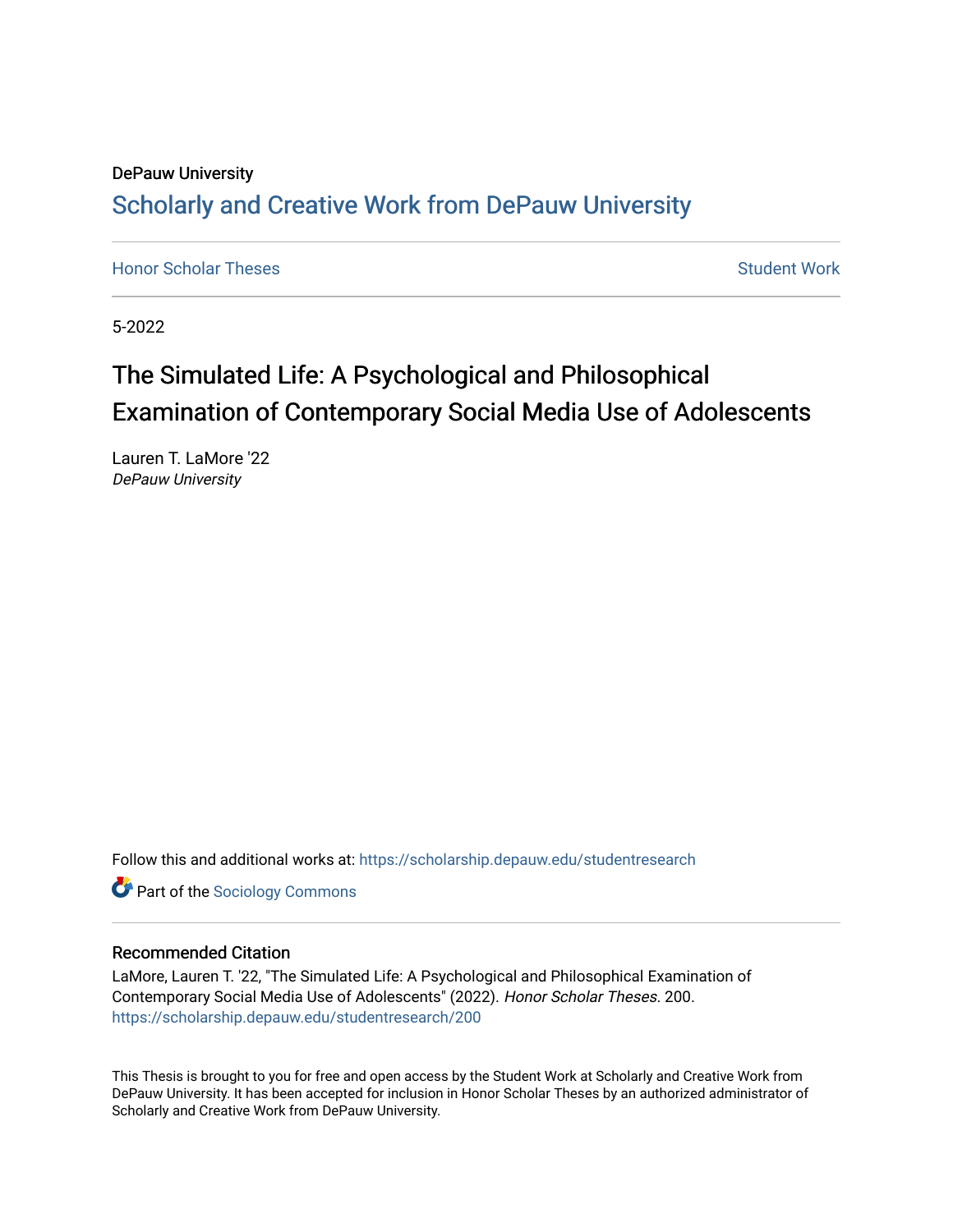# **The Simulated Life: A Psychological and Philosophical Examination of Contemporary Social Media Use of Adolescents**

Lauren T. LaMore

DePauw University

Honor Scholar Program Class of 2022

Professor Ash Puzzo

Professor Kevin Moore, Haley Thompson

April 11, 2022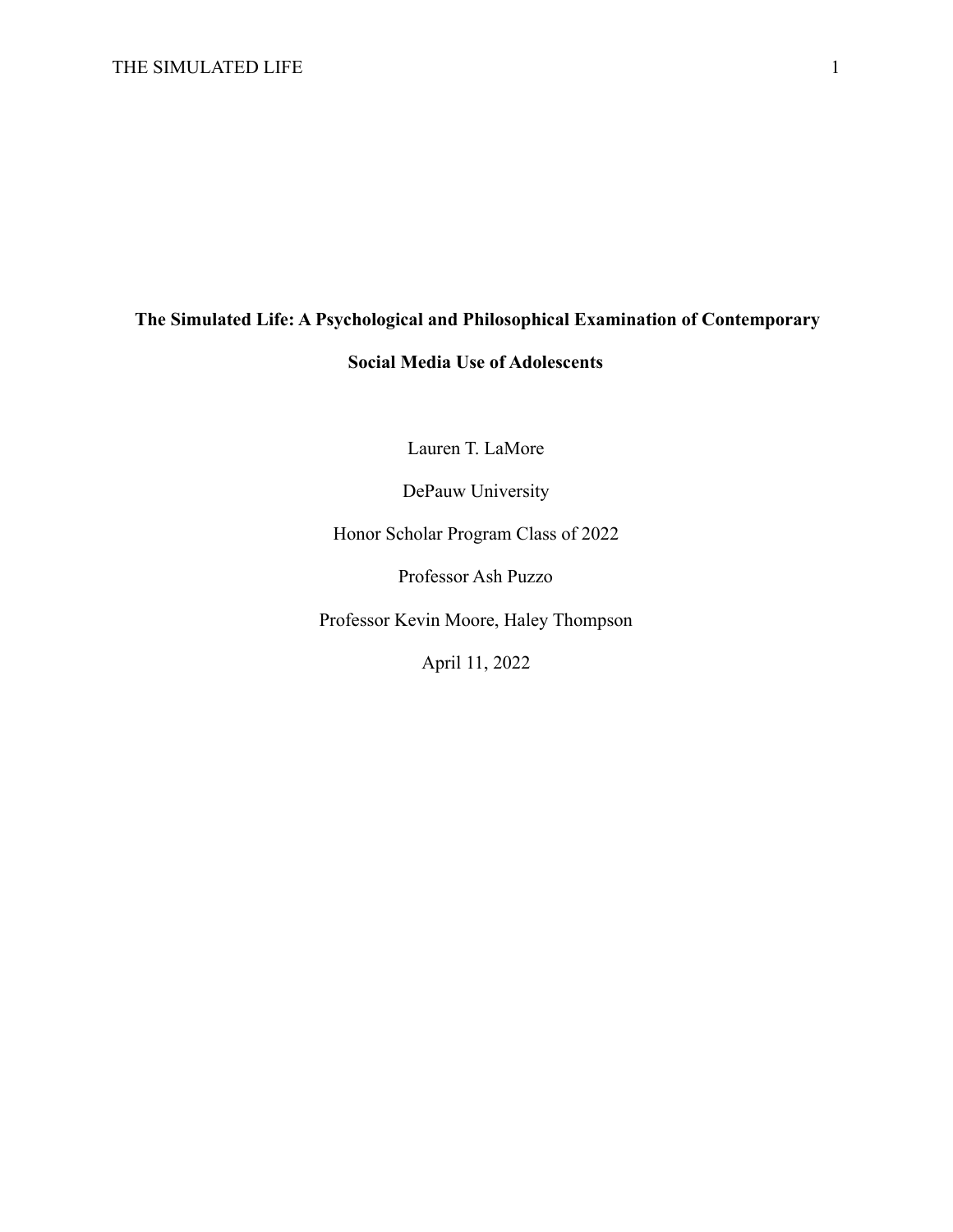## **Table of Contents**

| <b>Acknowledgements</b>                                         | $\mathbf{3}$            |
|-----------------------------------------------------------------|-------------------------|
| <b>Introduction</b>                                             | $\overline{\mathbf{4}}$ |
| <b>A Fictional Case Study</b>                                   | 8                       |
| <b>Psychological Effects of Social Media Use on Adolescents</b> | 9                       |
| Benefits of Social Media Use                                    | 11                      |
| Drawbacks of Social Media Use                                   | 19                      |
| <b>A Philosophical Examination</b>                              | 28                      |
| Social Media and Reality                                        | 29                      |
| The Experience Machine                                          | 34                      |
| Limiting Social Media Use                                       | 52                      |
| Conclusion                                                      | 57                      |
| <b>References</b>                                               | 58                      |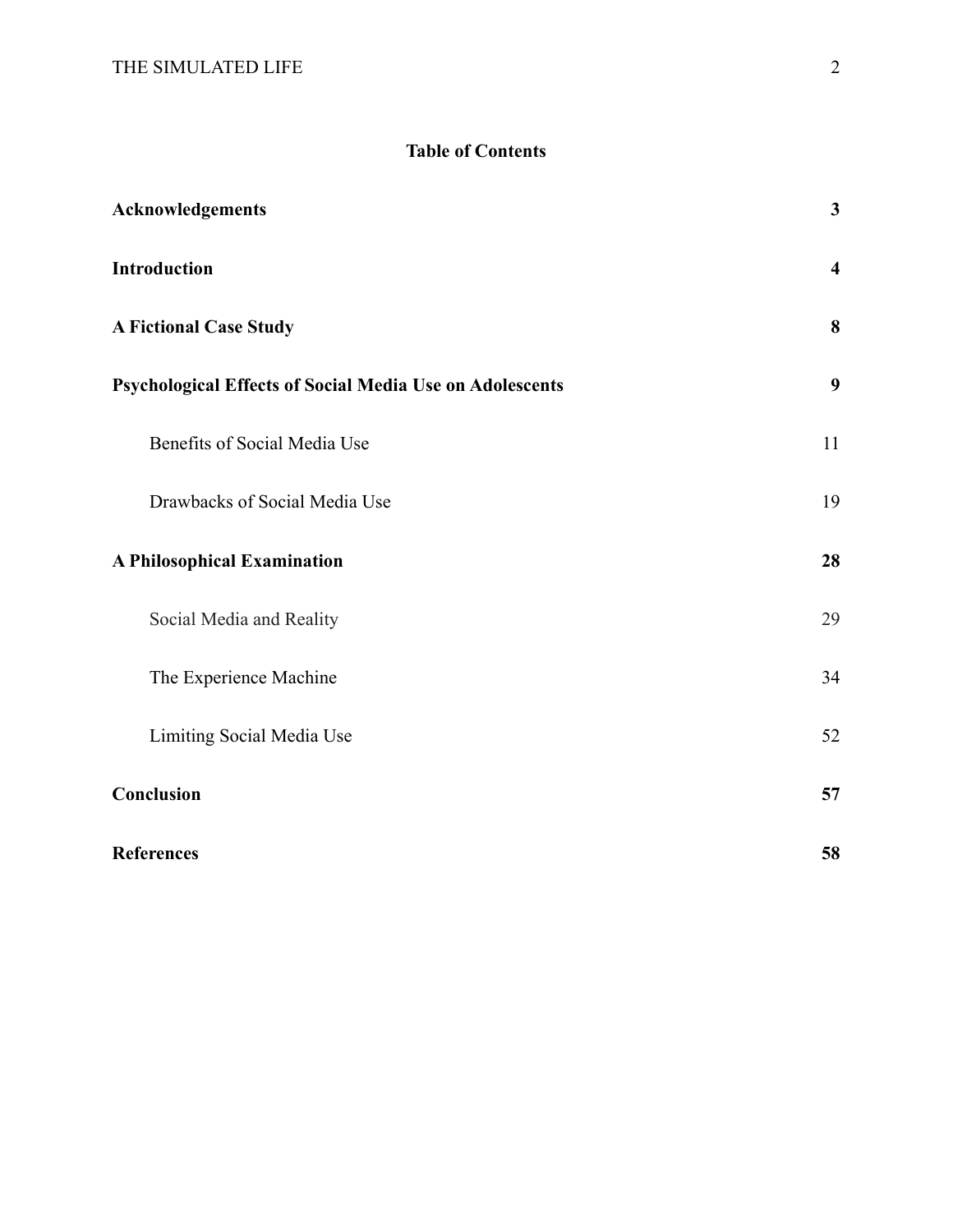## **Acknowledgements**

I would like to thank my thesis committee for being supportive throughout the process. Thank you to Professor Puzzo for helping me with all of the complex ideas and figuring out how to make the whole thesis work. Thank you to Professor Moore for always answering my questions, and thank you to Haley Thompson for encouraging me when I really need it. I truly could not have accomplished this without all of your help.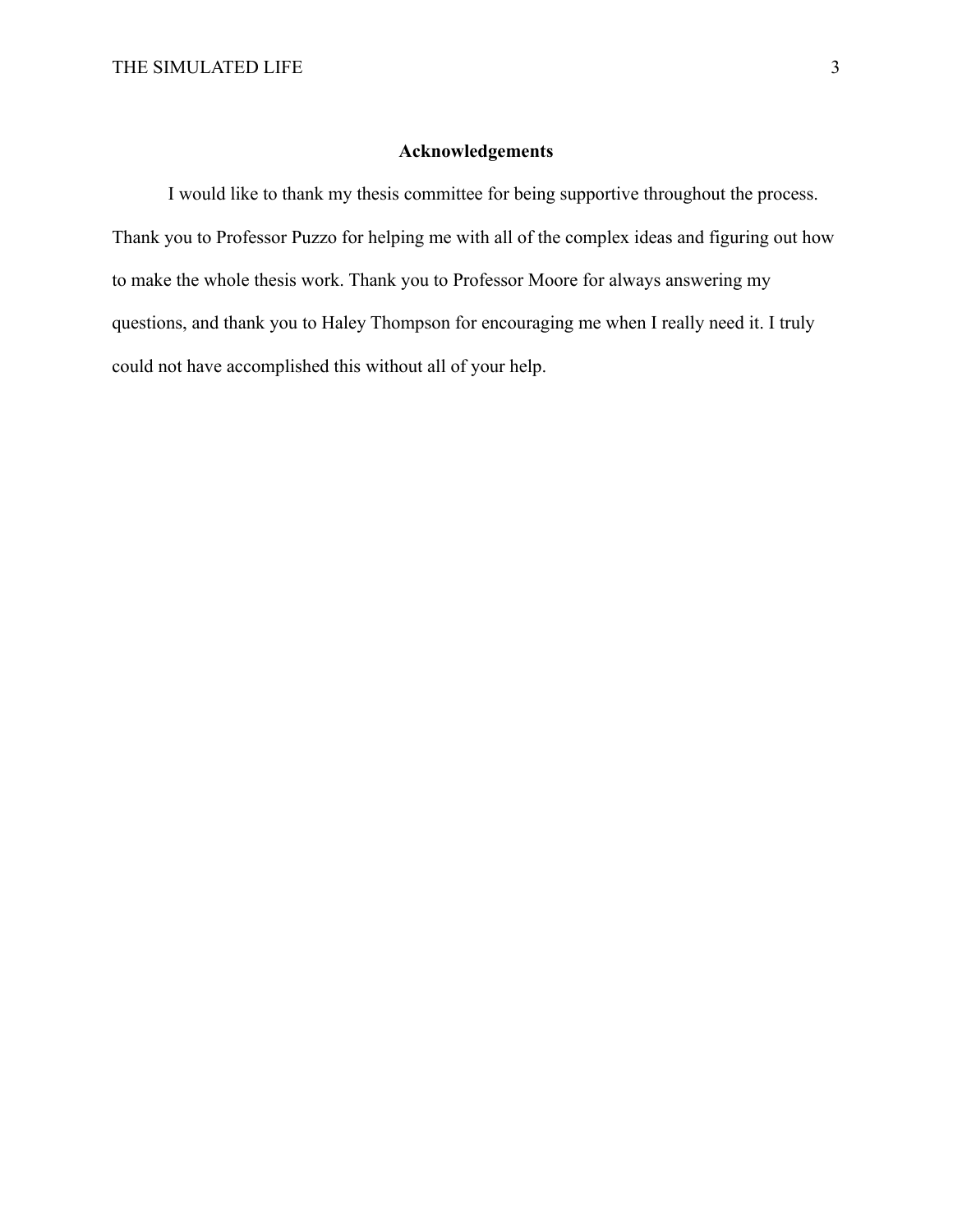## **The Simulated Life: A Psychological and Philosophical Examination of Contemporary Social Media Use of Adolescents**

Suppose you were born 50 years ago. You may not have encountered a screen for several years. Suppose you were born today. You would likely encounter a screen instantly. Unlike 50 years ago, adolescents are exposed to screens and social media quickly and frequently. For those born today, it can be difficult to imagine a world without social media, smartphones, and the internet.

Recently, China limited the amount of time adolescents under the age of 18 can spend playing video games. Bans and limitations like this may sound strange to a western audience, but many people are worried about the impact of heavy technology use on adolescents. Young children are learning to take silly pictures on their parents' smartphones at the same time they are learning to speak, which is undoubtedly unprecedented. Based on this new and strange connection between people and technology, one cannot help but wonder what is happening to our brains and, further, what this connection means philosophically for our worldview and existence experience. The increased use of and reliance upon technology are also being explored by psychologists, as there seem to be ties between mental health and technology use. Additionally, technology changes the way the brain works, potentially altering the physical brain structure and impacting mental health and abilities like attention, concentration, and socialization in young people with heavy screen use.

This paper examines some psychological effects of social media use on adolescents and explores the philosophical implications of social media use on our understanding of reality and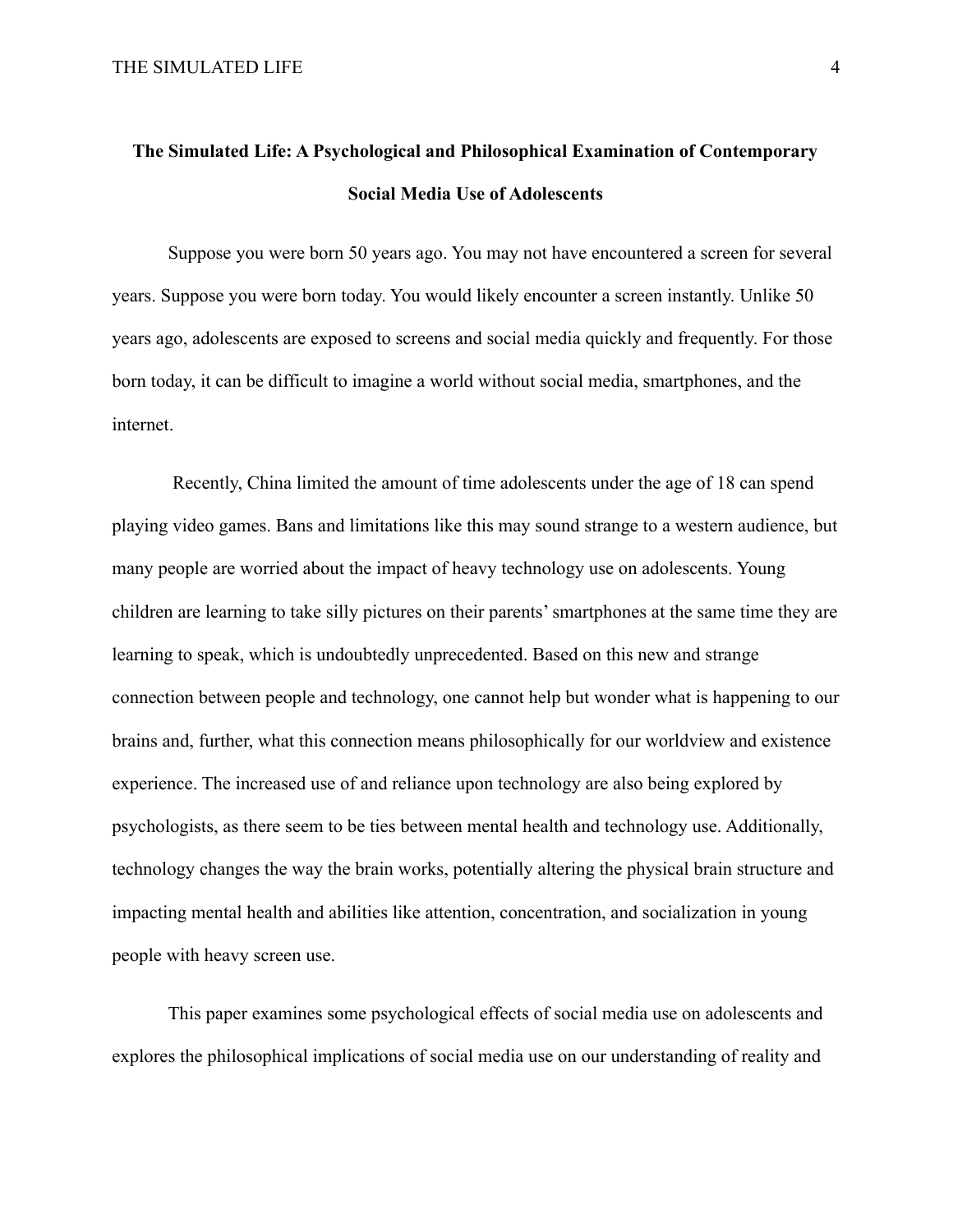its value. The first section describes the significance of new smartphone and internet technologies, and the second section introduces a short fictional case study. In the third section, good, neutral, and negative effects of social media use on adolescents are discussed. The philosophical implications are discussed in the final section.

## **An Exploration of Social Media and Current Technology Use**

Walking into a waiting room, the grocery store, a school, or nearly any other space now has something in common: one can reasonably expect to see others using a screen of some sort. It may be a smartphone, tablet, television, or computer, but people will be absorbed in their digital worlds. People are practically attached at the hip to their pocketable phones. There is near constant access to cameras, entertainment, social media showing what everyone else is doing, and any information one can think to type into a search bar. There is access to images one might otherwise never see, educational resources to learn nearly anything, music, books, films, and more, as well as reviews and commentary on all of these by anyone who wants to share their opinions.

Technology is not new of course. The brain-altering power of current technology is new. Therefore, the way in which people use this technology needs to be examined. This is especially true regarding the near constant connection between adolescents and technology. Some of the ways in which social media use can impact one's brain is addressed in Section 3, but the way people interact with social media and the internet are important to discuss first. Current uses of social media and the internet are significant because this use differs from previous technologies,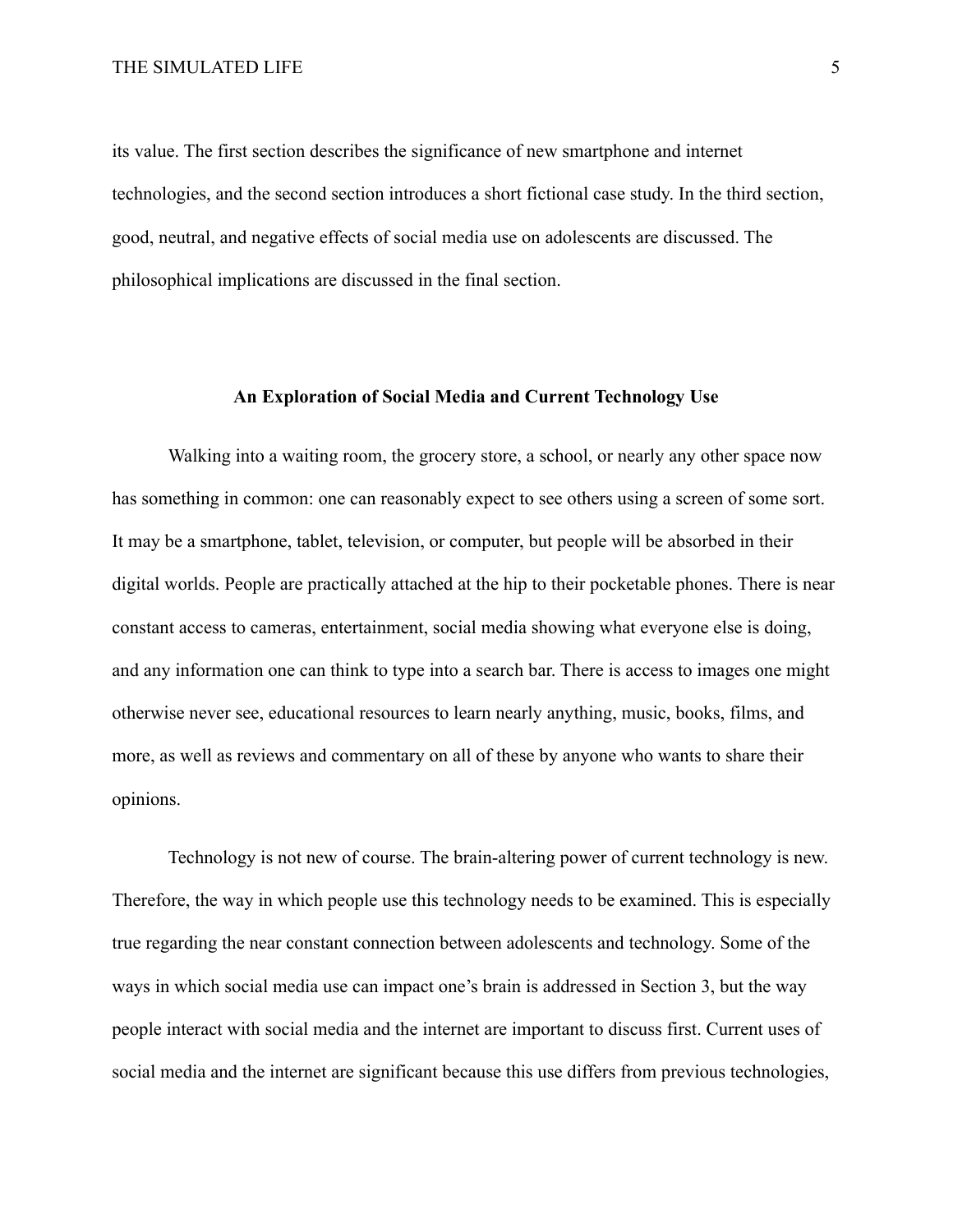like the radio, television, and even books due to the ways in which it is used, the amount of time it is used, and the impact it has on individuals.

The internet is used on an extremely large scale; 90% of people in advanced economies use the internet, and 76% of people in advanced economies own a smartphone (Silver 2020). Particularly for those with smartphones, social media and the internet are always available at the touch of a few buttons, but anyone with the internet can access social media websites. People also use their smartphones for entertainment, work, or anything else imaginable; everything is nearly constantly available. Games, online books, photos, academic papers, blogs, videos, television shows, movies, others' opinions on everything, and more are all easily accessible for anyone with internet access. While previous developments like the radio, television, and books have all provided entertainment and even knowledge, they were also limited as compared to smartphones and the internet. They were able to provide one service, while current smartphone technology is more all-consuming by having a far wider range of uses. This wide range of uses also contributes to the amount of time spent on current devices.

Social media and smartphone usage varies, but one group of particular interest is that of adolescents. According to the American Academy of Child and Adolescent Psychiatry, in the United States, teenagers spend up to 9 hours a day using screens, and children ages 8-12 spend 4-6 hours a day. (AACAP 2020). With some teenagers spending nearly half of their waking lives on their screens, it is clear that screen times are worth examining. Adolescents, in particular, are an important group to analyze due to the clear differences in development and maturity between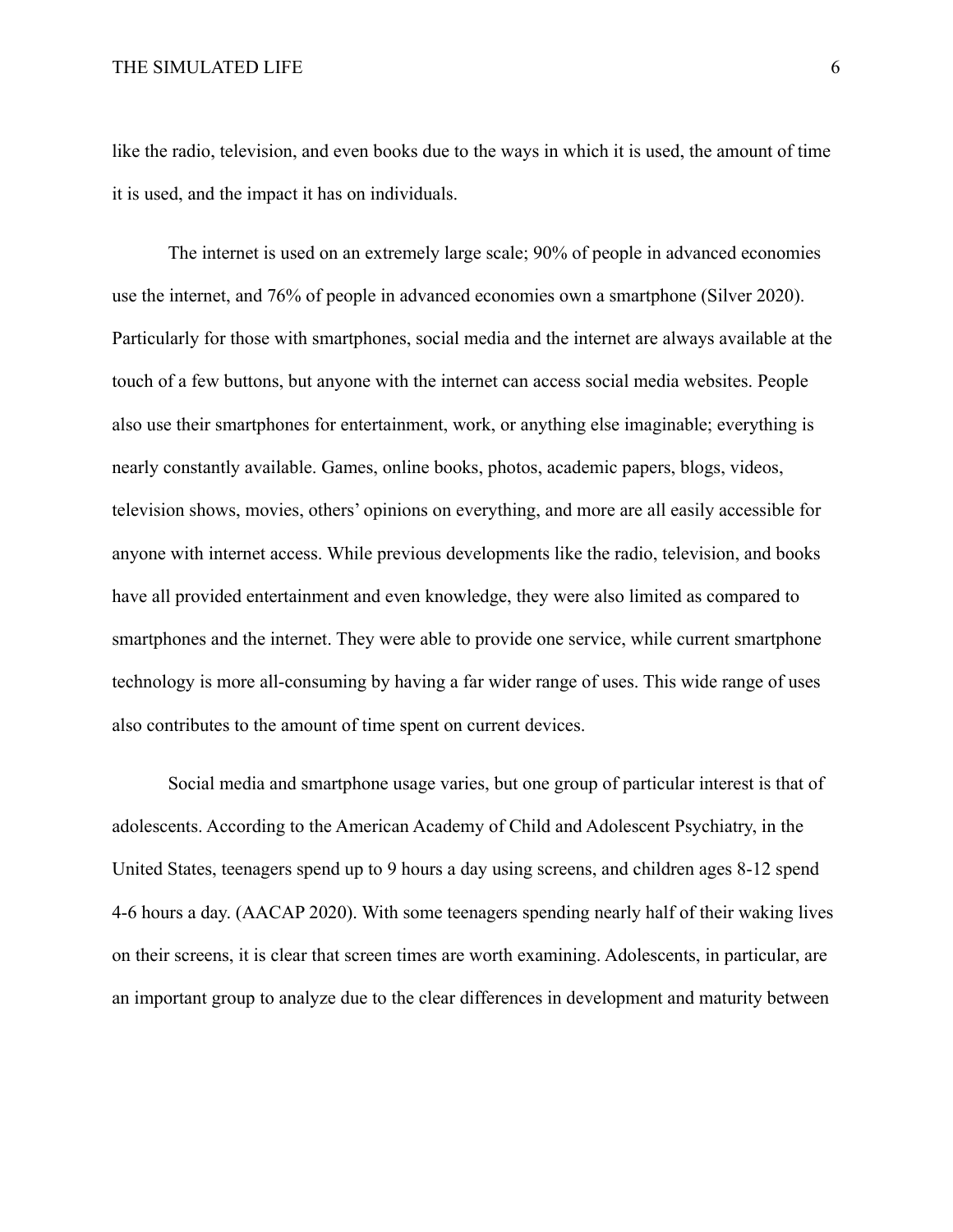adolescents and adults. Adolescents are generally considered to be between ages 10 and 22, and this is roughly the age group discussed throughout this paper.

An additional interesting factor to consider in this preliminary exploration of current technology is the difference in how the internet is used across age groups. For the younger generation that has grown up with technology, developing alongside their devices, the internet is used by many as an extension of themselves. Most adults will reach for a smartphone to look something up or contact a friend, but adolescents rarely put their phones down. The smartphone is like an additional limb, rather than a mere tool, that adolescents will unconsciously reach for and notice when it is absent. Descriptions of the many uses of social media and smartphones is important in understanding how quickly the internet changes and how large it truly is to be able to take up so much of people's time and to span across so many areas of people's lives.

Children and adolescents often seem to navigate technology better than adults; growing up with technology has made the younger generation able to use their technology nearly seamlessly. The near constant connection with one's smartphone or screens is unique and impacts childhood and adolescent development greatly. Unlike previous technological advancements like, say, the television, smartphones travel with the individual. The phones are wireless, often do not require WiFi, and are always on. This constant use or ability for use makes the smartphone-adolescent relationship so notable. Many recent psychological studies emphasize the high screen times of some adolescents and how they may connect to mental health outcomes. Combined with the psychological effects of the near-constant use of this technology to be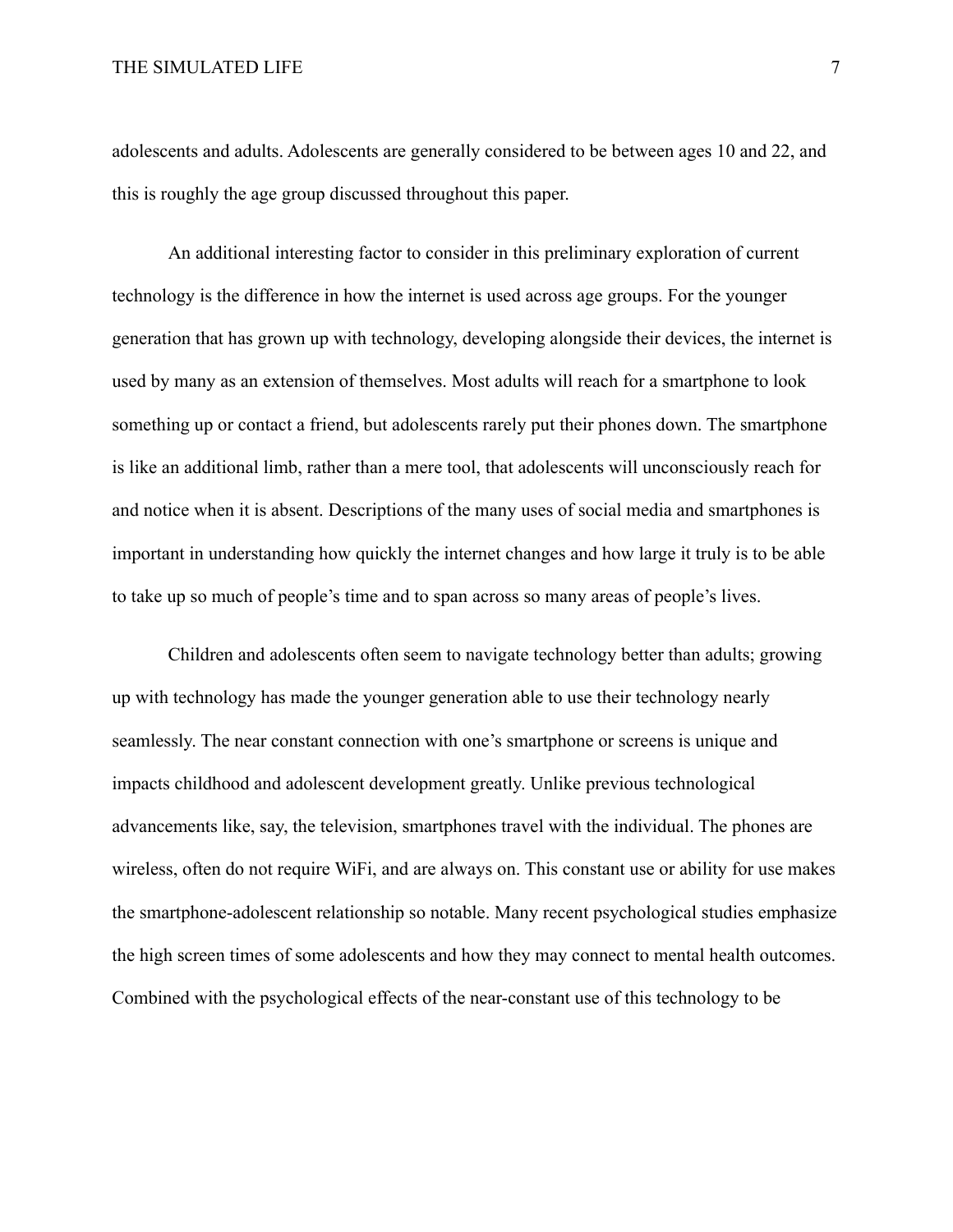discussed in Section 3, it is clear social media and internet use are significant and ought to be discussed.

Along with the psychological impacts of smartphone use, there are interesting questions about authenticity, reality, and human values. Namely, is social media comparable to the real world, and is reality valuable? Additionally, one wonders about more practical questions, such as whether smartphones, or specific uses of smartphones and the internet, should be limited, especially for adolescents who are still developing.

## **A Fictional Case Study**

To best explore the growing body of research on psychological effects of social media, screen time, and internet use, a kind of case study will be used. The case study is of a 12 year old adolescent girl named Jane. While there may be gender differences in psychological effects discussed in Section 3, Jane will represent the effects on adolescent girls. Jane just got her first smartphone and downloaded many popular apps, including Snapchat, Instagram, and Facebook. She is able to find and connect with her friends from school, post pictures, and comment and like others' posts. Her parents have followed her on all of her social media accounts to monitor what she posts. Additionally, her parents are aware of some ways to limit what Jane can access on her phone. A password is needed to download new apps, and there are parental control settings for the smartphone's search engine. Jane's parents have also set time limits on some apps, but the timeout can be easily overridden by Jane. Previously, Jane could only access the internet through a family computer that allowed her parents to limit how long she was online. Now, however,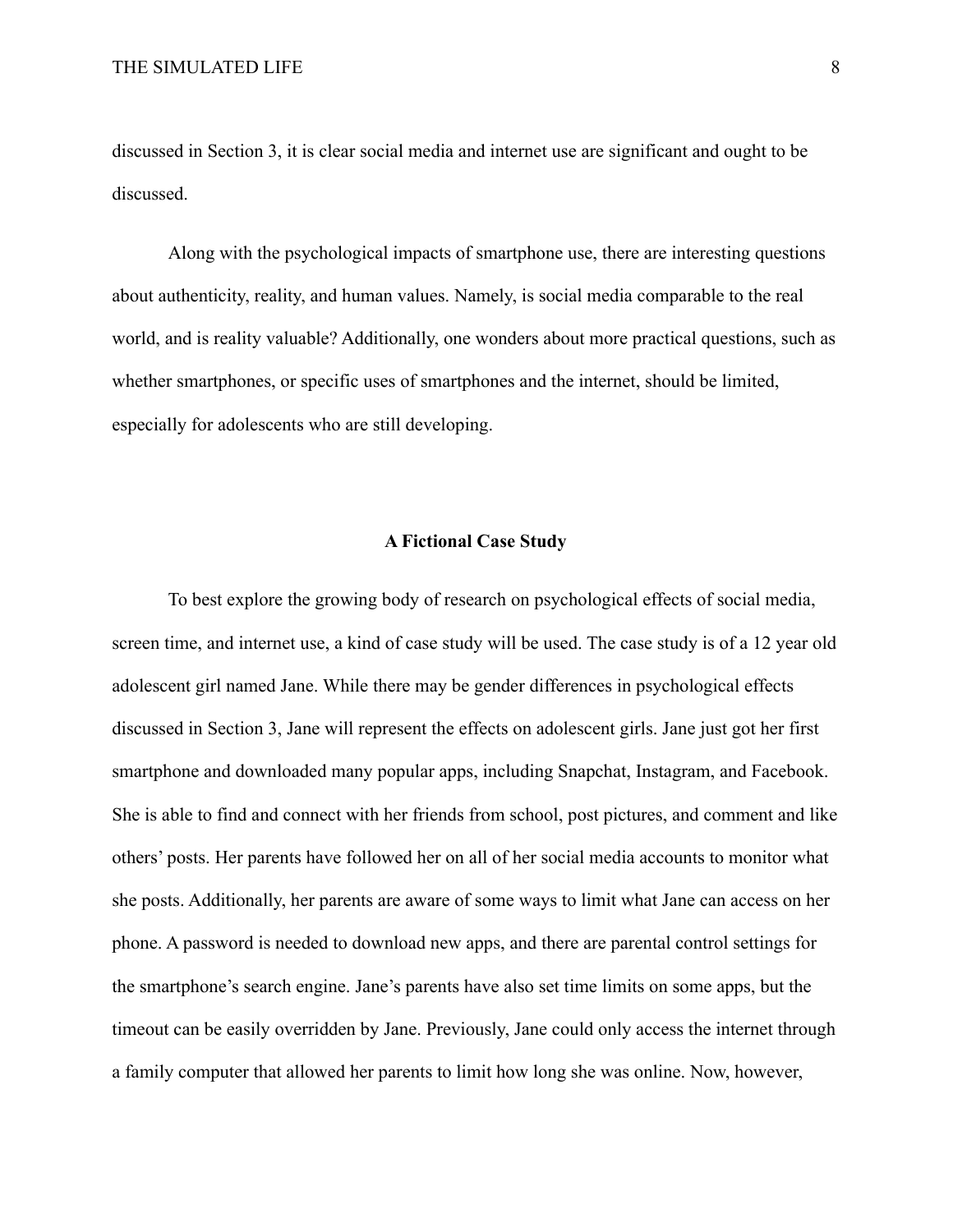Jane can access her phone at nearly any time, and uses her phone about 5 hours per day, which is representative of children's screen times for her age group. Jane is not currently diagnosed with any mental or physical health conditions.

#### **Psychological Effects of Social Media Use on Adolescents**

Cell phones have been around since the 1970s, and smartphones since the 2000s. For those born in the 2000s and 2010s, part of growing up for many was getting various pocketable devices with internet access. From music players to e-readers to tablets to laptops and computers to the smartphones themselves, there was certainly a variety of available devices that adolescents could dedicate their time to. In the same years that adolescents began to spend more time on smart devices, trends in mental health of adolescents began to show concerning information. The findings of research on mental health trends of adolescents in western countries show an association between mental well-being of adolescents and screen time, particularly with social media use (Twenge et al., 2018; Twenge & Campbell, 2019; [Przybylski & Weinstein, 2017\)](https://journals.sagepub.com/doi/full/10.1177/0956797616678438). The negative mental health outcomes associated with technology use largely include symptoms of depression and anxiety among others.

For the following discussion, it is important to establish the difference between correlation and causation. Correlational findings mean that researchers found some kind of relationship between two variables. In the research on relationships between screen time and mental health outcomes, for example, most research finds that higher screen time is correlated with a worse mental health outcome, such as depression. The findings would not state that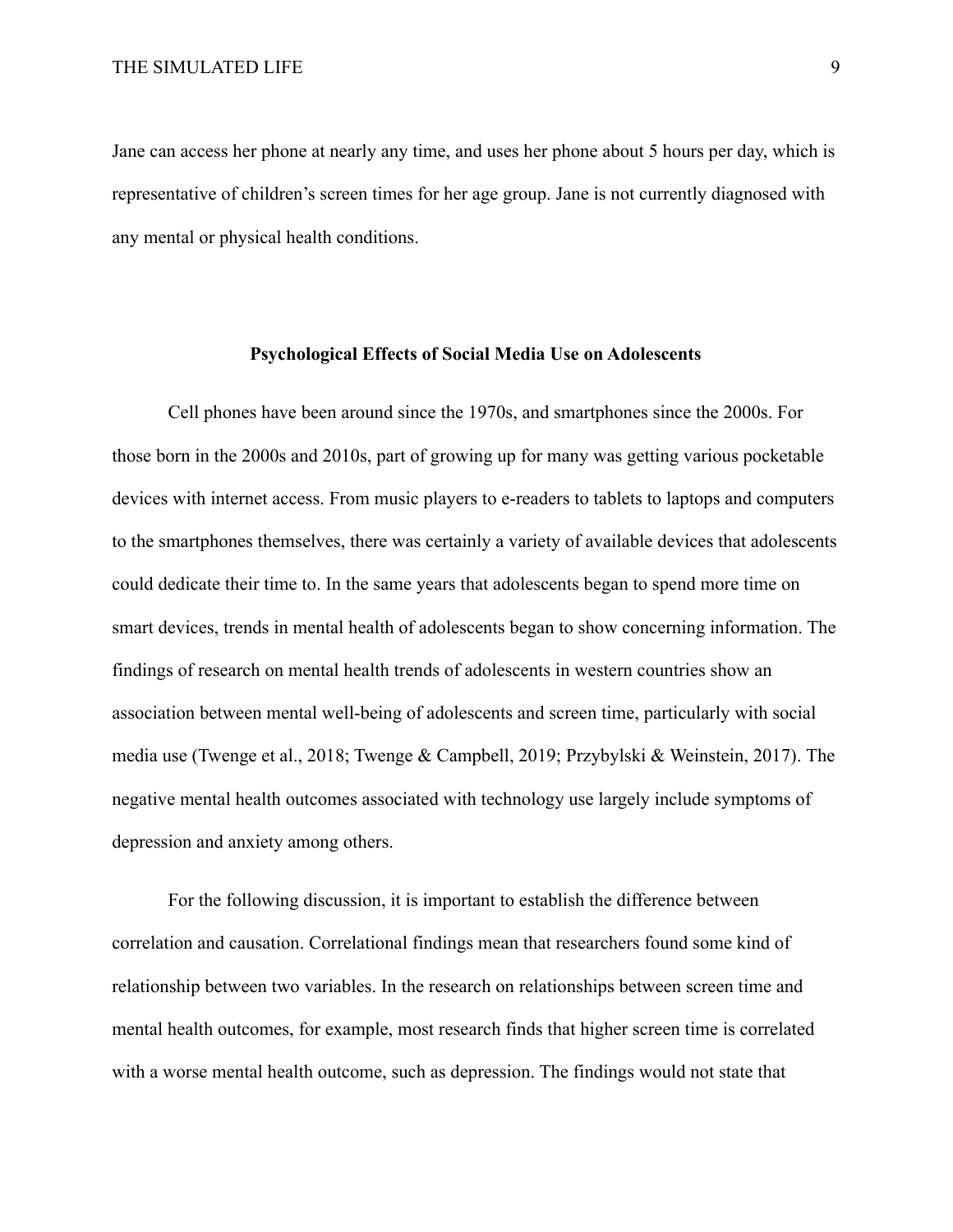spending more time on one's screen causes them to have depression. Neither would the finding state that depression causes one to spend more time on their screens. There may be other variables at play that the researchers missed or simply were not able to account for. Whereas a causal relationship would mean that one variable, such as screen time, directly contributes to one becoming depressed.

It could even be the case that those with depression are more likely to spend more time on social media. The relationship could possibly have a kind of feedback loop. Social media could lead to some depressive symptoms that result in one spending more time online, which leads them to have more depressive symptoms and so on.The associations found in the psychological research can be very complex; the research only states that there is some correlation between the factors. In looking at the following information, this is important to keep in mind so as to not draw too strong of conclusions regarding potential effects of social media use.

However, correlational studies are important in cases for which studies proving causation are more difficult. In this context, assigning an adolescent to spend more time on their screen when there is a potential that it will be harmful for them may not be acceptable. As a result, much of the following information is a result of correlational studies. Correlational studies, even without showing causation, show how closely related two variables are, which can help with future research.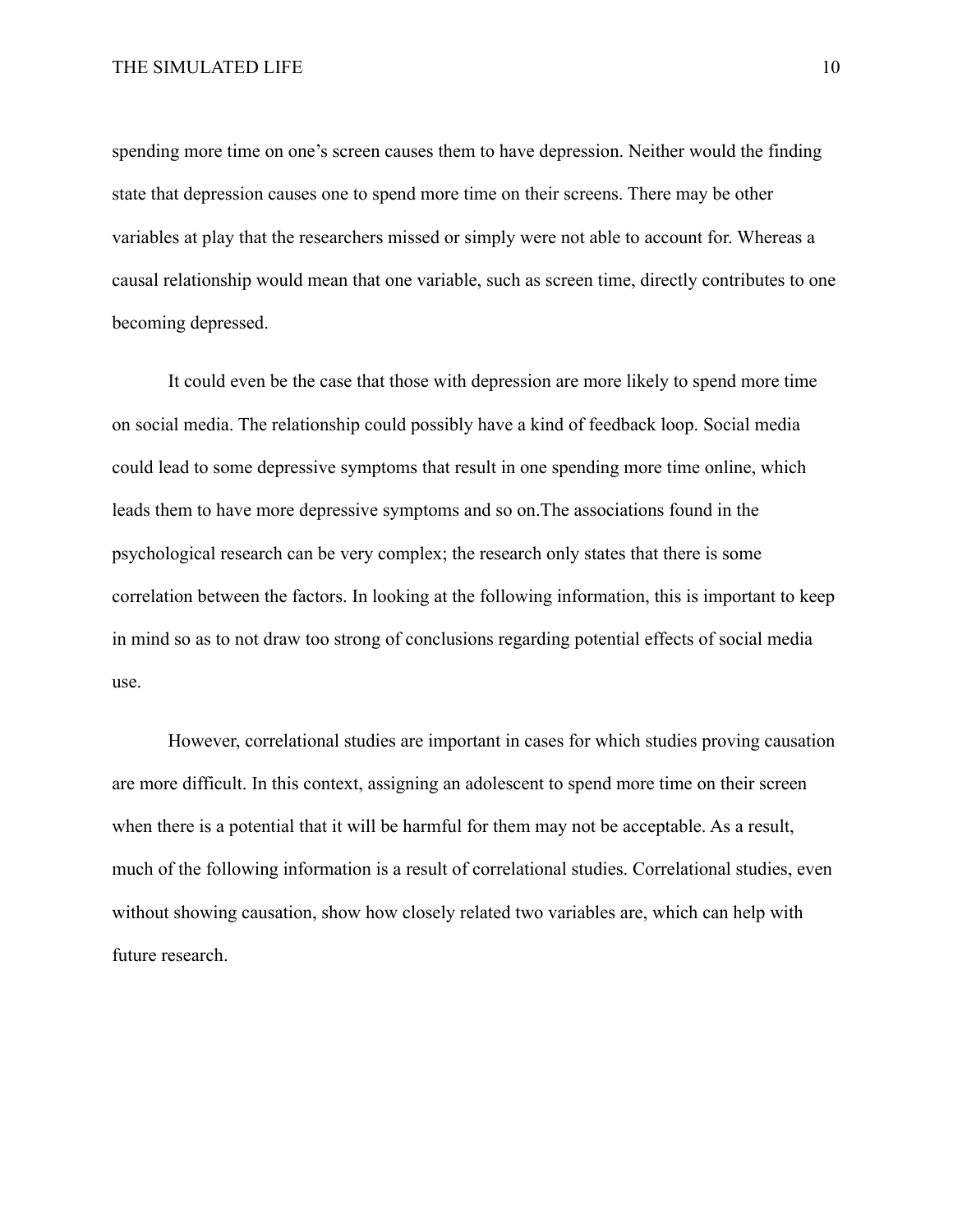The following review of research is divided into three sections: positive outcomes associated with social media use, negative outcomes associated with social media use, and, finally, other important findings.

#### **Benefits of Social Media Use**

Despite the widespread use of smartphones, internet, and social media, it seems as though many people worry about the ways in which their use may be harmful to them, especially related to spending too much time online. Parents often tell their children to get off of their screens, and teachers stop students from using smartphones during class. Much like previous advancements in personal use technology, there is apprehension surrounding the change (Rosen et al., 1987). However, there are positives of social media that should be acknowledged, as they begin to explain why people turn to smartphones and social media initially and perhaps why people continue to use social media in spite of the consequences.

There are quite a few expectations of the good that can come from various ways that people use social media. First and foremost, social media allows connections and interactions among people who otherwise never would have met. Individuals can bond virtually over shared interests, values, and ideas. There exists a myriad of online forums for discussion. People can digitally converse about the weather, football teams, pop culture, clothing, and anything imaginable. There are forums for people wondering about anything from how to make tea to how to choose their career. Review websites can help people decide which new coffee shop to try.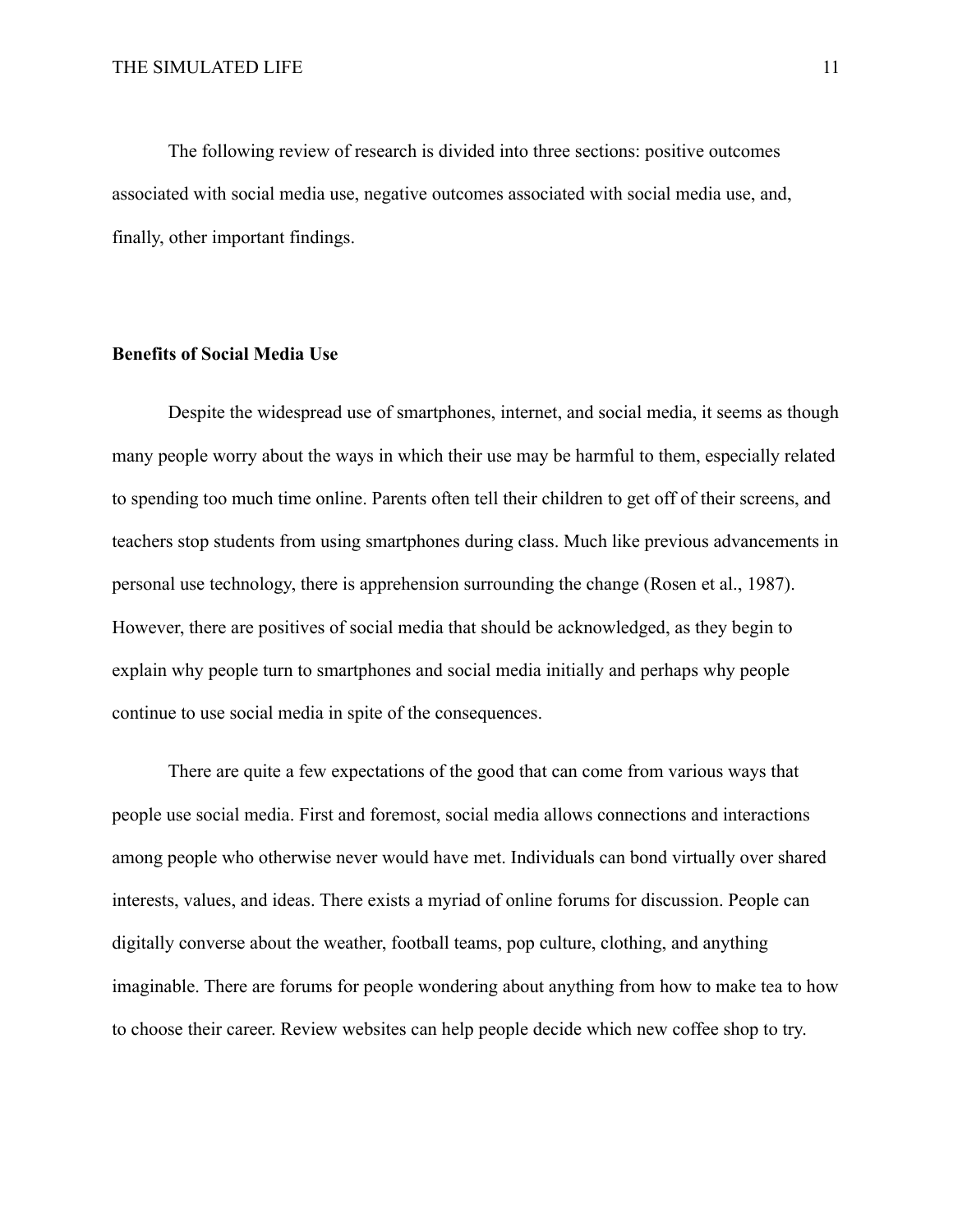Someone has tried it before, and if they like it, they post about it. If they dislike it, they also post about it.

Sometimes associated with these forums and sometimes completely separate, there are also online communities. People can meet one another in the comments of a mutual friend or an online content creator that they both enjoy and move their conversation across online platforms to create a community. In the comments of a post on Instagram or Facebook, many people express whether they like or dislike, agree or disagree with the contents of the post. In the comments, people will interact with one another and possibly find mutual interests. There are even online chat rooms for people to meet others without common interests. In all of these many situations, people are able to meet others who share their interests and discuss them. There is great potential for people to bond over this, which allows more people to engage with things they enjoy.

The ability for people to find common interests and generally be exposed to a variety of ideas and content also can allow for new discoveries and connections in the real world. Sharing videos or funny images are common ways for people to bond online, but these videos are also mentioned offline. From internet slang to quoting Tik Tok sounds when relevant, what is said online does not necessarily stay online. For example, a popular Tik Tok sound is that of a person asking "Are you new here?" References to this sound are made by people simply asking the question, sometimes in a voice similar to that of the videos, in response to certain situations. People quote various online content in the real world, and having access to internet culture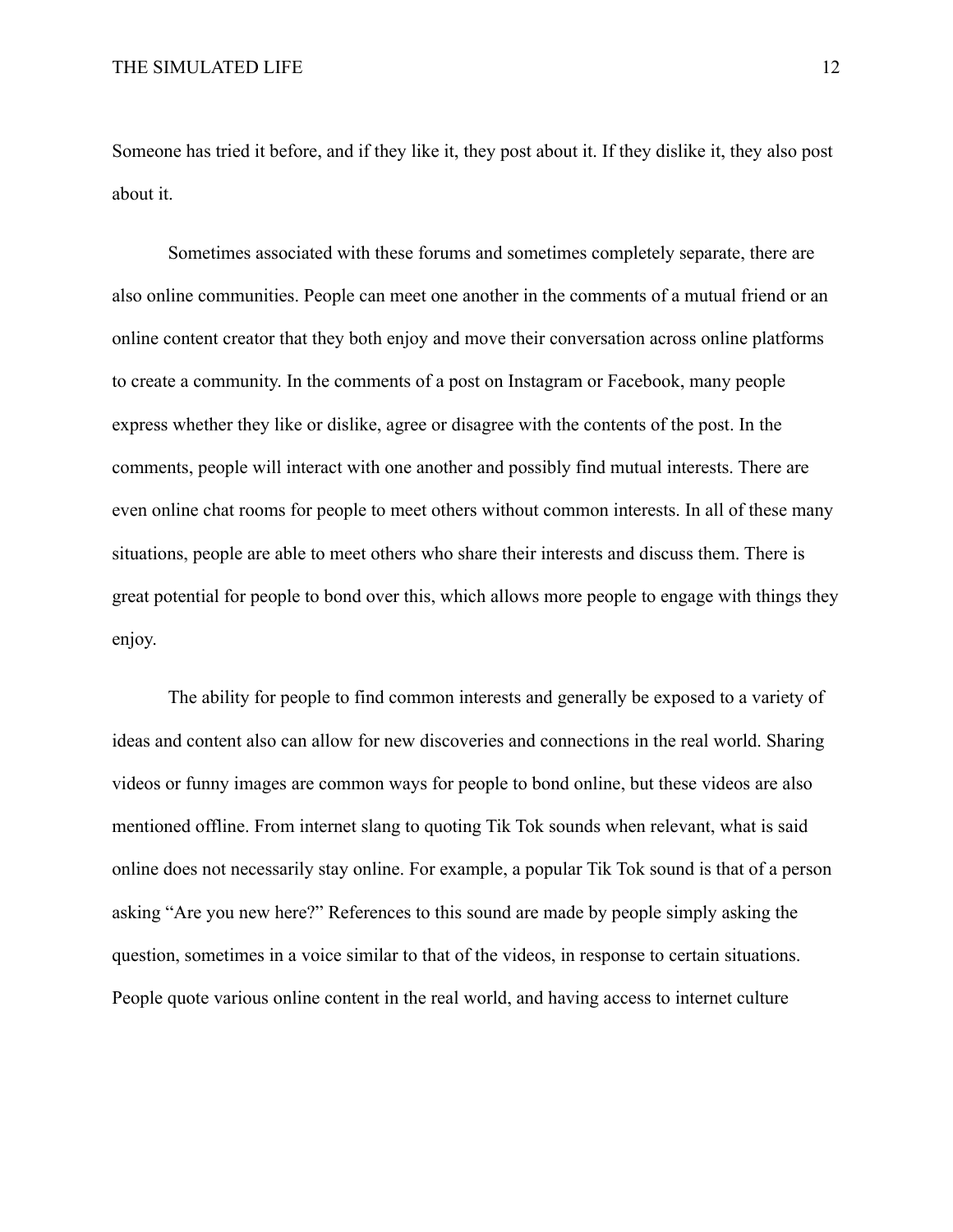allows for better understanding of popular vocabulary, humor, and information that can help people fit in and connect with others offline.

Social media also allows for communication across distances and time zones, so that individuals can stay updated on the people whom they know in person and share about their own lives and experiences. Whether this pertains to a relationship made online or a relationship made in person, social media allows for connection over distances; people can talk to each other from anywhere. If someone has a passion and others around them do not seem to share it, the person can easily find others online who do. If someone is wondering how their old neighbor is, they can login to any social media website and find out by asking or even just viewing their profile and posts.

Social media acts as a place to post art, creations, and products, making it uniquely helpful for business, particularly small businesses. Websites like Etsy, Instagram, Ebay, and more allow users to post what they make and sell it online. This enables people to make unique and niche creations that might not have been sustainable without the aid of the internet. Sharing products and processes in this format also allows for a collaborative process from people with various backgrounds in comment sections. Along with potentially benefiting individuals' small businesses, larger corporations can also benefit from the advertising opportunities that social media presents.

Social media users can create and share digital art, write and post blogs, stories, and even books, compose music, and more. The social aspect and the ability to share things with a mass audience could be used negatively, but the potential connections are uses of social media that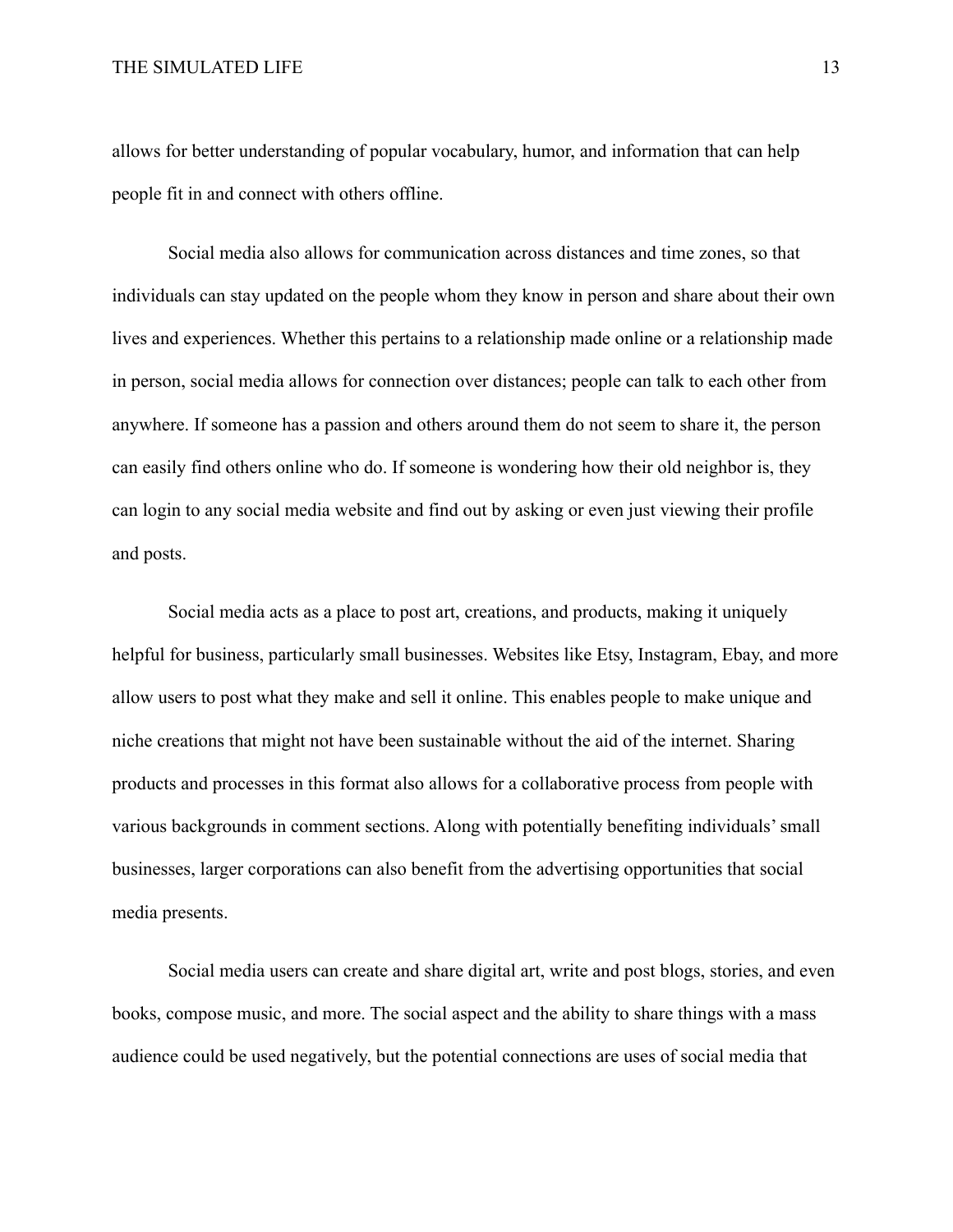have the potential to benefit the user significantly. For example, teenagers report believing that social media makes them feel more deeply connected to the lives and feelings of their friends, as well as more confident and included (Pew Research Center, 2018). Teenagers also report social media helping them find trustworthy information, talk to more diverse people, and support causes (Pew Research Center, 2018). While these benefits are merely reports on what teenagers feel about social media, they are important as expected benefits that contribute to teenagers' use of platforms.

In addition to and somewhat because of these benefits of social media, there can also be positive psychological outcomes associated with social media use. To explore these outcomes, I will share some recent psychological research and apply the results hypothetically to the fictional case study of Jane. The following studies found associations between social media use and largely positive outcomes, but many also found the possibility for negative outcomes given certain conditions. The same will be true in the section discussing the negative effects; while some studies report associations with mostly negative effects, there is potential for positive outcomes given certain conditions. This overlap between the positive and negative outcomes is discussed following the presentation of the studies.

## *Positive Outcomes Associated with Social Media Use*

Many of the above noted benefits of social media revolve around the opportunities for community and connection. These connections create a potential area of positive impact by offering social support. Indian and Grieve (2014) explored this dimension by recording their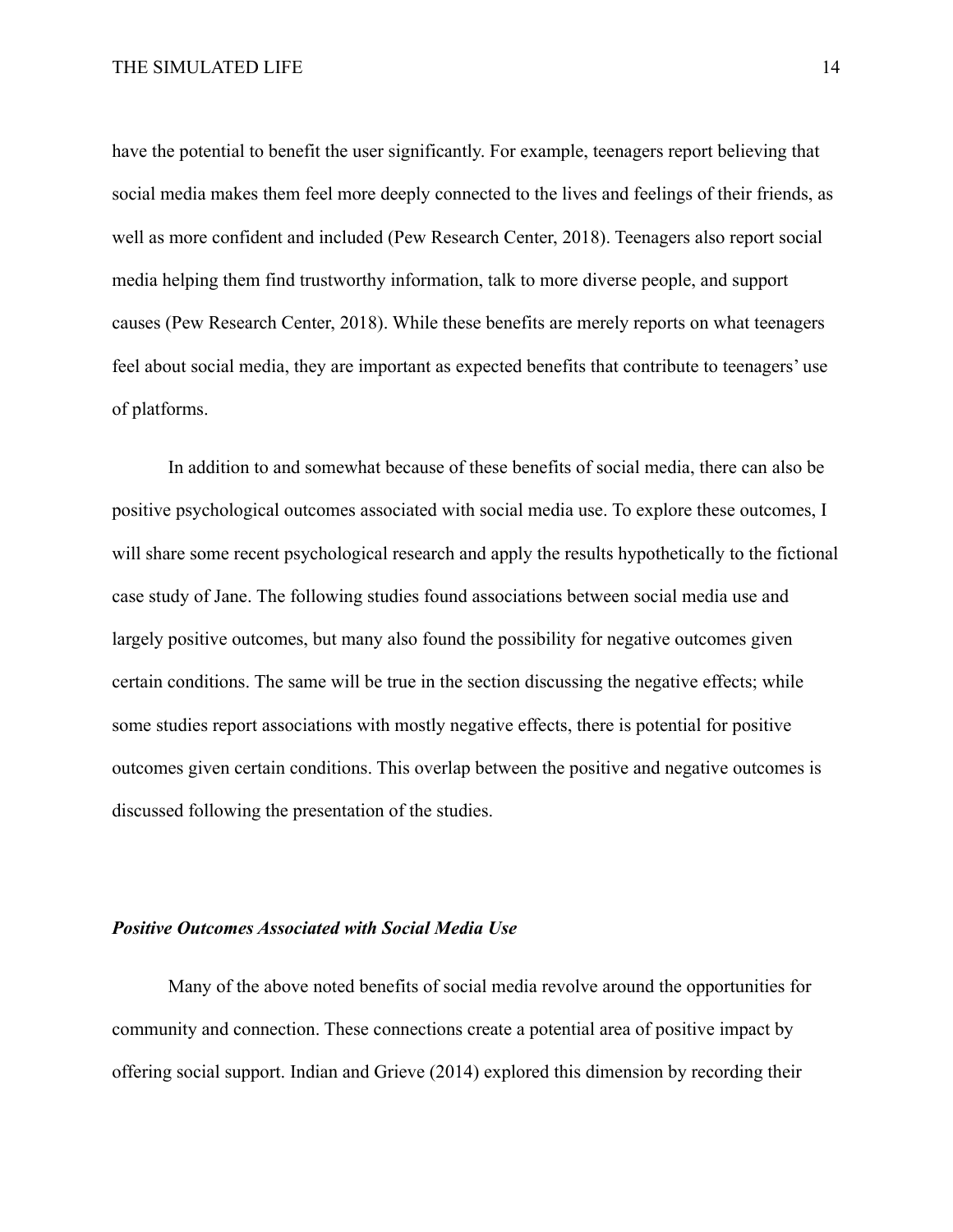participants' social anxiety, offline support, online support, and subjective well-being on various scales. They chose to measure social anxiety because they predicted that those with greater levels of social anxiety would not gain as much social support and well-being from offline interactions that contribute to social anxiety. Indian and Grieve found that social support can be gained from online platforms such as Facebook, the platform used in this study. The well-being of participants with greater levels of social anxiety were found to be influenced significantly more by online support than offline support as compared to the participants whose scores reported lower levels of social anxiety. This shows that for individuals with social anxiety, social media platforms are a resource for receiving social support, which is associated with many psychological benefits. Though the average age of the participants in this study was higher than the adolescent range, adolescents were included in the study.

Similarly, Brusilovskiy et al. (2016) studied associations between psychology and social media looking specifically at those with serious mental illnesses. In this group, about ⅓ of the participants had at least one social media account, and social media use was not found to be significantly associated with psychological well-being. However, the researchers did find a positive correlation between social media use and community participation, suggesting that social media can help people connect offline. Again, the age range of this study extended beyond adolescence, but adolescents with serious mental illnesses were included in this study.

Both Indian and Grieve (2014) Brusilovskiy et al. (2016) show significant associations between social media and community and personal well-being for those with mental health conditions. Further exploring the relationship between mental health and social media, Berry et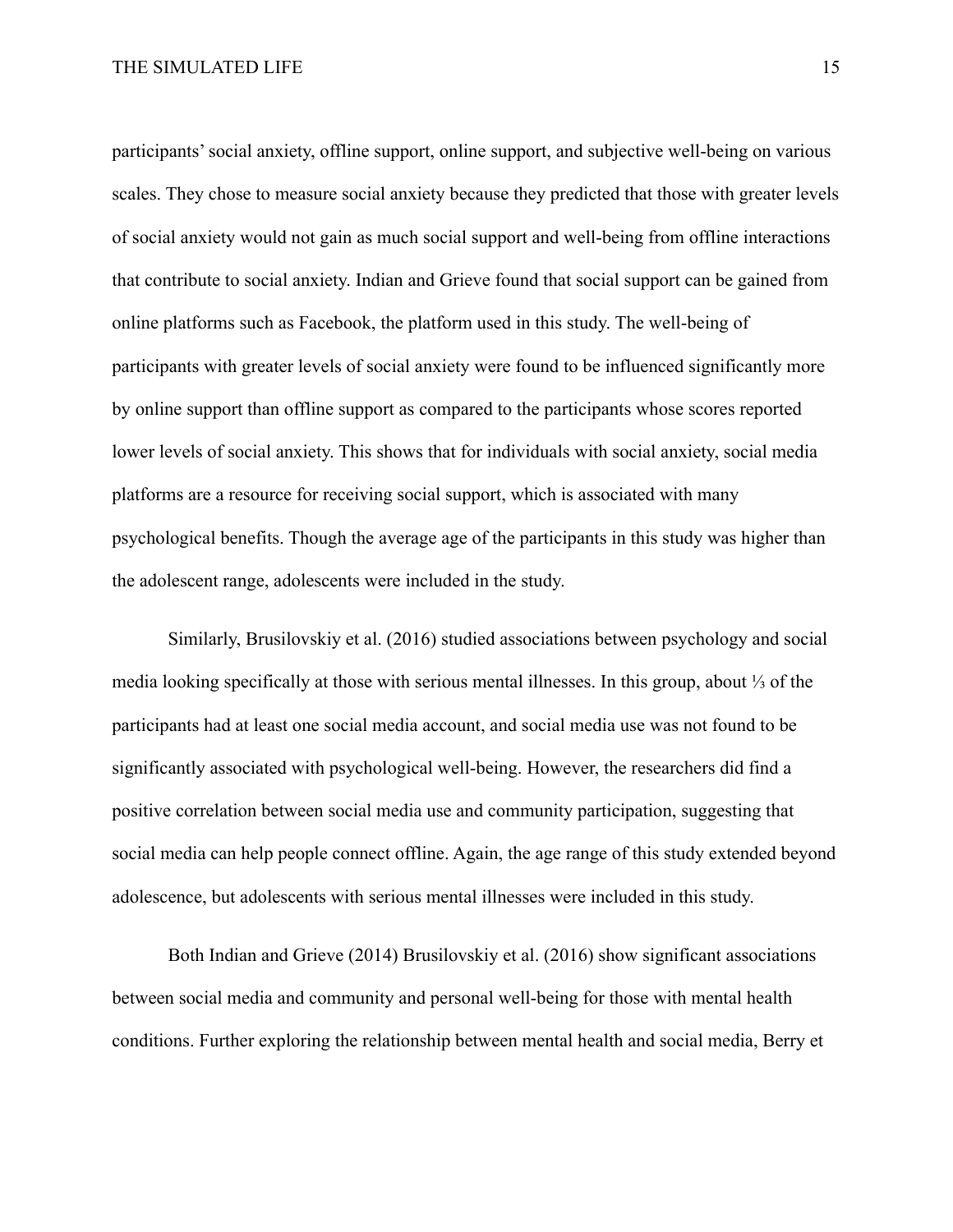al. (2017) examined tweets under a particular hashtag on Twitter from 2015 under which people shared their reasons for discussing mental health on Twitter. The results showed four themes: "sense of community," "raising awareness and combating stigma," "safe space for expression," and "coping and empowerment." While the research did not determine the effectiveness of these uses, it suggests that social media is a place for people to strive for goals that relate to community building and support as related to mental health. While Jane's case study shares that she is not currently diagnosed with any mental health conditions, social media may serve as a tool for Jane to learn more about others' mental health or strategies that are helpful to her regardless.

Additional research also supports social media use as a method for gaining support online for those with mental illnesses, including bipolar disorder (Bauer et al. 2012). Research also suggests that social media use may help encourage health behavior changes among those with mental health conditions. In a study, Naslund et al. (2018) found that among those with serious mental illnesses and obesity, online interactions (posts, comments, etc.) were positively associated with weight loss. A similar study by Aschbrenner et al. (2017) achieved similar results. Among those with serious mental illnesses, weight loss was positively associated with perceived peer group support. The researchers facilitated peer group support through fitness tracking technology, apps, and a private Facebook group where participants could post about their progress between the study's sessions. The Facebook group was used by 76% of the participants. These studies further support the positive outcomes related to community and feelings of support associated with social media use, particularly for those with mental health conditions.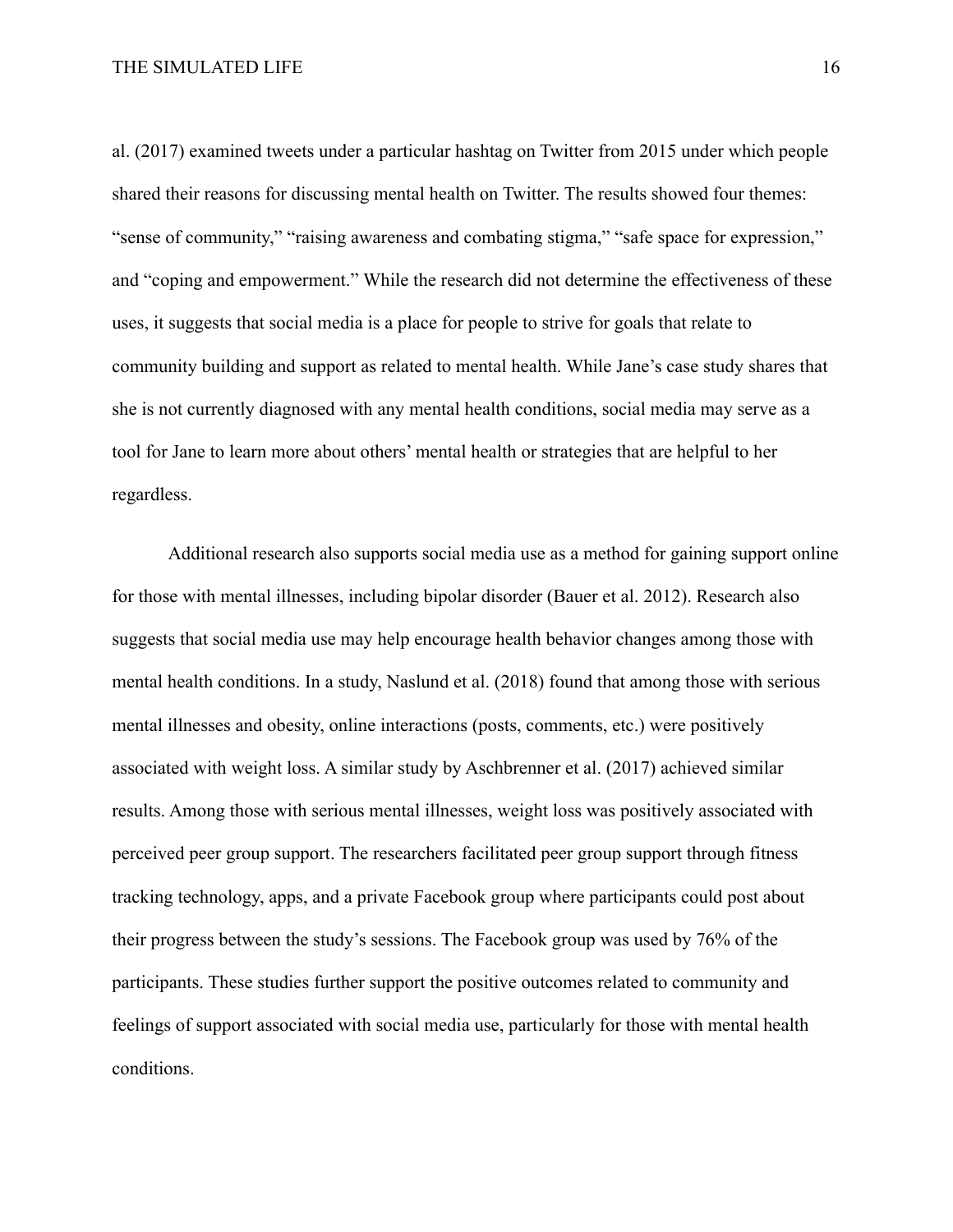Another major theme in the psychological research of social media benefits is that psychological outcomes vary depending on the way in which social media is used. One such distinction is between emotionally invested use and routine use. A study by Bekalu et al. (2019) examined the potential for divergence in mental health outcomes between emotional connection to social media and what the researchers call routine use of social media. For routine use of social media, individuals incorporate social media use into their daily social routine; it is not as emotional of an endeavor. Bekalu et al. found significant positive associations between those who reported using social media in a routine way and positive mental health, self-reported health, and social well-being. On the other hand, emotional connection social media use was significantly negatively associated with mental health, self-reported health, and social well-being. Thus, the way in which one uses social media may have an impact on their mental health outcomes, potentially resulting in positive outcomes. These findings suggest that Jane may feel healthier both mentally and physically, and even more socially well if she uses social media as part of her daily routine rather than investing emotionally in what she sees on social media. This study suggests that if Jane exhibits more symptoms of social anxiety, then social media platforms like Facebook may help her feel more connected to others, thereby increasing her well-being. However, if Jane does not show symptoms of social anxiety, then social media use will not lead to the same benefits to her well-being. As previously discussed, it seems plausible based on the correlational research that social media use is related and could possibly contribute to someone like Jane developing symptoms of social anxiety; however, there could also be a number of other factors involved in the relationship as well.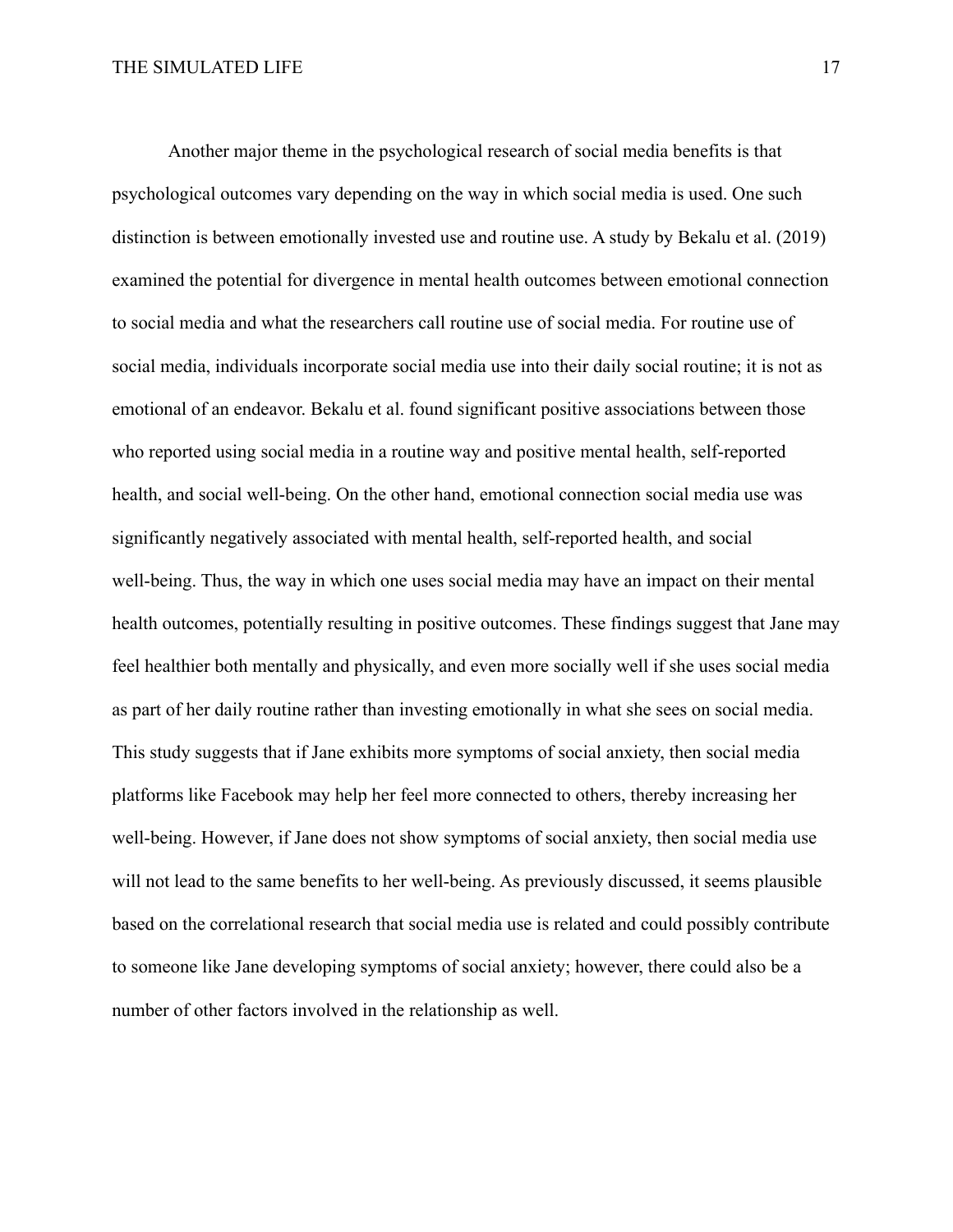Outcomes of social media use change based on time. A study by Hunt et al. (2018) attempted to further assess the relationship between social media and psychological outcomes, examining potential causation. For this study, undergraduate participants, who likely fall within the adolescent age range of approximately 10-22, were randomly assigned to either limit social media use of popular platforms to 10 minutes per day or to engage with social media for their usual amount of time. The researchers found that those who were asked to limit their social media use showed significantly decreases in loneliness and depression compared to the usual usage group over the three weeks of the study. The results indicated that limiting social media use or possibly even simply being more aware of time spent on social media can improve one's psychological well-being. Based on this, Jane's parents may consider limiting Jane's social media use time per day. This could also help Jane's social media use be more of a routine, which would be better for her health as suggested by Bekalu et al. (2019).

Overall, research on positive psychological outcomes and social media use suggests that the relationship between the two is complex. While some studies found associations between social media use and the psychological well-being or feelings of emotional support of the user, these results were frequently present alongside the finding that too much time spent on social media is associated with worse mental health outcomes. Thus, finding the right amount of social media use may benefit an adolescent like Jane by making her feel more supported and less lonely.

Many of the studies also used participants with existing mental health conditions like depression, anxiety, and bipolar disorder, meaning that some of the potential benefits may be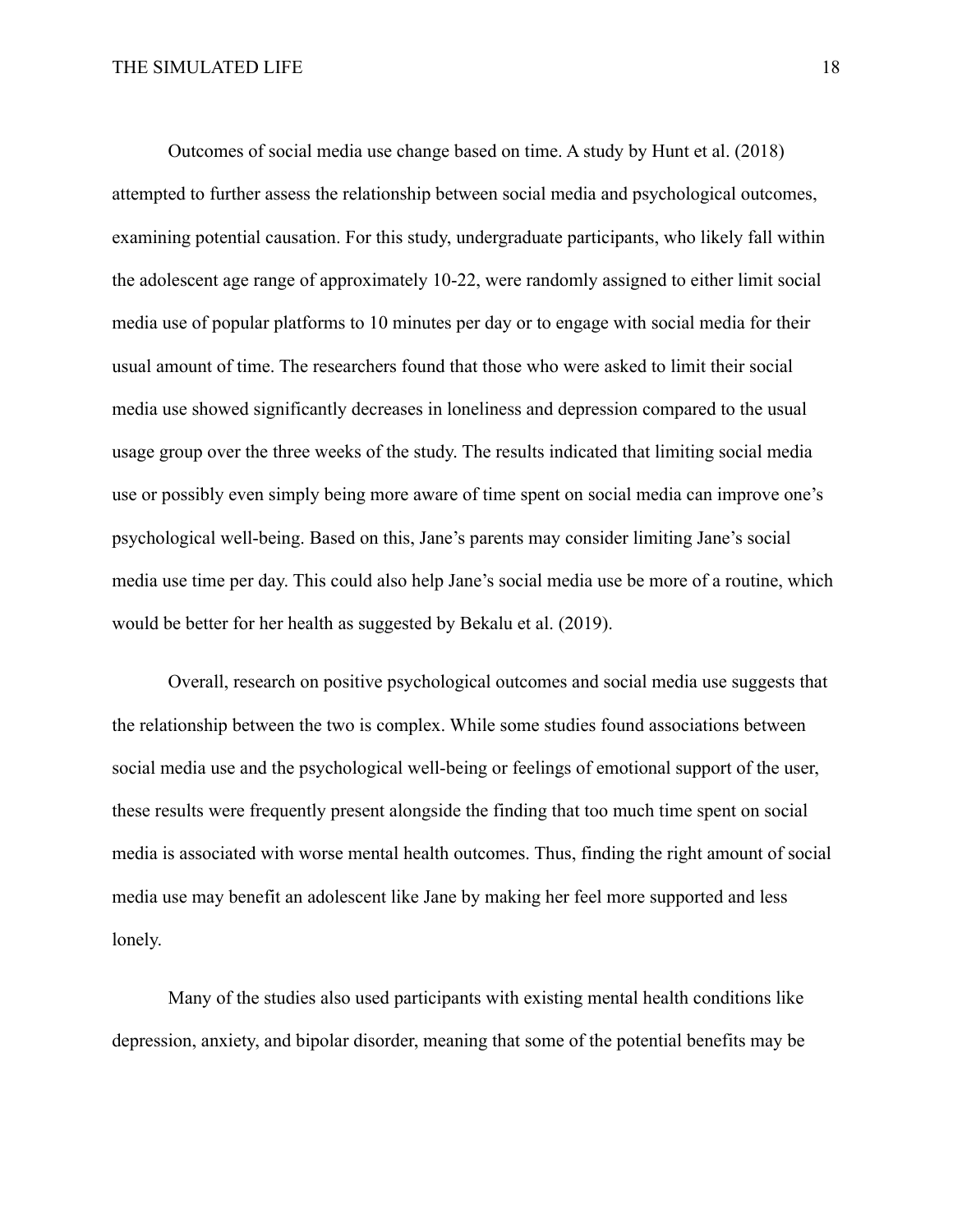limited to certain groups of people and not generalizable to others like Jane. For Jane, as she does not currently have any diagnosed mental health conditions, the amount of support or increased community engagement associated with social media use does not apply to her based on the studies discussed. However, if Jane has friends with mental illnesses, platforms like Twitter may be helpful for her to gain awareness about mental health. Additionally, if others are seeking support and community online, Jane's presence on social media could potentially help them by being a part of their support system.

Again, the way in which one engages with social media plays a large role in the impact its use will have. Using social media as part of a daily routine to prevent it from being a major emotional investment is beneficial, and using social media as a support network can be helpful to the user as well. The research shows that social media use is good to an extent, but spending too much time online often removes the positive outcomes one may experience as reported in the previous research. In addition to the potential positive effects of social media use, there are also a myriad of potential negative effects associated with social media use that will be discussed in the next section.

## **Drawbacks of Social Media Use**

Compared to positive outcomes, more research reports associations between social media use and negative psychological outcomes. Social media use affects relationships, mental health and well-being, and more, particularly for the adolescent population. Growing research suggests that social media addiction may be a concern worth noting for adolescents. Given findings about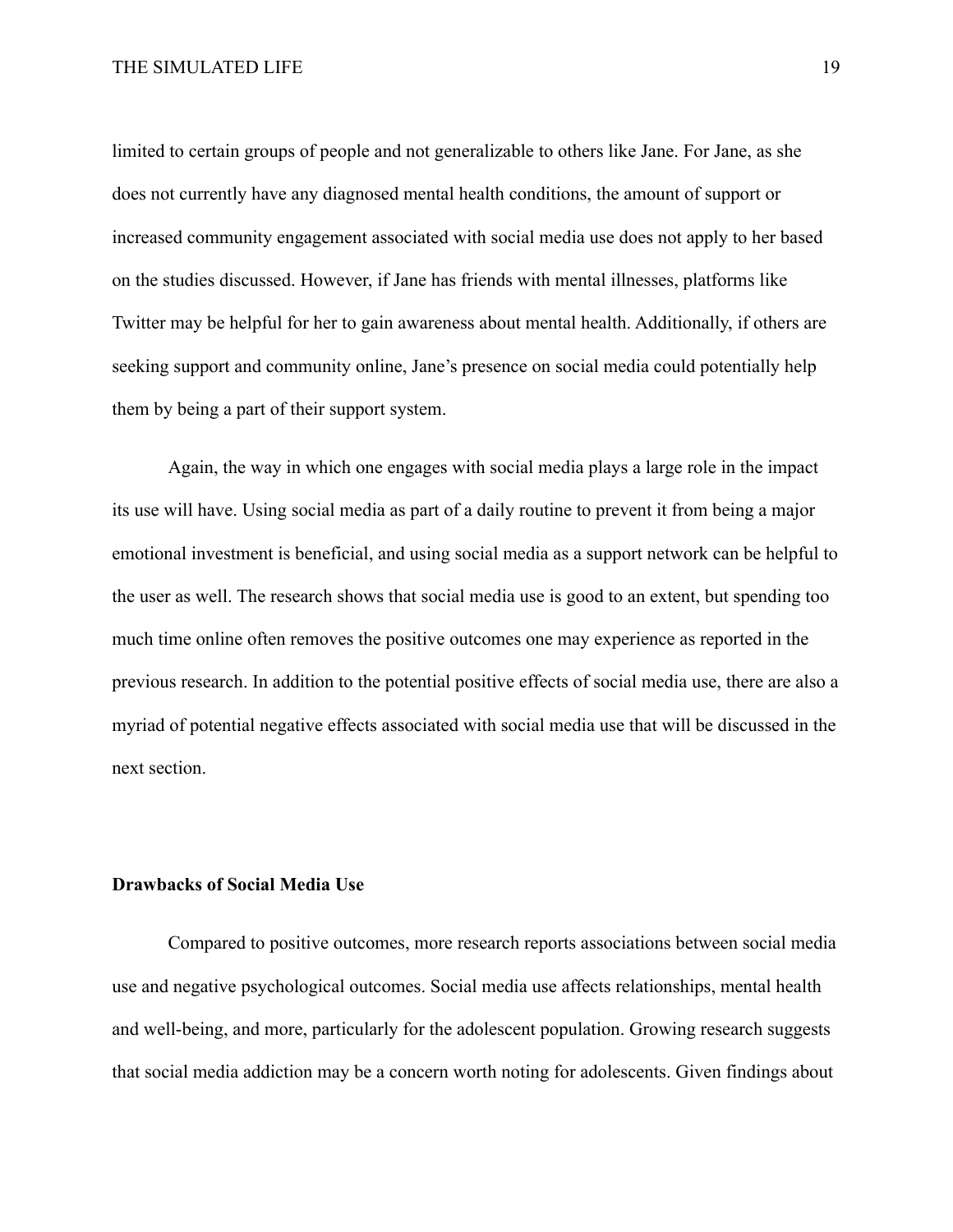screen time and amount of time spent on social media, social media addiction poses a major threat merely because it involves increasing these times. This section will now discuss some important findings about negative mental health outcomes and social media use.

#### *Negative Outcomes Associated with Social Media Use*

One of the most discussed topics relating to adolescent social media use is the impact on adolescents' mental health. In a study examining the relationship between social media use and depressive symptoms in adolescents, Kelly et al. (2018) found a significant positive association between social media use and depressive symptoms for girls. The association was also stronger in girls than boys, though both were present. Time spent on social media was found to be significantly negatively correlated to self-esteem, and body image, and time on social media was positively associated with receiving online harassment. This suggests that Jane, as a young girl, is more likely to have depressive symptoms as she uses social media. Jane spends an average but high amount of time on social media, which is associated with lower self-esteem and body image. Jane is also more likely to experience online harassment if she continues to spend a lot of time online.

Another study on mental health associations for middle and high school adolescents found similar results. Twenge and Campbell (2019) surveyed over 200,000 adolescents from two countries and categorized them based on their time spent using digital media. Light users, those who used digital media less than one hour per day, reported significantly higher psychological well-being than heavy users, those who use digital media four or more hours per day.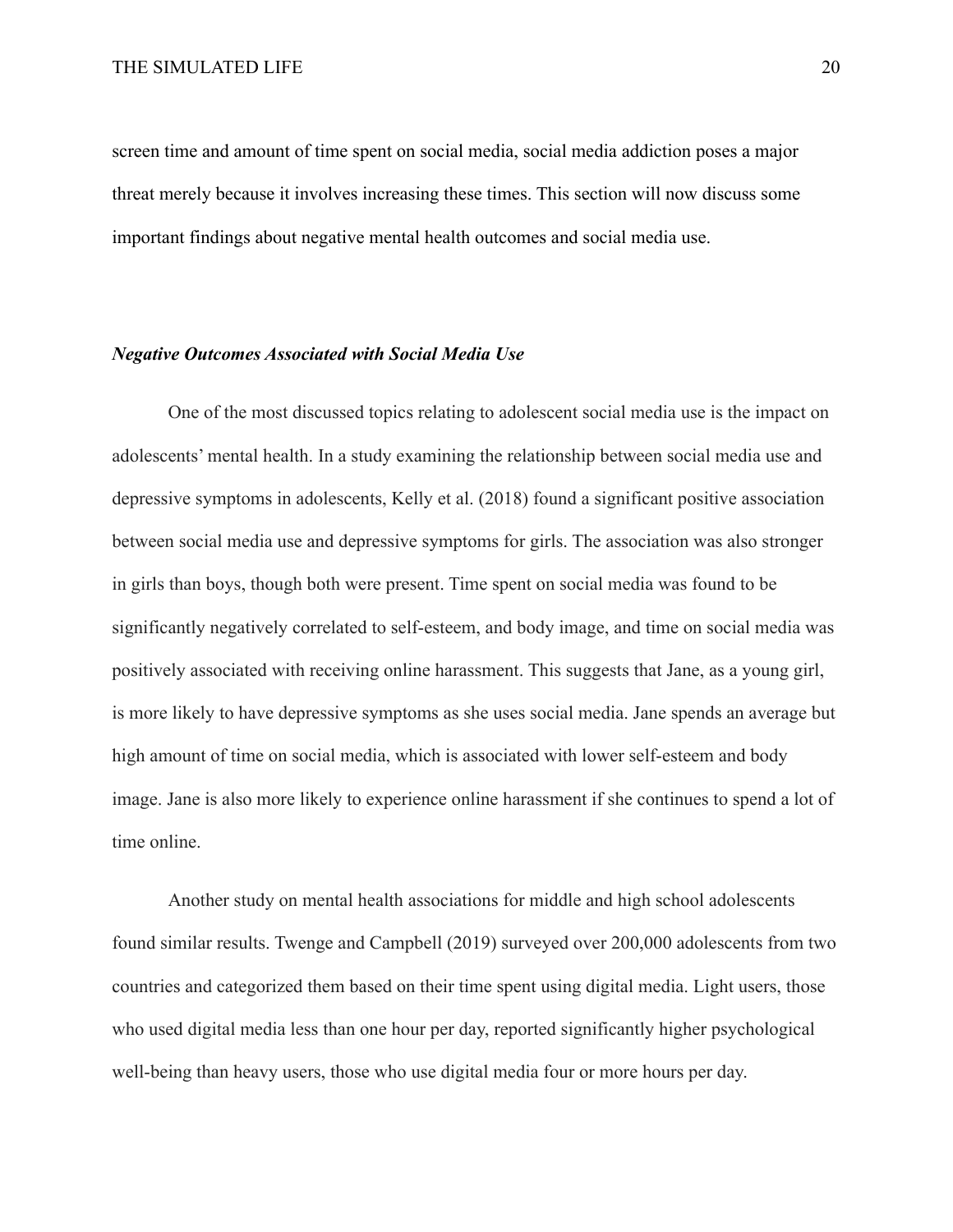Psychological well-being in this study included measures of happiness, general well-being, depression, suicidal ideation, and suicide attempts. Overall, Twenge and Campbell (2019) found that those who use digital media for less than one hour per day report better psychological well-being. Given Jane's average use of five hours per day, Jane and her parents should likely consider limiting this time more. Results from other studies also report that less time spent using digital media is preferable (Przybylski & Weinstein, 2017).

In a causational study, Engeln et al. (2020) found that spending time on some social media decreases college-aged women's body satisfaction. For the study, women aged 18-26 either used Facebook, Instagram, or played a game on an iPad for seven minutes. The women who spent the seven minutes on Instagram had decreased body satisfaction, decreased positive affect, and increased negative affect. The results show that spending time on social media platforms that highlight images leads to harmful comparisons. Instagram, one of the apps that Jane downloaded, is particularly harmful because it emphasizes pictures. Though Jane is a bit younger than the sample of this study, it is likely that she would feel these negative mental health related effects of using Instagram.

In addition to mental health concerns, social media use impacts sociality and relationships. A 2016 study by Woods and Scott examines teen nighttime social media use and its correlation with mental health outcomes, including anxiety, depression, and self-esteem. The study also reports that emotional investment is an important factor in the mental health outcomes of social media use. The more emotionally invested one is, the more likely they are to have depression, anxiety, and low self-esteem. Social media use is comparable to real life social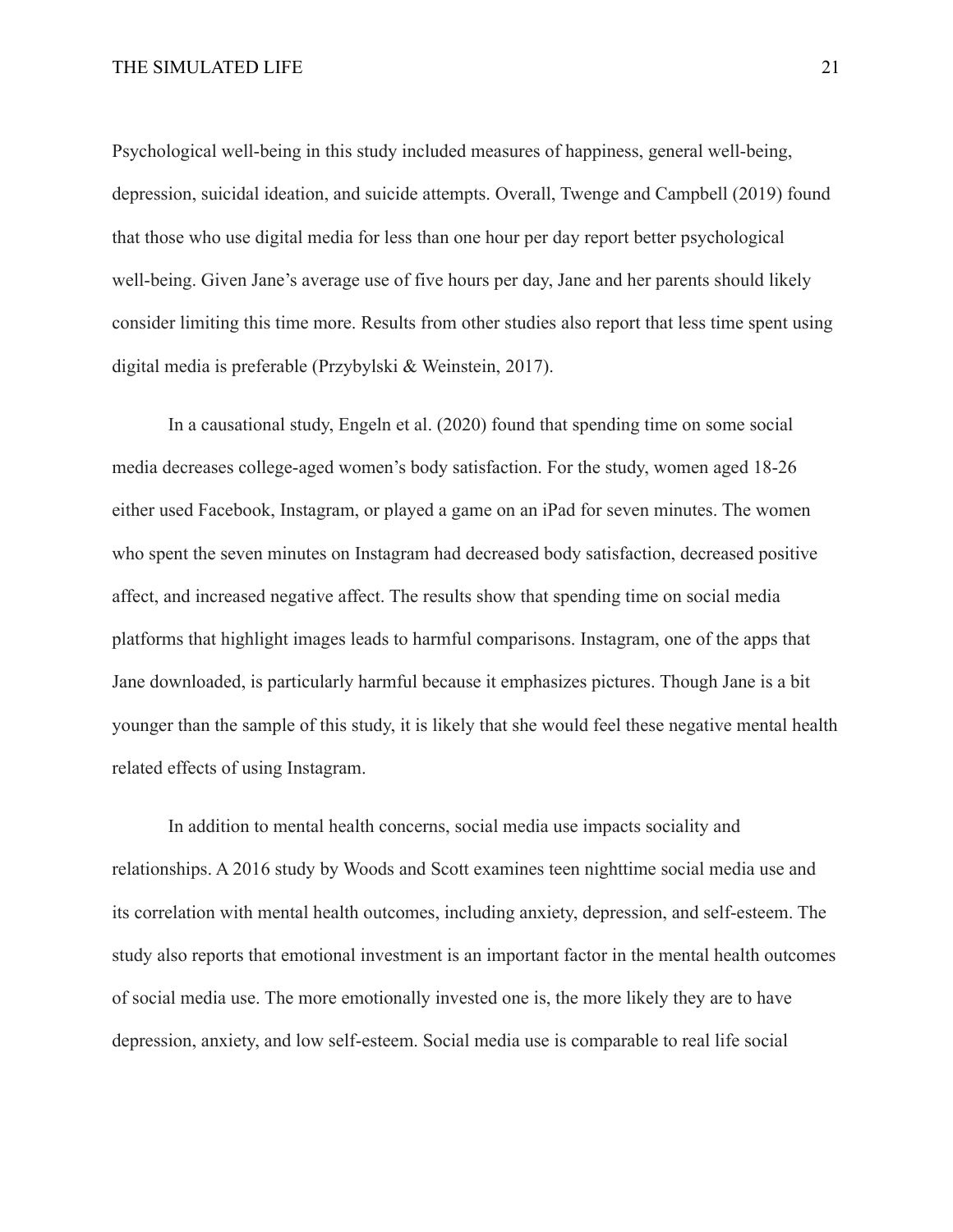interactions, in which there is a high degree of emotional investment; the brain seems to not differentiate between the offline and online world for adolescents, which may pose problems in development due to the differences in how people communicate online compared to in the real world.

Jane is emotionally invested online. She is primarily interacting with her peers and her relationships with them are important to her; she cares about how they perceive her. Unfortunately, the emotional investment means that if Jane perceives an online interaction to be negative, it would likely have a major impact on her. This could then contribute to worse mental health outcomes including anxiety, depression, and low self-esteem.

Based on the importance of social connections for potential benefits of social media use, Primack et al. (2017) conducted a study measuring social media use and perceived social isolation. The researchers thought that social media may decrease perceived social isolation. Their study consisted of people aged 19-32. While most of the participants in this sample are likely outside of the adolescent range of 10-22 years old, the results remain important. Primack et al. found that those who spend more time on social media actually have higher levels of perceived social isolation than those who spent less time on social media, and the difference in perceived social isolation between time spent on social media was significant. For Jane, this supports previous suggestions that she may benefit from limiting her social media use time to avoid negative effects.

In a study conducted in 2018, Crone and Konijn examined social acceptance and rejection, peer influence on self-image and self-perception, and the role of emotions in social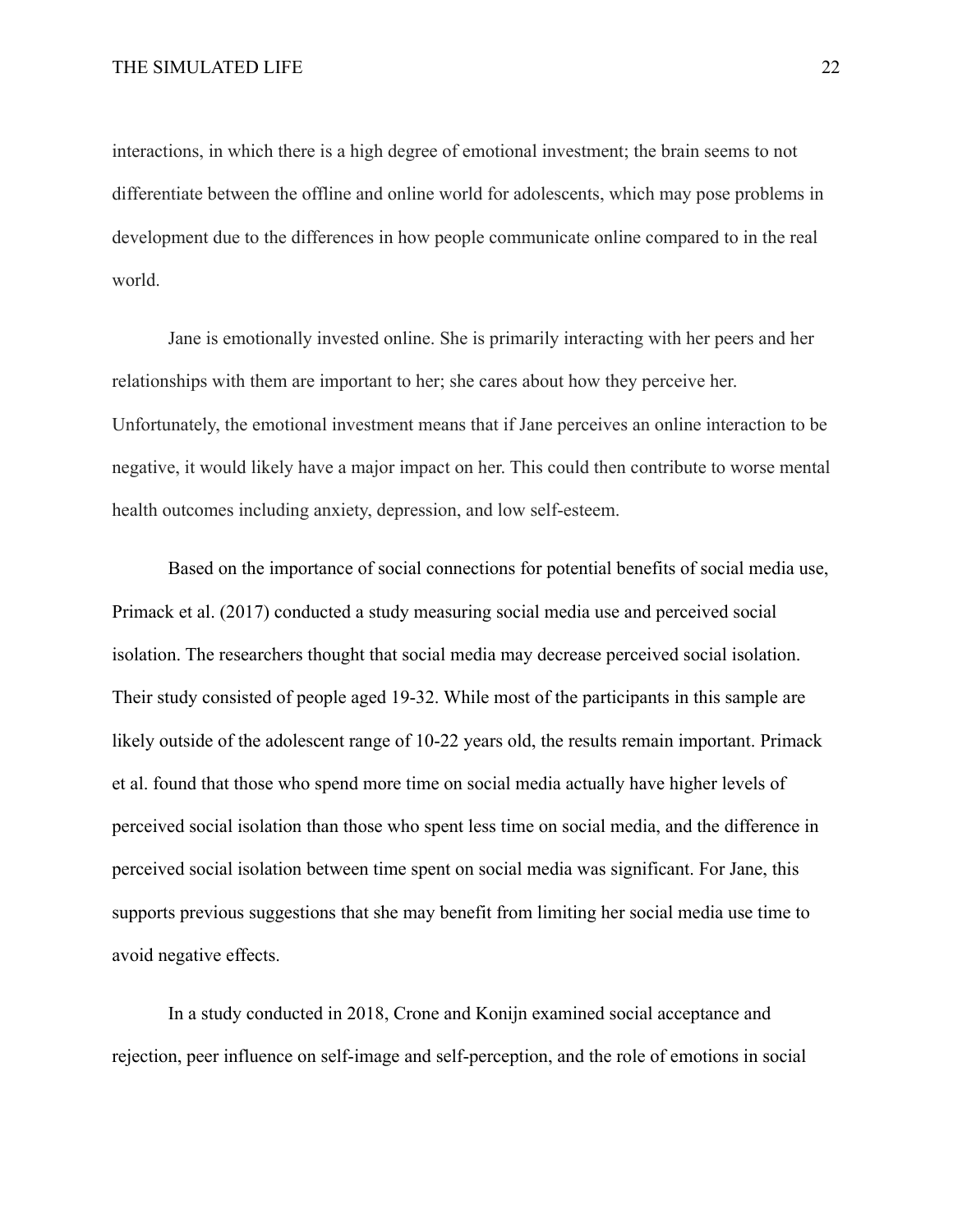media use, finding that the social influences present in the offline world are comparable to the social influences in the online world. They found that "the density of grey matter volume in the amygdala, a structure associated with emotional processing, is related to larger offline social networks, as well as larger online social networks. (Crone & Konijn, 2018). This means that there can be a physical change in the brain based on online connections that is similar to how the brain changes with a large offline, real world social network. The findings also suggest that the brain is not capable of distinguishing between an offline and online social network to some degree. The results of this study also relate to the results of Woods and Scott (2016), as both highlight a difficulty in separating online and offline interactions.

Social influences are especially impactful during adolescence, a time in which one is developing their self-image and self-perception. The finding that offline and online social interactions are comparable is important because it shows that online interactions affect a child's development just as offline world interactions do.

Applied to Jane, this study suggests that her brain would not distinguish between socialization online and socialization offline. Therefore, online and offline events would carry similar weight as she develops her sense of self-image and self-perception. The inability of the brain to distinguish between online and offline is particularly worrying because people do not always act the same online as they do in person. First, online interactions lack nonverbal cues. They also lack tonation that can indicate meaning when online interactions are text-based. While on some social media sites, if Jane knows all of her online friends in the real world, anonymity may not be a problem. They are online, but they also know each other. However, anonymous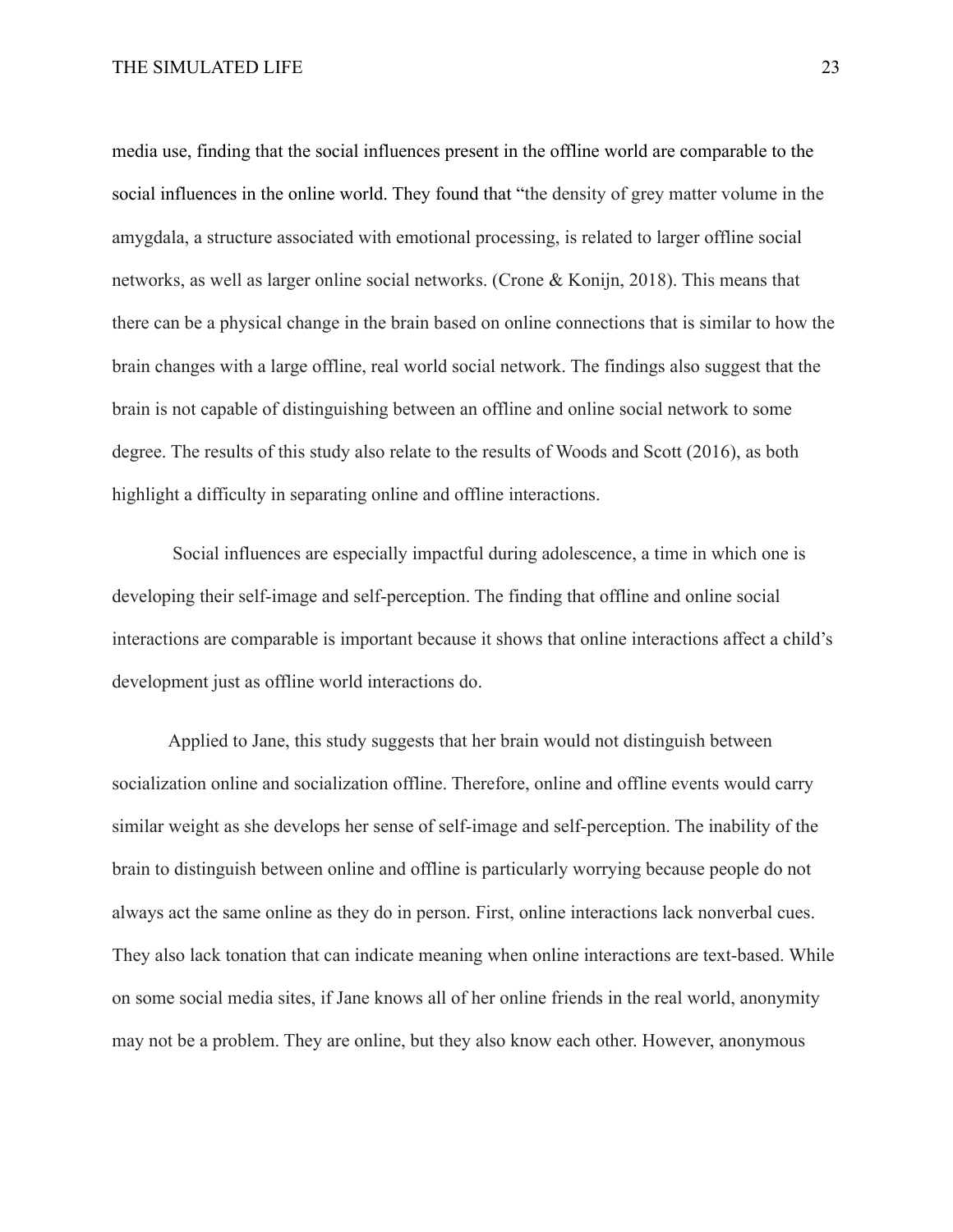users online are more aggressive than non anonymous users (Zimmerman & Ybarra, 2016). If Jane is interacting online with anonymous users that she does not know in the real world, her brain is likely to consider their interactions in a similar way to how she would consider an offline interaction, despite the differences between online and offline interactions such as the lack of cues and potential for more aggression. The ability for anonymity online changes the way people interact with others, meaning that socialization online differs from offline socialization, even if the brain does not distinguish between the two.

Perhaps Jane and a classmate she does not know very well become friends online. Her classmate has a nickname as her username and no profile picture. If Jane's classmate is being more aggressive online or simply posts something about Jane that lacks indicators of tone, the post may be interpreted as something negative about Jane. Maybe the message is something like "Jane's outfit was interesting today." Jane may interpret this positively or negatively, and it will influence how she perceives herself. She may feel fashionable or slightly outcasted after reading the message. In person, the message itself may have differed or the true meaning may have been delivered. Jane's brain, according to the aforementioned study by Crone and Konijn (2018), would not think about how the message may differ from what would be said in the real world, and Jane's self-image would be based on the online message.

Beyond mental health and social impacts, there is growing research finding that time spent online is related to cognitive changes such as attention span, development, and memory processes. Due to the constantly updating nature of social media and the internet, its use forces a division of attention. There are various social media websites and websites in general and,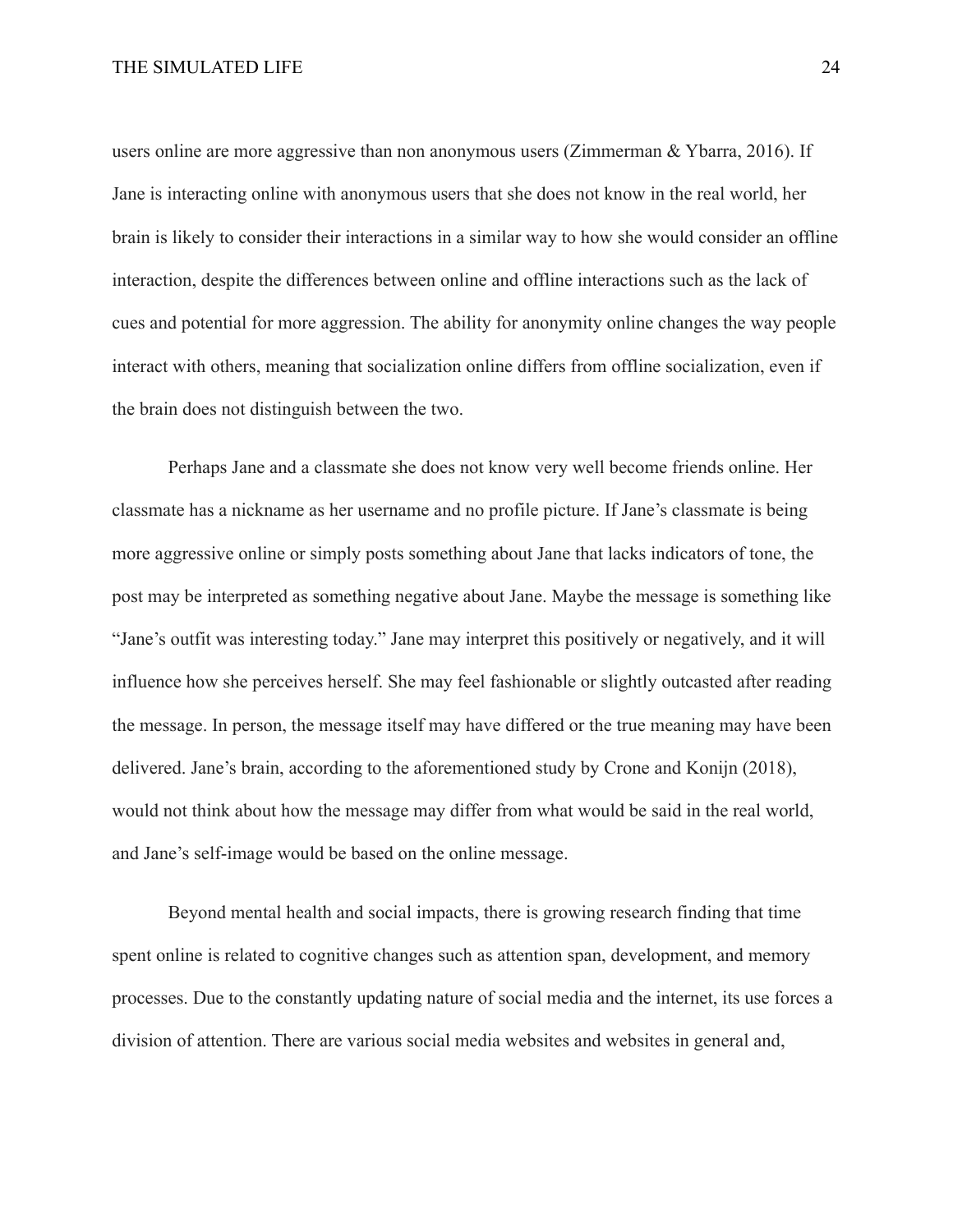especially with notifications, these websites all demand attention constantly. By meeting these demands at their high rates, people sacrifice some sustained concentration in favor of jumping their attention around the internet. In a literature review, Firth et al. (2019) report that this attention jumping is a form of multitasking that actually makes people worse at multitasking offline by decreasing people's abilities to ignore distractions. Firth et al. also describe implications specific to adolescents, though the area is less researched. Multitasking frequently predicts attentional deficits in early adolescents, and Firth et al. suggest that media multitasking, the attentional jumps online, are also likely to predict the development of attentional deficits in adolescents.

When Jane is online, she will inevitably visit websites that display advertisements and pop ups. Her browser may display when she gets a new email or message from a friend. The computer may chirp when there is a new social media notification. Many things fight for Jane's attention, making her glance at an advertisement, then read a notification, then return to whatever she initially set out to do online. These distractions force her to multitask frequently, which, at her age, is associated with the development of attentional deficits. So, Jane's social media use may put her at more risk.

Social media use can also impact memory. In a 2018 study, Tamir et al. (2018) found that participants better remember experiences when they do not post about them on social media. The study involved three groups that were given a tour. The first group took pictures to post about their experience, the second group took pictures for themselves, and the final group did nothing. The group that took pictures to post on social media scored significantly lower on a memory test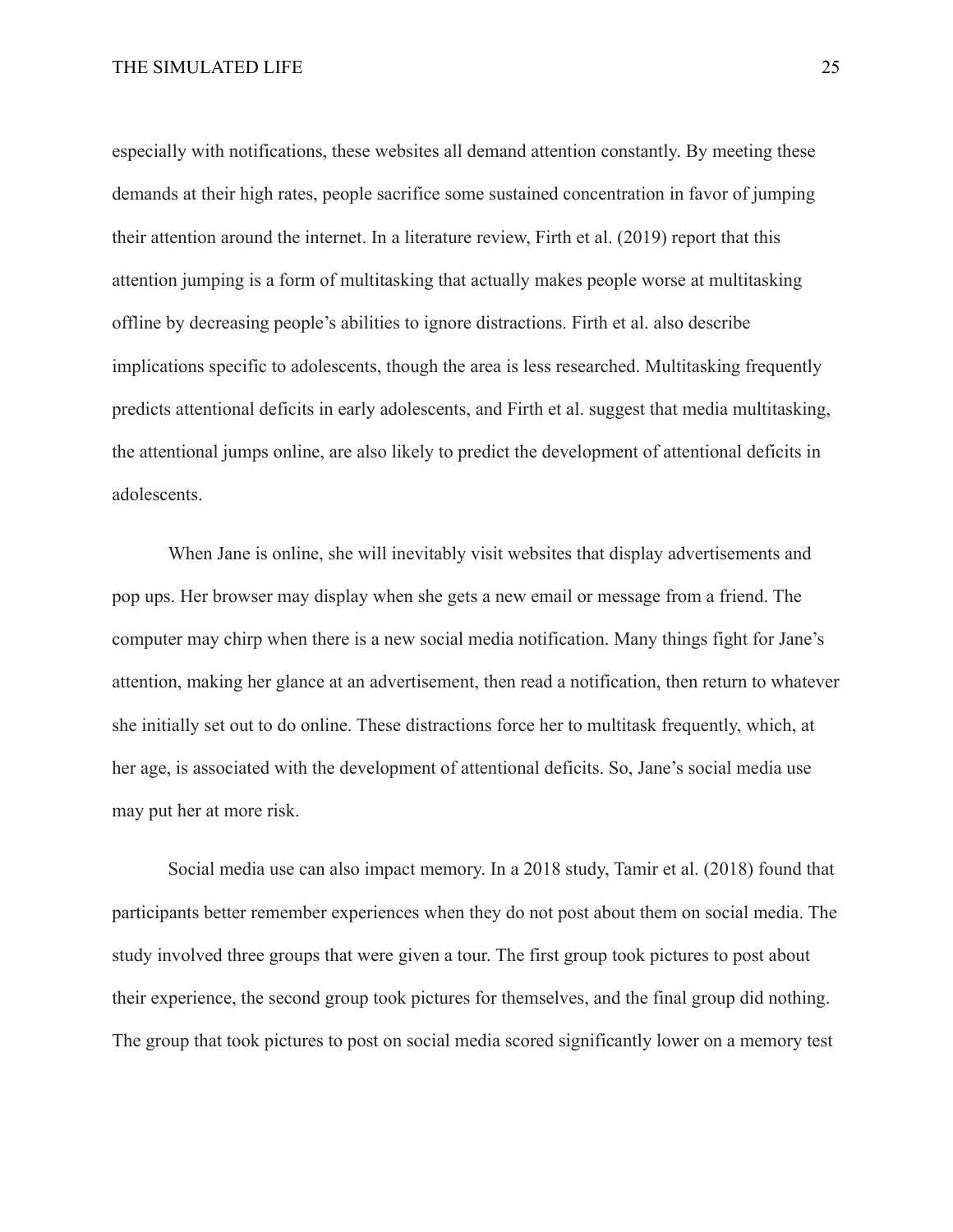about the experience later compared to the other two groups, although there was no difference in enjoyment of the experience. This study demonstrates an effect that social media use can have on memory. If Jane posts about experiences online, she may have more trouble remembering the experiences later on.

Overall, there is a trend of higher times spent on the internet, digital media, and social media are associated with worse mental health outcomes, social outcomes, and cognition. Unfortunately, the average time spent online by adolescents is quite high. There is also a growing body of research on the subject of social media addiction, which may further escalate some of the negative effects discussed above, particularly those associated with time spent on social media.

## **Social Media Addiction**

Social media addiction, while not in the DSM-5, is when a person feels compelled to use social media excessively, and is a form of internet addiction. Smartphone addiction may also be involved in social media addiction. Social networking site addictions can have symptoms and results similar to those suffering from substance-related addictions (Kuss & Griffiths, 2017). It should be noted that much of the research on social media addiction also uses the term social networking site addiction interchangeably. However, some research distinguishes between the two, explaining that social media is broader than social networking, which includes only the more cooperative interactions online. Social media, on the other hand, can include online celebrities or influencers that create one-sided interactions.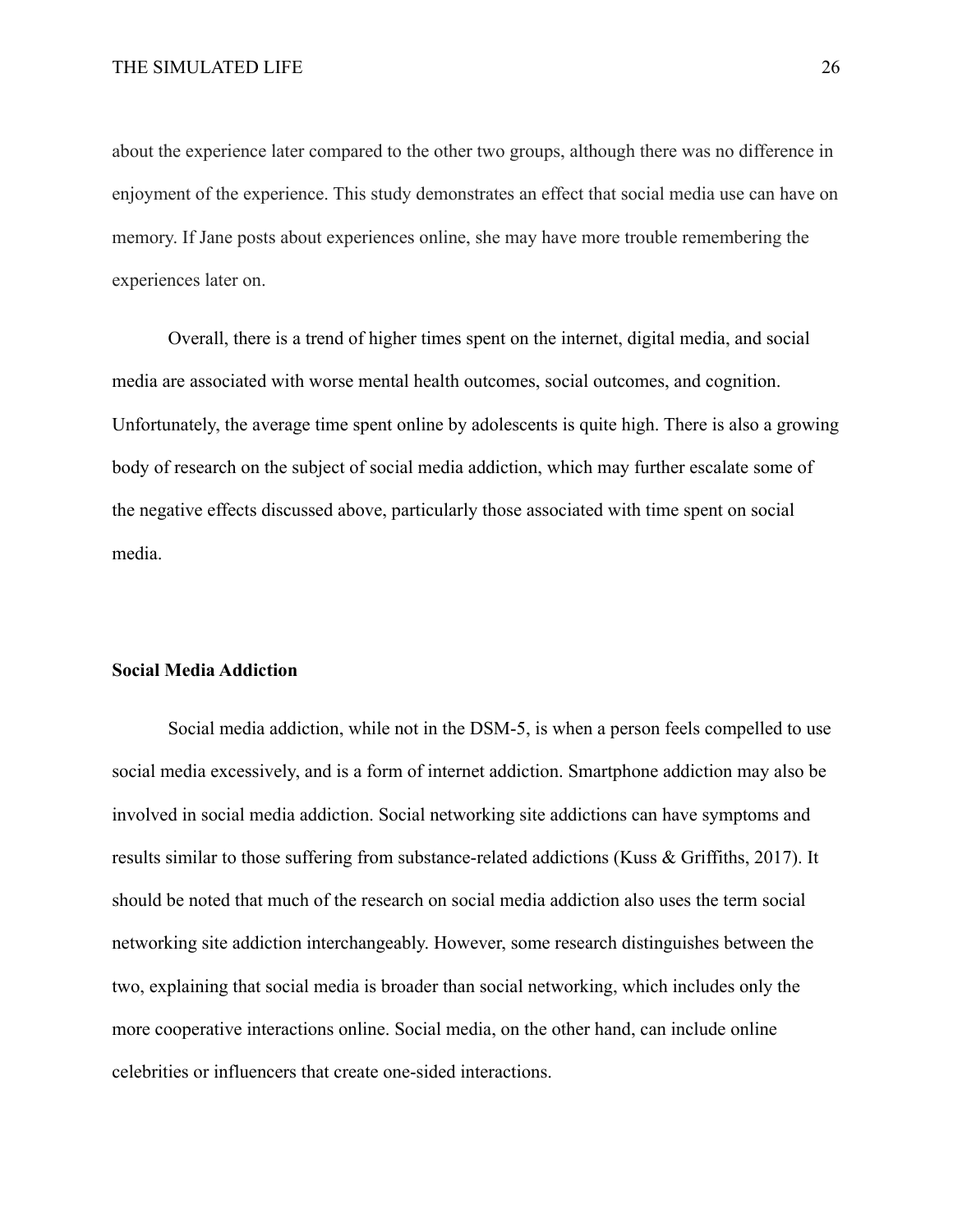Along with symptoms and consequences similar to substance addictions, a study by He et al. (2017) found that the brains of those addicted to social networking sites and the brains of those addicted to other things like substances or gambling show similar brain anatomy changes. Kuss and Griffiths (2017) suggest that social networking addiction may be related to things like fear of missing out and fear of being without one's smartphone. Also, though the research is not conclusive, it seems as though girls aged 14-16 have a high prevalence of internet or social networking site addictions (Kuss & Griffiths, 2017). Combined with previous studies' findings about the risks of high social media use, this higher risk of addiction is particularly concerning for girls like Jane.

## **Conclusions**

Although there are some social and psychological benefits associated with social media use, most of the benefits turn negative if time spent online is too high. Additionally, many of the benefits apply to specific groups, such as those dealing with mental health conditions. The negative outcomes associated with social media use are numerous. There are concerns relating to mental health, social well-being, and even cognition. Additionally, as was seen in the benefits section, the more time one spends on social media, the worse the associated outcomes are. This makes social media addiction more worrying, as it is characterized by high amounts of time spent online and has been found to be more prevalent in adolescent girls. Given the numbers about how many adolescents use social media and for how long, it seems likely that adolescents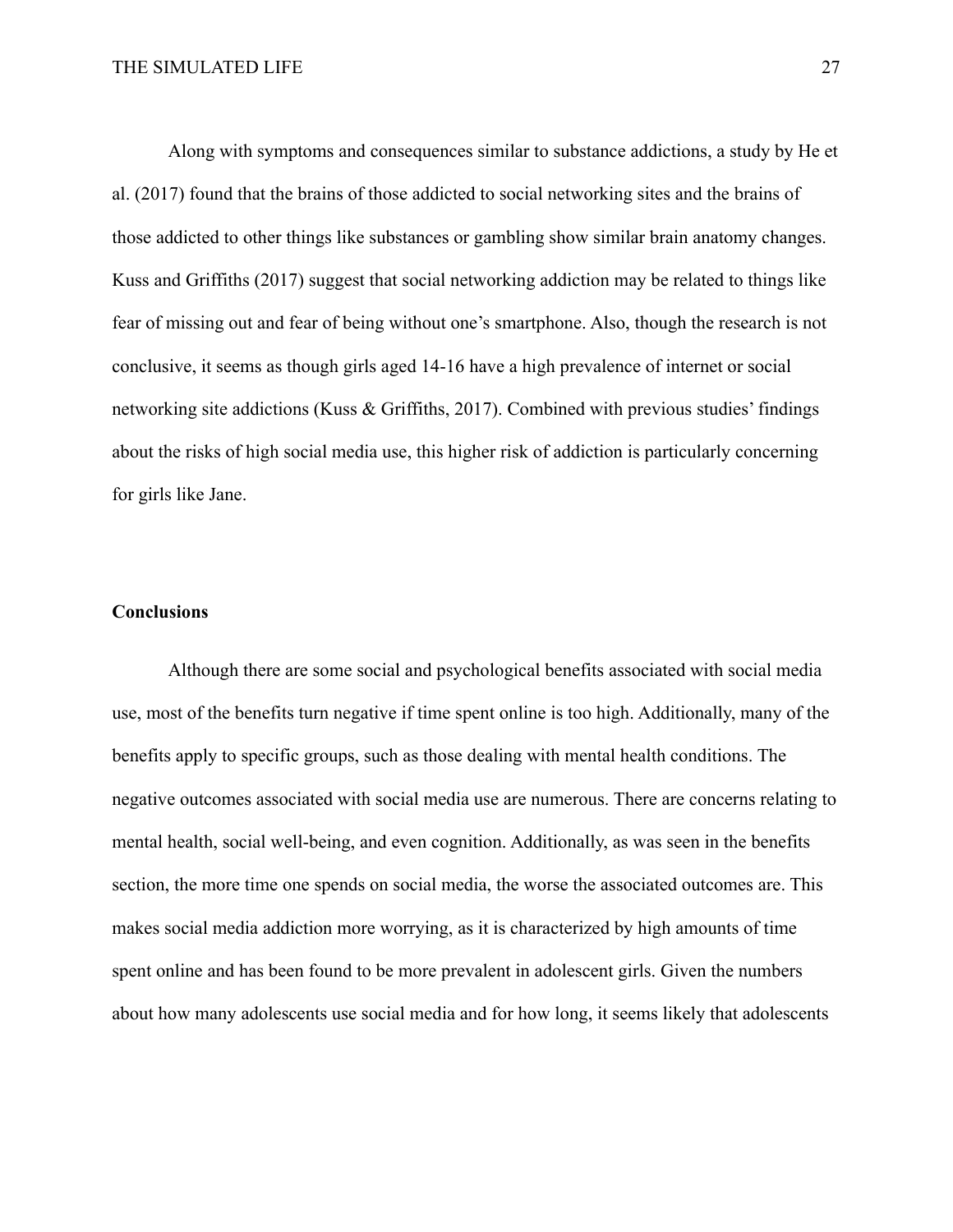rely more on their perceived benefits than worry about associated negative consequences when using social media.

Before moving on to the philosophical discussion, I would like to note that from this point forward, I am assuming that there is an important relationship, not merely correlative, between the use of social media and mental health outcomes, both positive and negative. This is done in order to make the philosophical discussion more clear and to discuss the implications more easily.

## **A Philosophical Examination**

Just as many psychologists are studying the effects of social media use on adolescents, philosophers are exploring ideas surrounding internet use. In this paper, I am particularly concerned with questions of reality and ethical questions about how adolescent social media use should be handled and if excessive social media use is morally objectionable. For this philosophical section, I begin by explaining what reality is using and distinguishing between what I refer to as internal and external reality. Then, I compare social media usage to the idea of a simulated reality, such as that presented in the thought experiment of the experience machine, and determine what it means if they are or are not similar. Based on the findings of this comparisons, I attempt to answer the question of what we should do about adolescent social media use, if anything.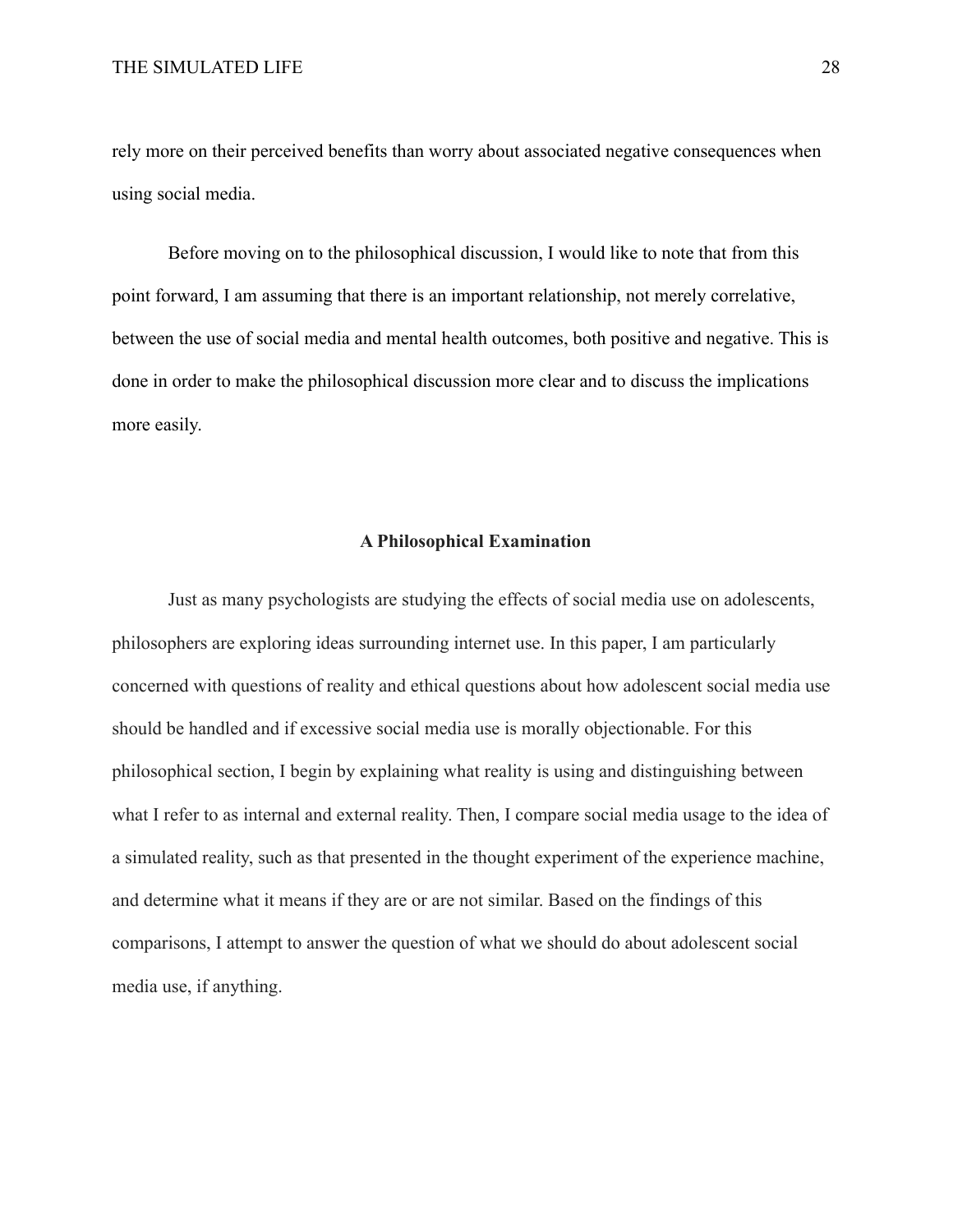#### **Social Media and Reality**

As noted in the psychological research, human brains can have trouble distinguishing between social media and reality. Perhaps this makes sense, as interactions online can have real world impacts. People can form genuine relationships. Sharing a secret with someone online means that they know it in the real world as well. A picture of you at a concert could be seen by your employer in the real world. What happens online is not confined to the digital world where it is posted.

It is worth mentioning that conversations that do not take place face to face are nothing new. People have long conversed through letters, phone calls, and other messages. These conversations can even have long pauses between replies, yet they still impact the real world. A lie can also impact the real world; it can change how one interacts with others, but a lie is not inherently reflective of the real world. Communication does not have to be true, whether online or offline.

In letters, face to face conversations, or even online conversations, people are capable of lying. People can pretend to be others online, editing their pictures and personalities. It is easy to lie online. A picture posted today was not necessarily taken today, and could be edited or even completely fictionalized. The online world is certainly capable of impacting the real world, but aspects of social media can also be real. So, if the online world can impact the real world, is it not reality? The distinction may be more clearly made with a better understanding of what reality is.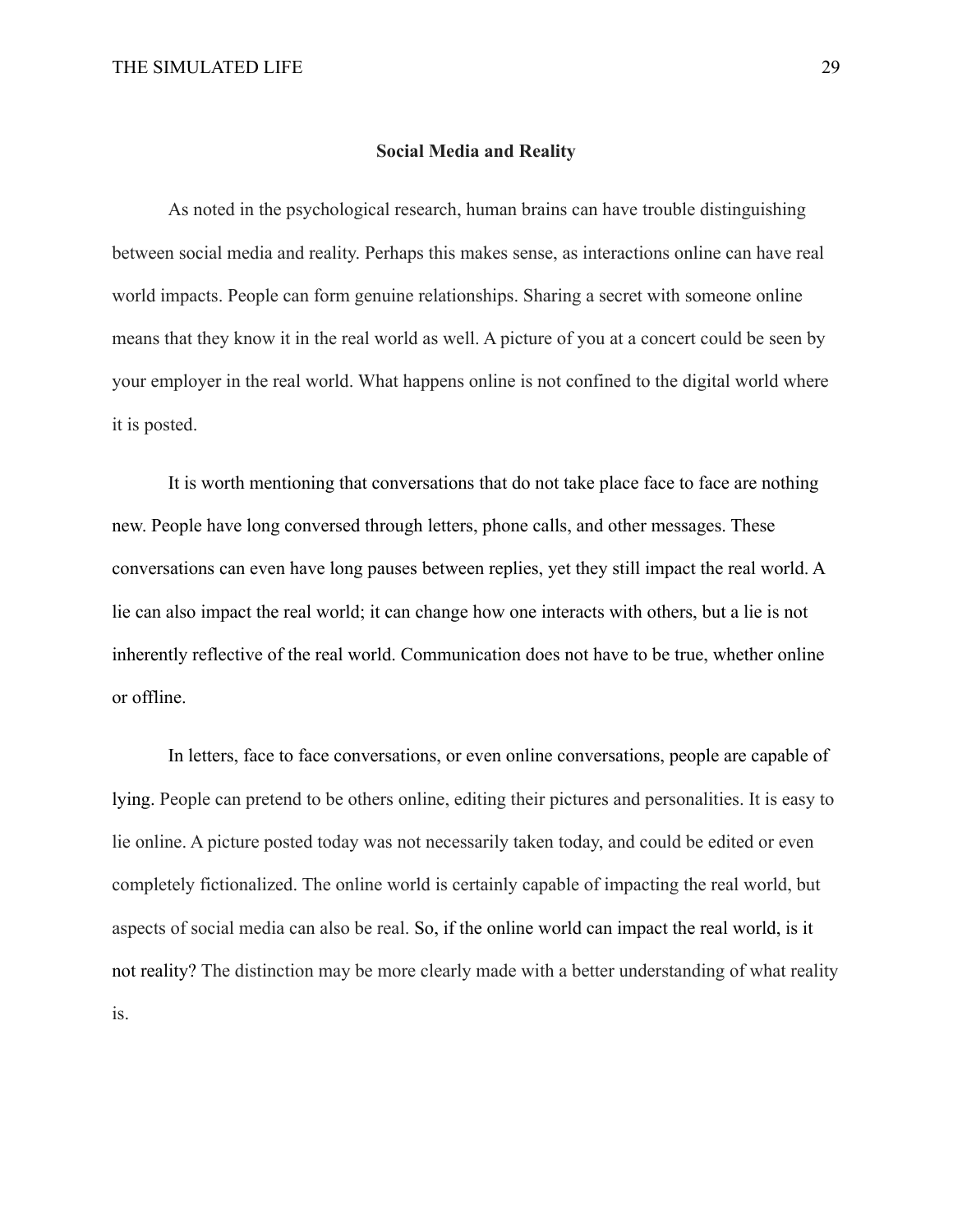#### **What is Reality?**

There are multiple ways of thinking about what reality is, and I focus primarily on the metaphysical and ontological senses. Metaphysically, reality is all that exists. While this definition of reality seems simple, it is complicated by the fact that we do not necessarily know what exists. An ontological look at reality asks the question "What does exist?" Between the two, there is a separation between what exists and what we know exists.

There is also a social reality. The things that people believe are also a part of reality whether they are true or false. Additionally, social interactions exist. Even false claims that are widely accepted are part of reality. They may not accurately reflect the real world, but they are part of the social reality. For example, imagine a situation in which someone tells you that astronauts found a new planet in our solar system, but there is no new planet in our solar system. Metaphysically, no new planet exists, so, in reality, there is no new planet. However, if you believe the person who tells you there is a new planet, according to your knowledge, there is a new planet. In your mind, there is a new planet. The fact that you believe there is a new planet is a part of the metaphysical reality, but the planet itself is not. Regardless, in the reality you are living and aware of, an internal reality, there is a new planet. Furthermore, you may make decisions or otherwise act based on the belief that there is a new planet. You may buy a new telescope, causing a real world consequence despite there not really being a new planet in the solar system.

This discussion focuses on how social media impacts internal reality, the aspects of reality that are mental. It is important to acknowledge that one's internal reality can be and is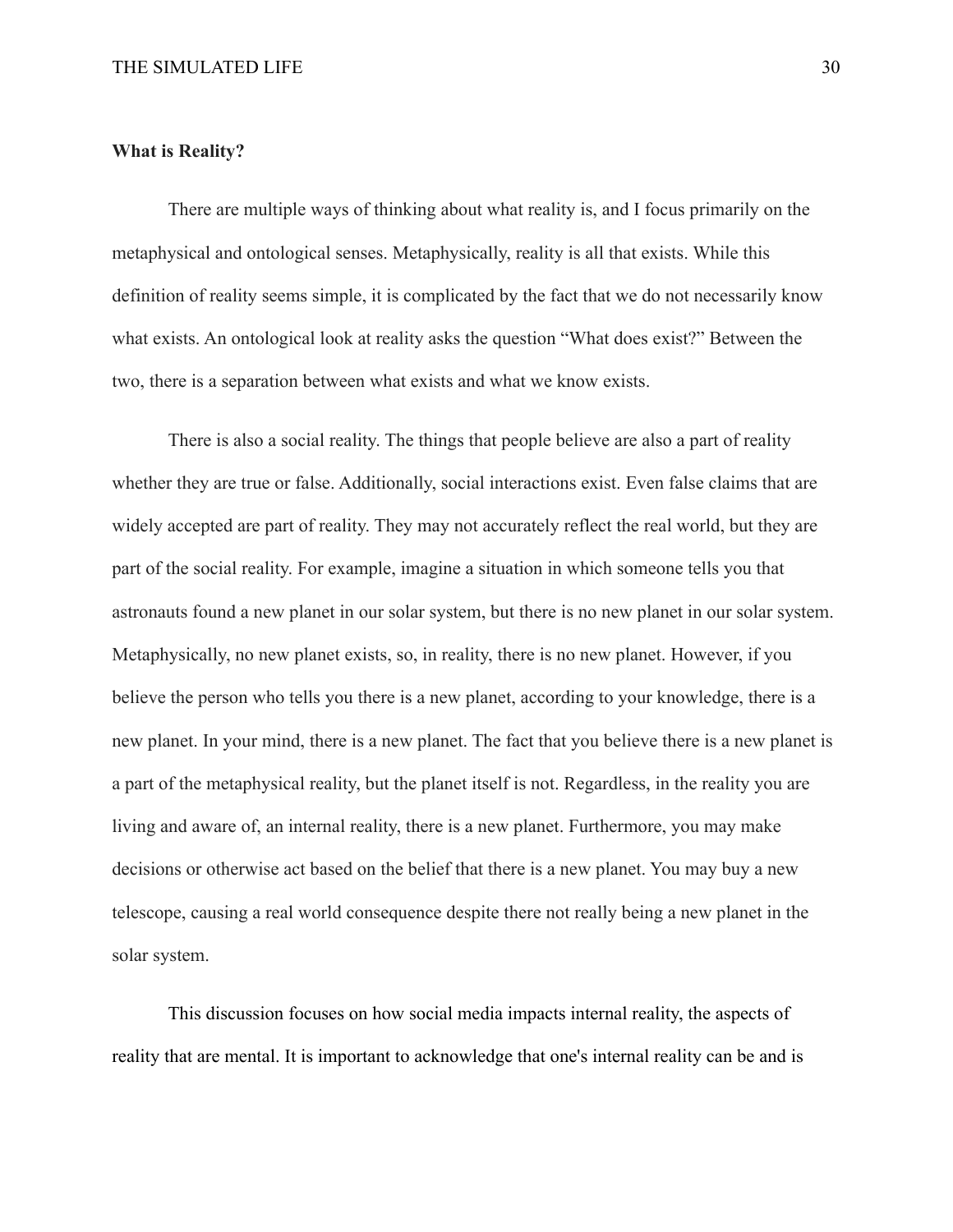influenced by almost anything--whether it is social media or not. These influences can be by word of mouth, reading a book, one's own observations, and more. An internal reality can correspond to the external reality, or it can be different. For example, if one believes Earth has one moon, their internal reality of Earth having one moon and the external reality that Earth has one moon are the same. If Jane believes that Earth has two moons, it would be different from external reality. However, it would be true in the external reality that Jane believes Earth has two moons.

At one point in history, many people believed the earth was flat. This was part of their internal reality. To them, the earth was flat; that was their reality. It was not actually reality, but it was what they believed and how their world operated. Although there can be a distinction between what actually exists and what people think exists, both are important and impactful. For the following discussion, metaphysical reality will be referred to as external reality, and the individual or collective beliefs that people have that are not also metaphysically true, will be referred to as internal reality. Internal reality includes not only what people believe, but also what they feel or experience internally.

If one considers only internal reality to be important, then solipsism may as well be true. However, it seems that there are features of reality beyond the social features, that people can make contact with the features beyond social, and that people should make contact with the features beyond the social ones. If this is true rather than solipsism, then there may be something wrong about ignoring external reality.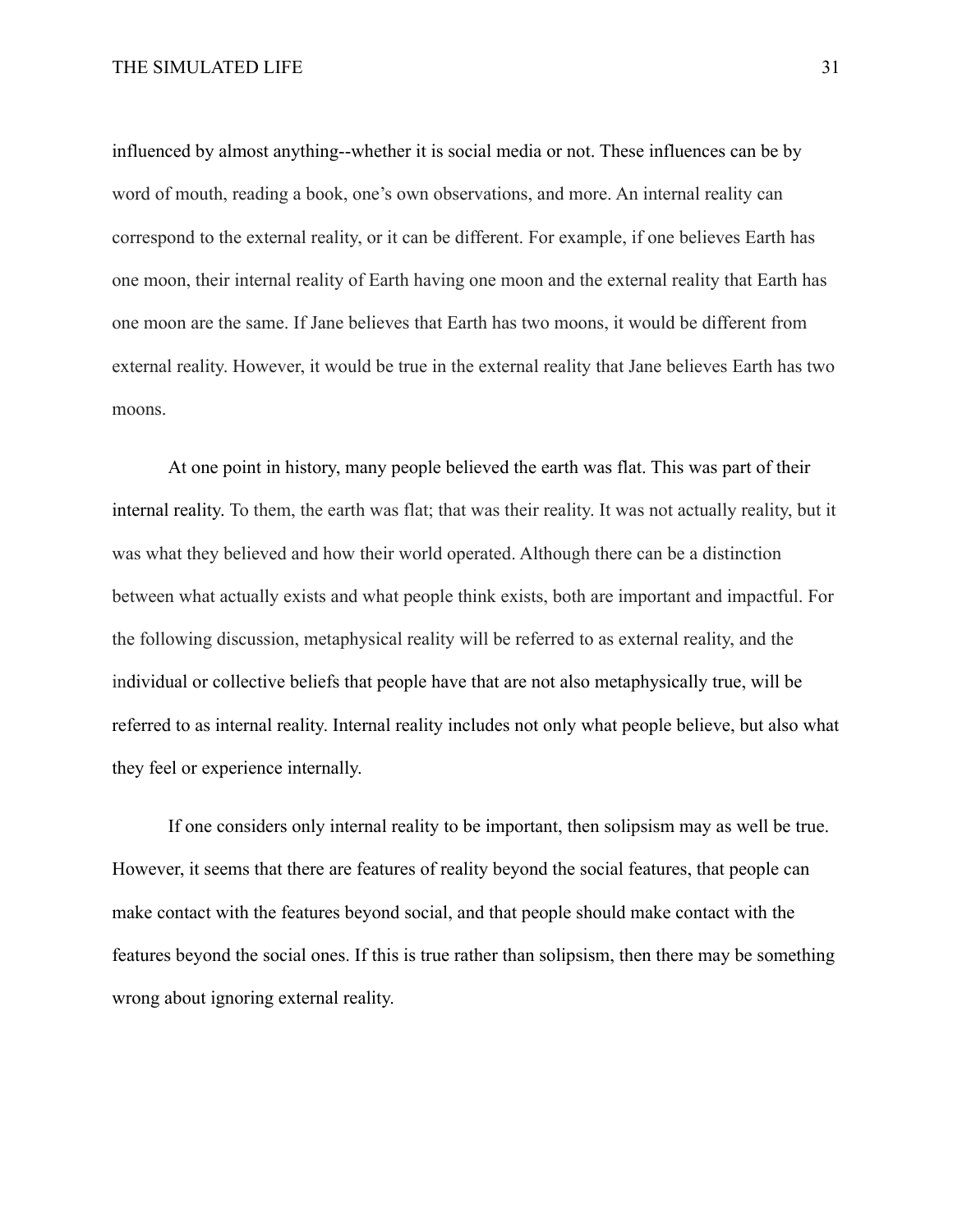## **"The Emperor's New Clothes"**

An old folktale written by Hans Christian Andersen is a good starting place for the discussion of reality. The story revolves around an emperor who loved new clothes and spent a lot of money and time on having good clothing. Eventually, two people claiming to be weavers come to the emperor and offer him some new garments. They say that they are the finest clothes and would be invisible to any person who was not fit for their job or who was not smart enough. The emperor thought this would be helpful, so he paid them the money. The story notes that the two weavers set up their looms and began to fake their work. They asked for expensive and fine materials, but did not use them.

After some time, the emperor wanted to know of the weavers' progress. He sent someone he believed to be wise to check on the progress. When the wise man checks on the looms, he sees nothing. However, he worries that it is just because he is not capable. Rather than admit this, he decides to lie and say that the garment looks beautiful. All of the following individuals who go to see the cloth report that it is very beautiful, not wanting to seem incompetant. When the emperor himself finally goes to see the clothes, he sees nothing. Like the others, he does not wish to seem incompetant, so he pretends to see the clothes. He lets the weavers "dress" him in the invisible cloth and goes out to a parade among his people. The people all believe the emperor to be wearing clothing that they cannot see, but, like others in the story, they do not wish to be thought of as incomptetant because they cannot see the clothing. The townspeople all believe that others can see the clothes. However, as the emperor walks, a child yells out that the emperor is wearing no clothes, and everyone realizes that the child is correct.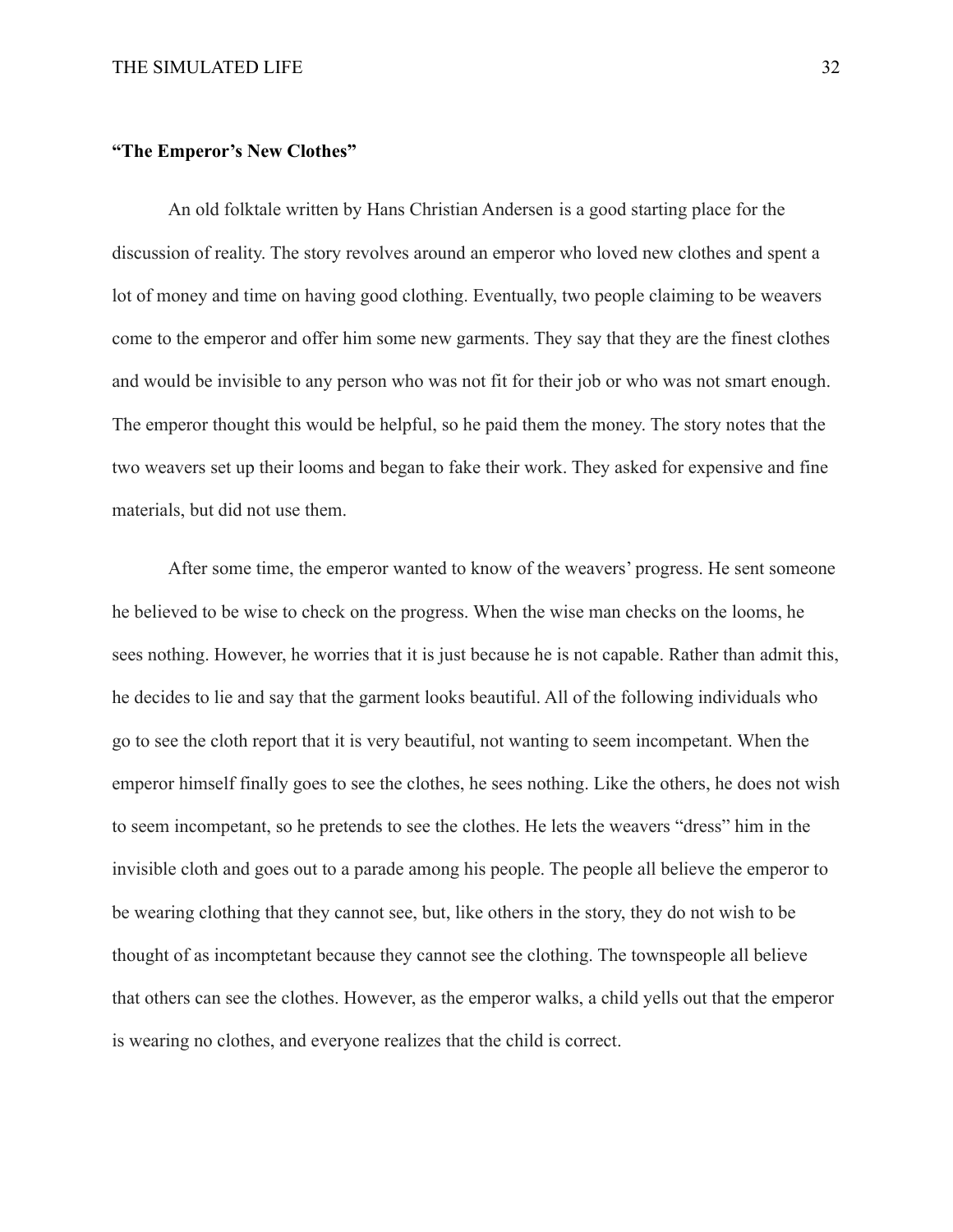Social reality refers to the idea that there are certain things or ideas that are real because people agree to them. There are facts that exist and are true, but would not be true without humans agreeing to them. For example, it is true that it is illegal to steal in the United States. If someone is caught stealing and found guilty in court, they will be punished for stealing. The fact that stealing is illegal is something that was implemented by humans. If every human suddenly disappeared forever, stealing would not still be illegal. The fact that stealing is illegal also does not apply universally. If an animal steals from another, they do not face legal consequences. This is similar to internal realities, but it is shared among a group of people. The belief would exist in multiple people's minds, not just one.

Philosophers also sometimes use the terms dependent and independent in the context of discussing reality. Some things, like dreams, exist but are dependent on humans or other living beings. Without humans or living beings to dream, dreams would not exist. Conversely, a rock exists whether living beings are present. Rocks exist independently of humans and other living beings. Both dreams and rocks are part of reality, but dreams are real because of people. It is not decided upon by the people, but the existence of dreams is dependent on the existence of humans in a similar way to social agreements like the law.

The reality of the situation was that the weavers made no cloth. They scammed everyone by convincing them that they created a cloth, but there was in fact none. There may also be an argument that there was a social reality, an internal reality, in which the emperor was wearing clothes. In the minds of those who believed what was told by the weavers, the emperor was wearing clothes and they simply could not see them. Although there is a kind of internal reality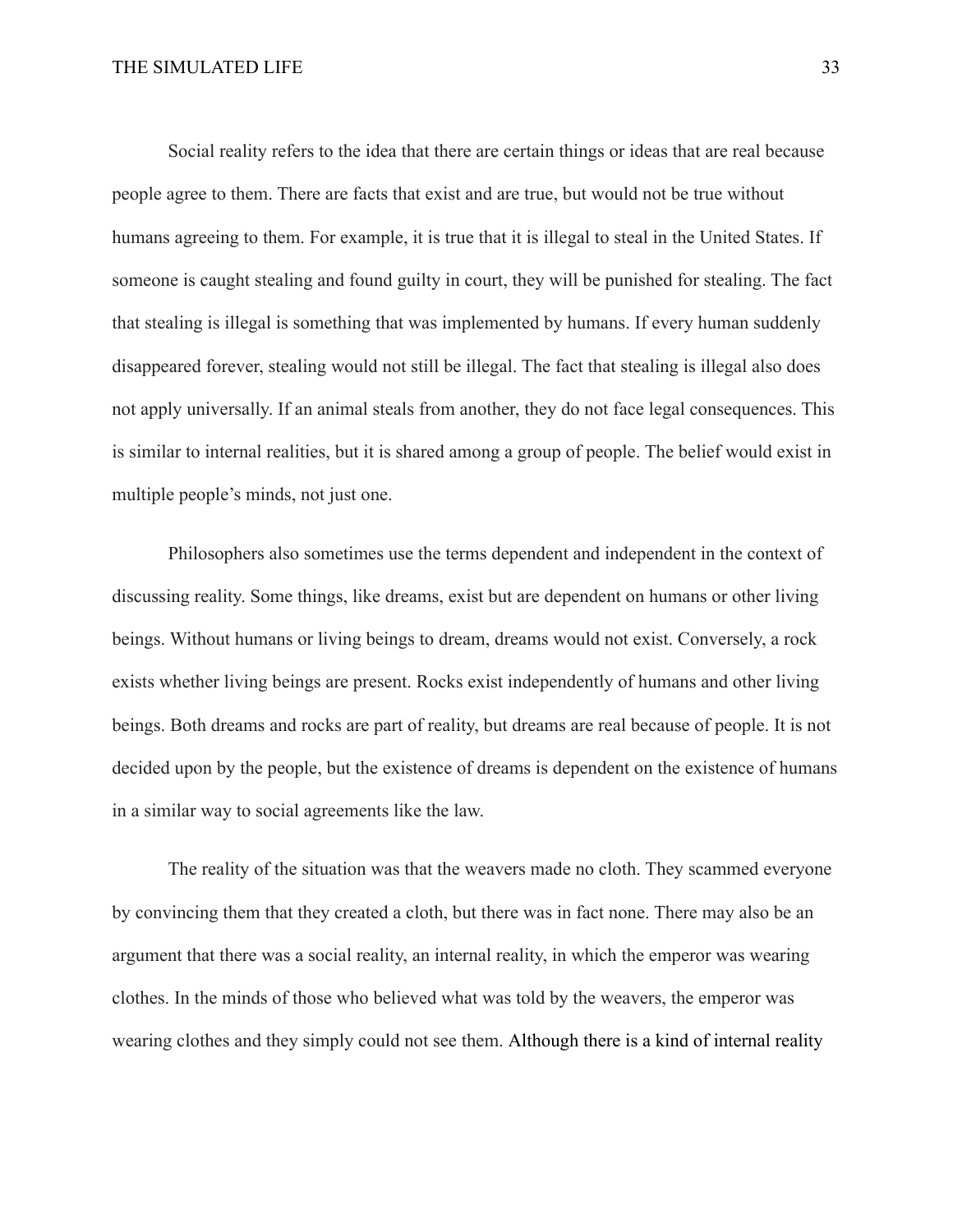created in which the people believe that the emperor is wearing clothes and they simply do not see them, the truth is that he is not wearing clothes. No clothing exists; it is an imaginary garment in the story. To the people, though, the emperor was wearing clothes; everyone agreed that he was wearing clothes. If the child did not speak out and break the agreement everyone seemingly had, the people likely would have told others of the day the emperor wore the most beautiful clothes. Saying otherwise could have had a major impact on their lives, getting them fired from their jobs for being incompetant or having others look down on them for not being smart or capable enough to see the clothing that was never there. On social media and other online interactions, there are real world consequences of social realities.

"The Emperor's New Clothes" depicts the internal reality that is seemingly created online and using social media. Many people believe things to be true based on what they see online. It may or may not be true in the external reality, but it is true for many individuals' internal realities. Social media's ability to contribute significantly to so many people's internal realities is a feature that makes it very interesting philosophically, and perhaps comparable to a famous thought experiment about a simulated reality.

## **The Experience Machine**

In 1974, Robert Nozick proposed a hypothetical situation involving a simulated reality machine. In the thought experiment, the subject is presented with an opportunity to enter a simulated reality.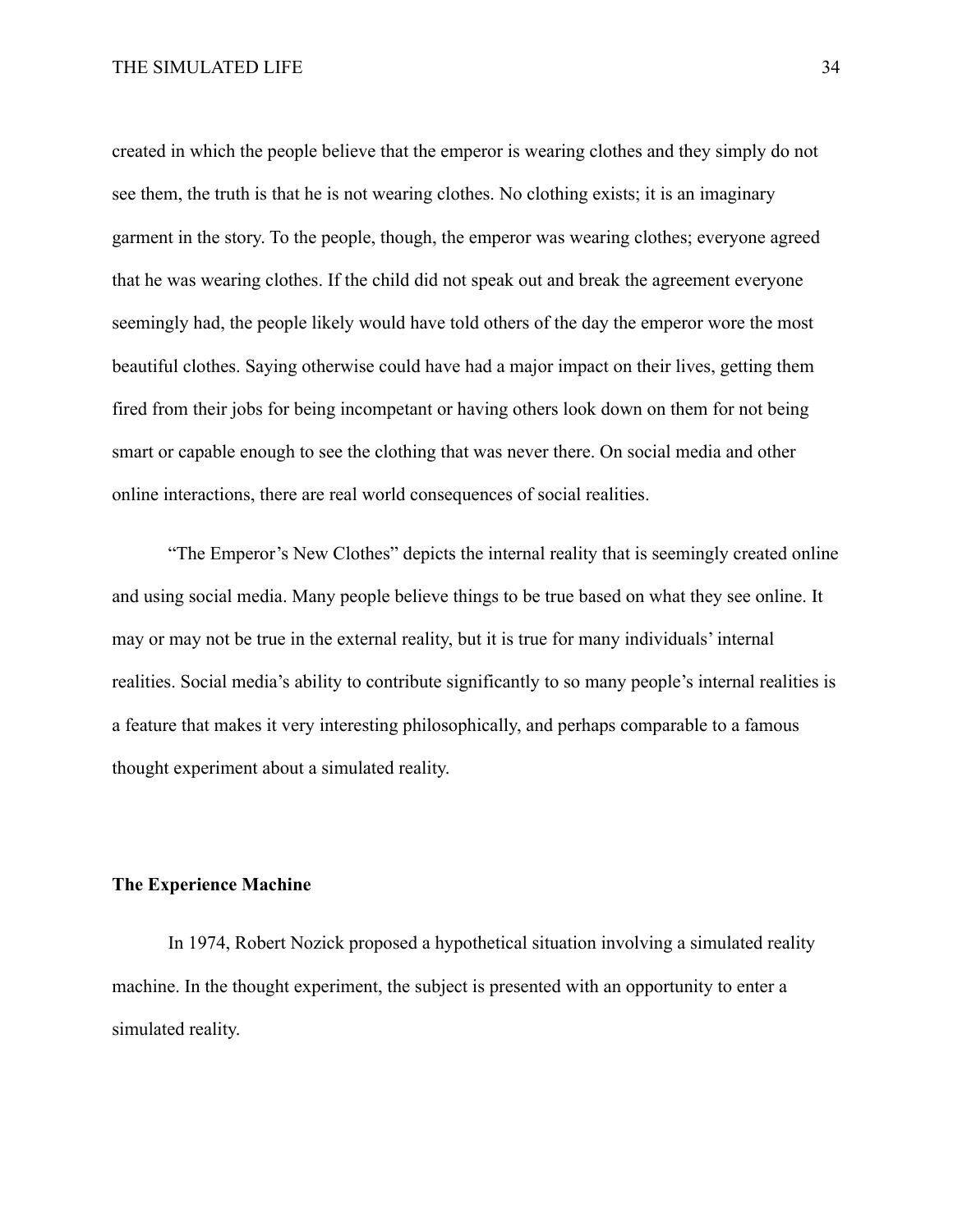"Suppose there were an experience machine that would give you any experience that you desired. Superduper neuropsychologists could stimulate your brain so that you would think and feel you were writing a great novel, or making a friend, or reading an interesting book. All the time you would be floating in a tank, with electrodes attached to your brain. Should you plug into this machine for life, preprogramming your life's experiences? If you are worried about missing out on desirable experiences, we can suppose that business enterprises have researched thoroughly the lives of many others. You can pick and choose from their large library or smorgasbord of such experiences, selecting your life's experiences for, say, the next two years. After two years have passed, you will have ten minutes or ten hours out of the tank, to select the experiences of your next two years. Of course, while in the tank you won't know that you're there; you'll think it's all actually happening. Others can also plug in to have the experiences they want, so there's no need to stay unplugged to serve them. (Ignore problems such as who will service the machines if everyone plugs in.)"

In other words, the thought experiment attempts to pit reality and pleasure against one another to see the extent to which people value reality. Is it more important to live in the real world and have real experiences, or is it more important to have good experiences regardless of how real the experiences are? In this thought experiment, people would have to give up the opportunity to have real relationships, experiences, and interactions, but they would gain the feelings of completing these things.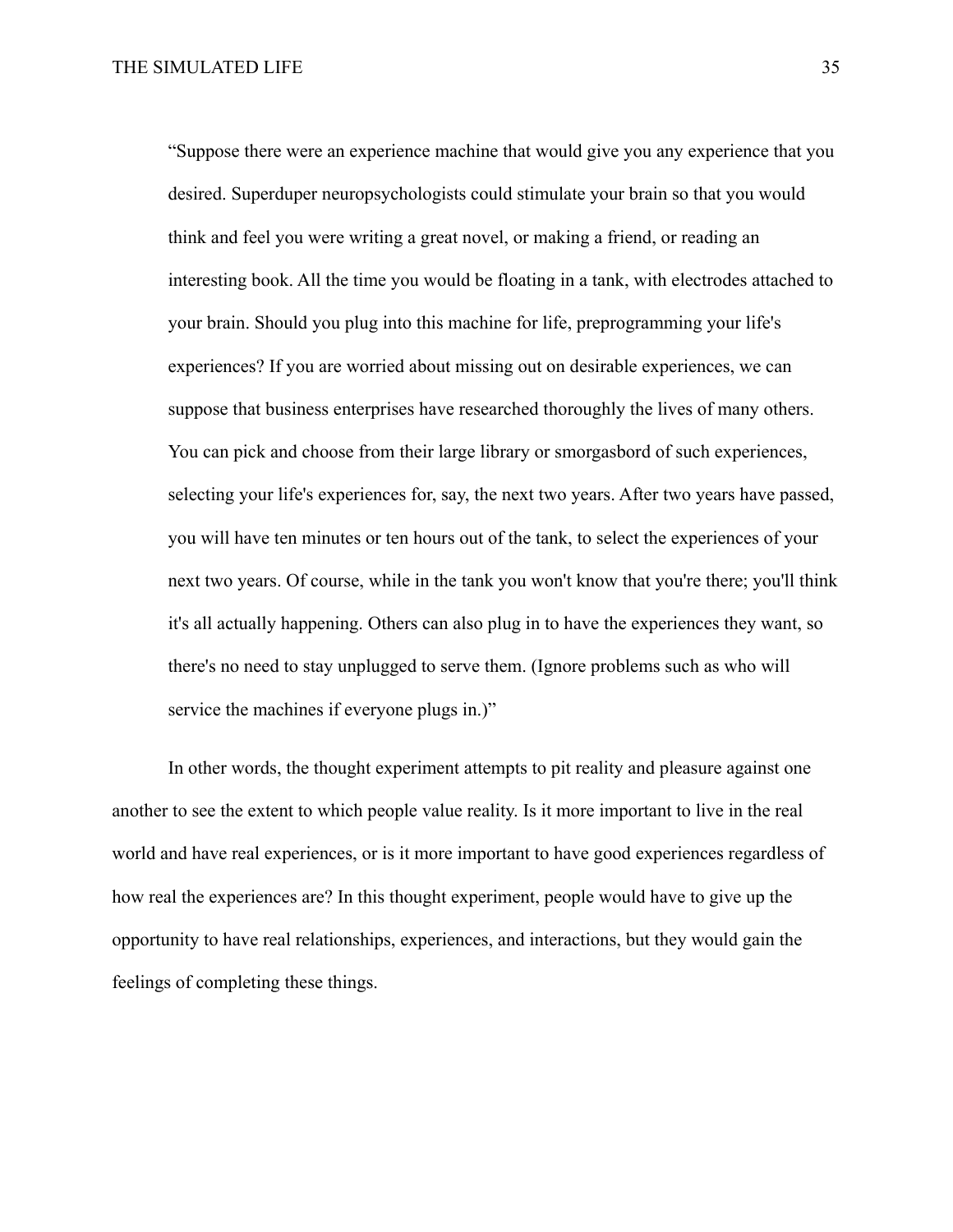Nozick believes that people will ultimately choose not to enter the experience machine, showing that humans value reality or something about it because they choose it over guaranteed pleasurable experiences. According to Nozick, "We learn that something matters to us in addition to experience by imaging an experience machine and then realizing that we would not use it" (Nozick). He believes that the rejection of the machine is ultimately due to humans valuing reality on some deeper level, at least on a deeper level than pleasure. While Nozick's thought experiment and argument can be used to argue against hedonism, it is also interesting to consider the value of reality. Based on this, it matters that we do X, not just have the simulated experience of doing a given activity. In fact, Nozick argues that we only want the experience of doing a given activity because we first want to do the activity itself (Nozick).

It also matters that we truly are Y, not just that we have the *experience* of being Y. Nozick writes, "We want to *be* a certain way, to be a certain sort of person. Someone floating in a tank is an indeterminate blob. There is no answer to the question of what a person is like who has been long in the tank" (Nozick). A person in an experience machine tank for some time does not possess any traits. Their traits do not contribute to their experiences, so their traits do not matter. Whether a person in the experience machine is hard-working or not, they will get the success (or any other outcome) they selected when entering the tank.

Finally, Nozick believes that entering an experience machine removes the potential for a more significant, deeper meaning of the world and one's life. The experience machine is limiting in that it is made by humans. It mimics the real world as best as possible in the thought experiment, but it prevents people from having the ability to potentially access the external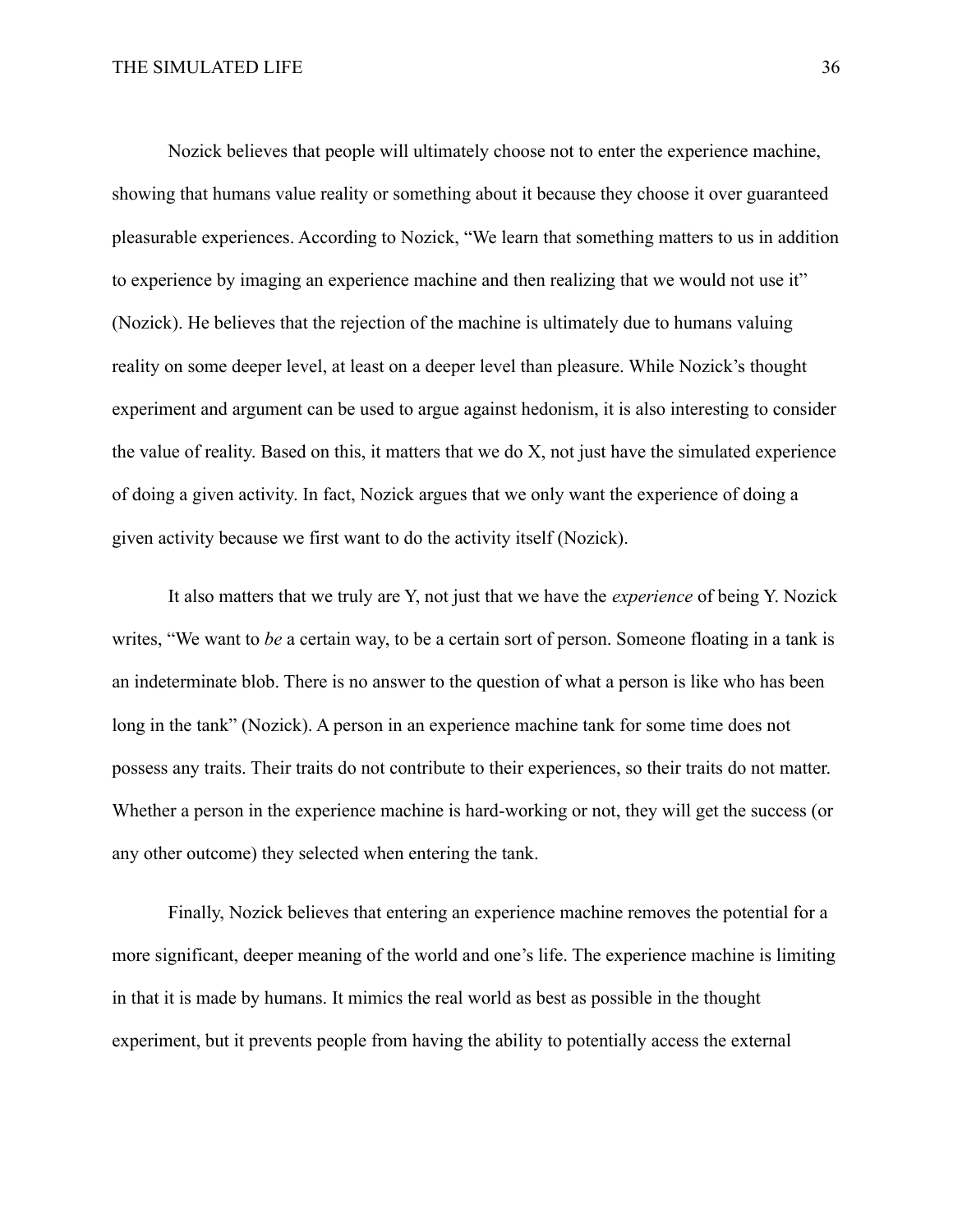reality. Ultimately, for these reasons, Nozick believes that people would not enter the experiment machine.

## *Would vs Should*

Beyond Nozick's reasons for what one *would* decide, there is the matter of what one *should* decide. Suppose a student is taking a test and has an opportunity to cheat with a guarantee not to be caught. What the student *would* choose to do and what the student *should* choose to do may be different. Similarly, people value many things that they arguably should not, such as excessive material possessions. Just because a person values having a room full of expensive clothing does not mean that the person should value it. Even if people value reality, perhaps that value is misplaced.

However, in the case of reality, it does seem worth valuing. As Nozick describes, it matters not only that we experience helping someone, but that we actually do help someone. It matters not only that we feel like we are a good person, it matters that we are a good person. If one cares about doing good things and being a good person, doing these things and being a good person in external reality is the only way to achieve them. In a simulated world in which no one benefits from the charity of the user, is the user helping anyone? Is the user being charitable? It seems not. Though the user may donate money or spend time to try to help others in the simulation, they are not helping others. The user believes they are being helpful and good, but, according to Nozick, they are merely experiencing being good. When the alternative is actually being good, the choice to enter the experience machine seems morally unacceptable.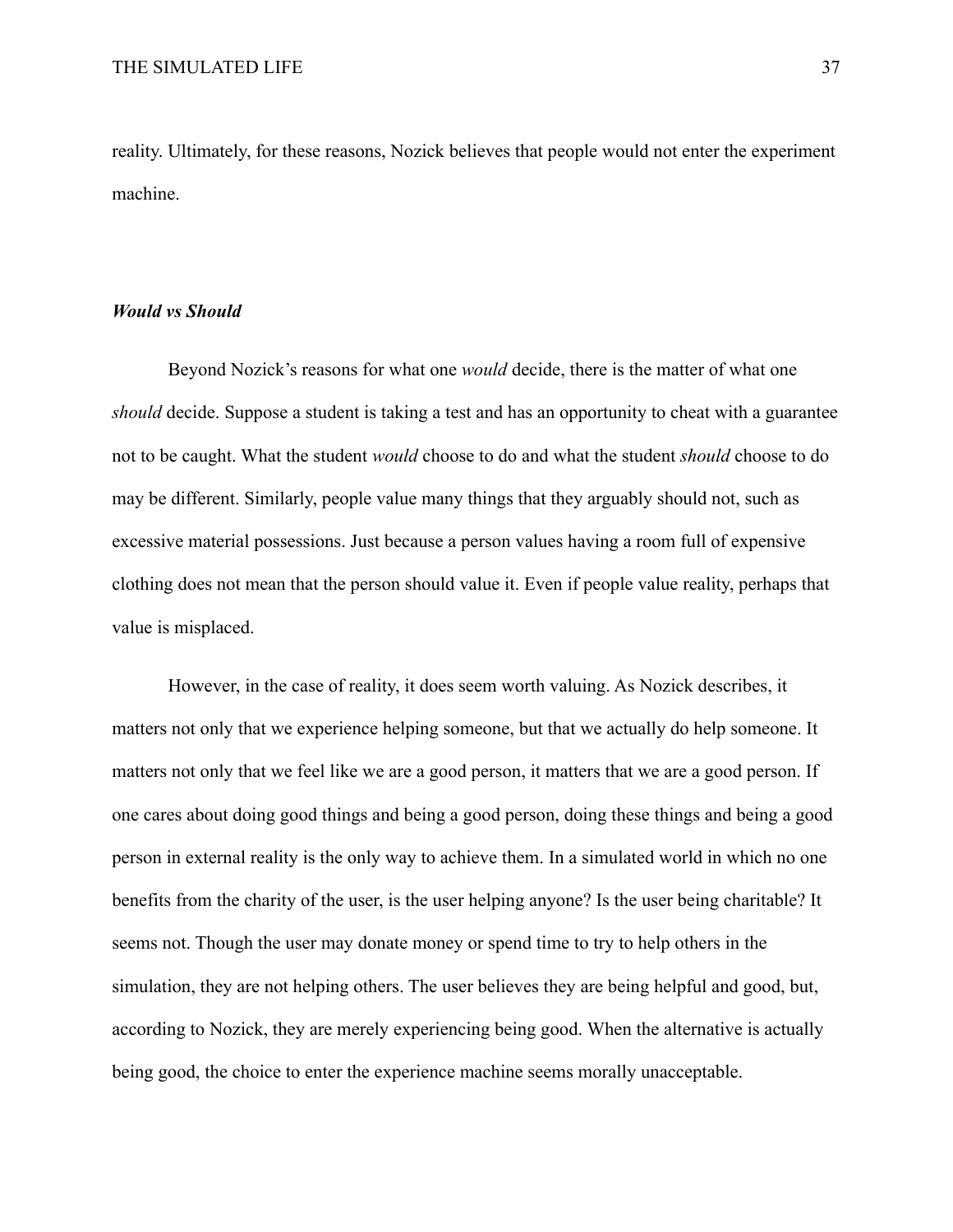The claim is that, all other things being equal, a life that makes contact with external reality is better than one that does not. Given normal circumstances, one should choose to engage more with external reality. In terms of the previously established external and internal realities, the experience machine thought experiment suggests that people value external reality more than internal reality. Rather than believe something exists that does not, people want to know and experience the external truth. What is real matters more than what we think is real. This claim about the importance of reality, if true, has interesting implications when examining the current use of social media, particularly if social media is closer to an internal reality than external reality.

#### *Potential Flaws of the Experience Machine Argument*

Nozick's argument proposes that reality outweighs one's hedonistic desires for pleasure, but some believe that there are flaws with the experience machine thought experiment that prevent Nozick's argument for the value of reality from being true, changing intuitions about whether or not one would or should plug into the machine. Perhaps the most relevant potential counterargument is that which suggests that something besides reality is being lost by entering the experience machine because if this is the case, it may show that people do not value reality. The additional loss may be their loss of spontaneity, relationships with others, or a general kind of fear of the unknown.

First, one may think that the experience machine involves a loss of spontaneity, and that the loss of spontaneity, not reality, contributes to one's decision. Based on the description of the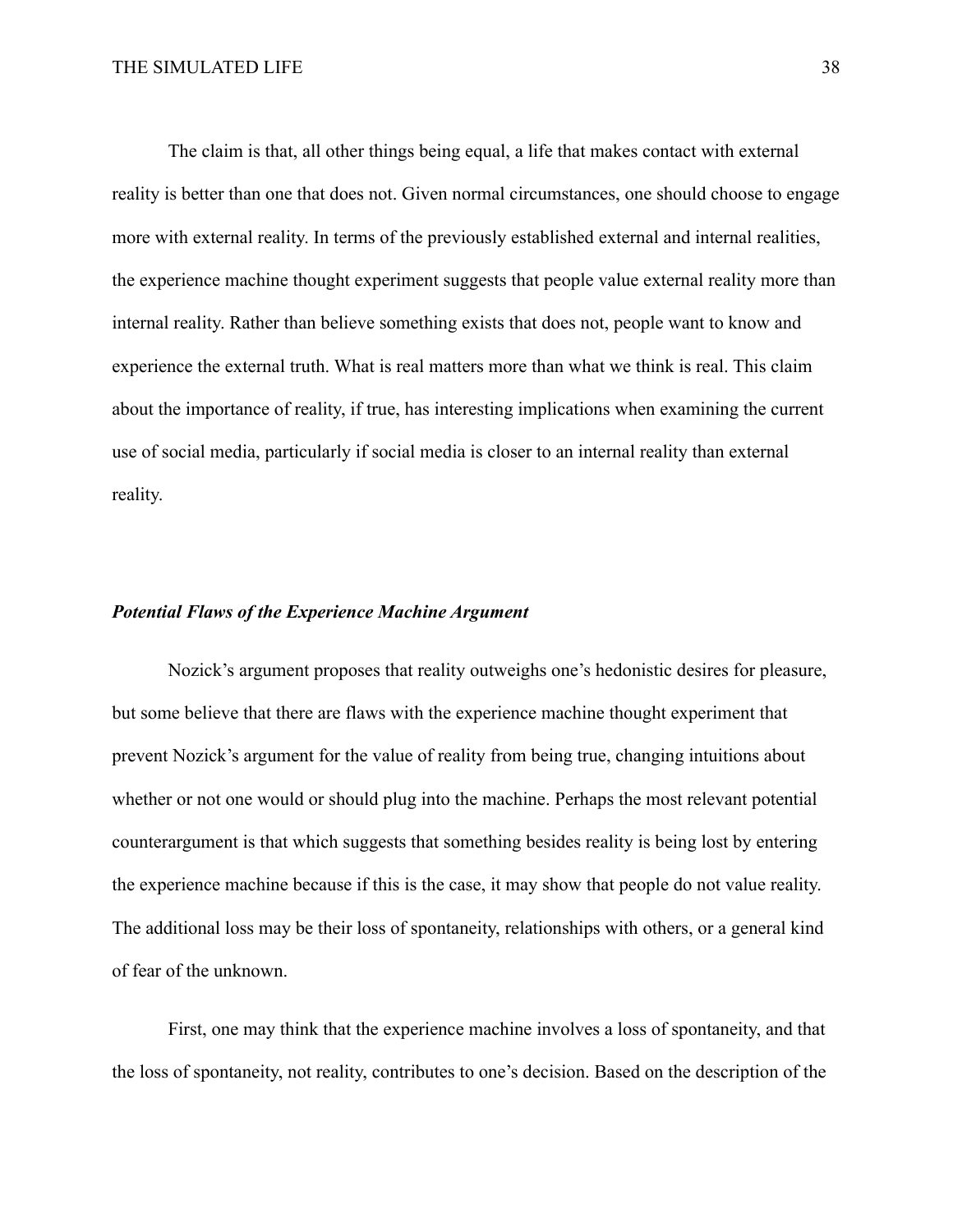machine, people preprogram their simulated life experiences. Nothing in the simulation would be spontaneous because it would have been previously planned by the person entering the machine, or it would be programmed in by someone outside of the machine. Inside the machine, any event may seem spontaneous to the individual because they have no knowledge of what is planned for them. In this sense, one is not losing spontaneity by entering the machine. Of course, if determinism is true, then spontaneity is unimportant in both cases, as it would be missing from both the machine and the outside world.

It is difficult to determine exactly what spontaneity in the situation entails, but it seems that the preprogrammed nature of events in the machine removes the spontaneity. Someone in the machine may still feel spontaneity, but it is something the machine user would be giving up. Experiences would be spontaneous to their internal realities, but there would not truly be a spontaneous event. If the event was planned by someone outside of the machine, it would still be premeditated by someone, differentiating it from the spontaneity that happens in the real world with external reality. If the experience machine had a method of randomly and spontaneously generating events for the user, there may be an element of spontaneity. However, this seemingly begins to disrupt part of the thought experiment. Regardless, it seems that a user in the machine could still *feel* spontaneity, but the spontaneity would not be real. Thus, an individual worried about losing spontaneity may actually be worried about losing real spontaneity, a feature of reality.

One may also argue that the experience machine disrupts one's relationships with others or that it involves neglecting the other people in one's life or that a person cares about other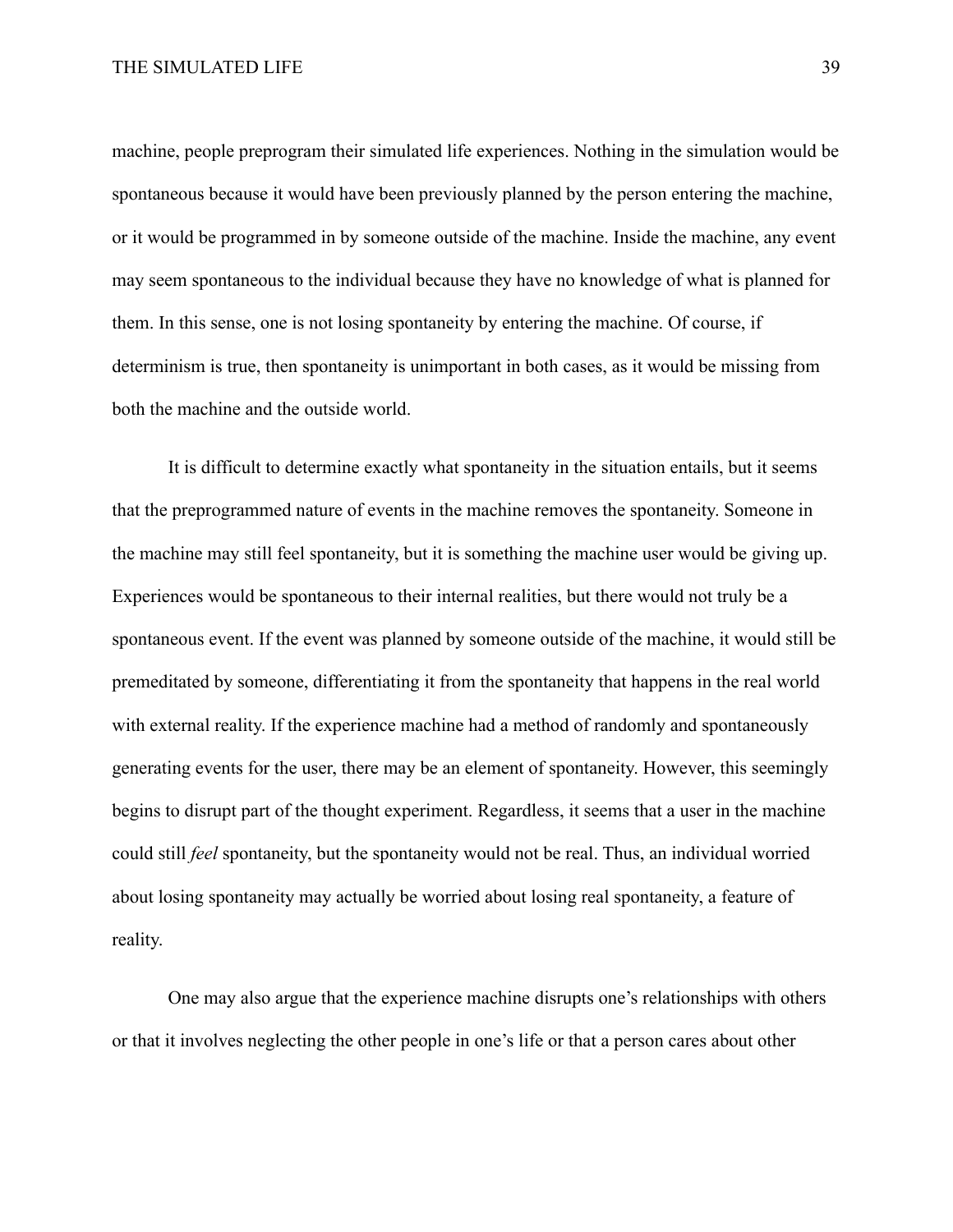people and things that do not contribute to the individual's independent experiences and that this disruption, not the loss of reality, contributes to the decision. Again, this is tied closely to the point of the experience machine thought experiment itself. The thought experiment involves giving up real relationships with people for artificial ones that the user merely thinks are real in the experience machine. If one's concern is more related to the well-being of others, it may help to assume that they, too, will enter an experience machine by choice. Or, it may be more helpful to suggest that they will be well taken care of throughout their life in the real world. As it is a thought experiment, simply assume that anyone the potential user would worry about will be fine without the user's presence.

Ultimately, the goal of the experiment is to see if potential users would trade their real relationships with people for guaranteed happiness or other experiences in the machine and to assess if people *should* make this trade. Having relationships that are externally real rather than internally real is part of why one may value reality. Like Nozick argues, it is actually having a relationship with someone that matters, not just having the experience of closeness or friendship or other aspects of a relationship with someone. This objection is particularly relevant to a comparison with social media, however, because while using social media, people can have real interactions with others. The other people are not simply programmed in. Though, it is possible for artificial intelligence to fake presences on social media (Leaver & Berryman, 2022).

One may think that the reason potential users turn down the experiment machine is a fear of the unknown. Despite the ability to plan the experience machine, it is a change from the norm, which tends to be more difficult to persuade others to pursue. This seems to be an argument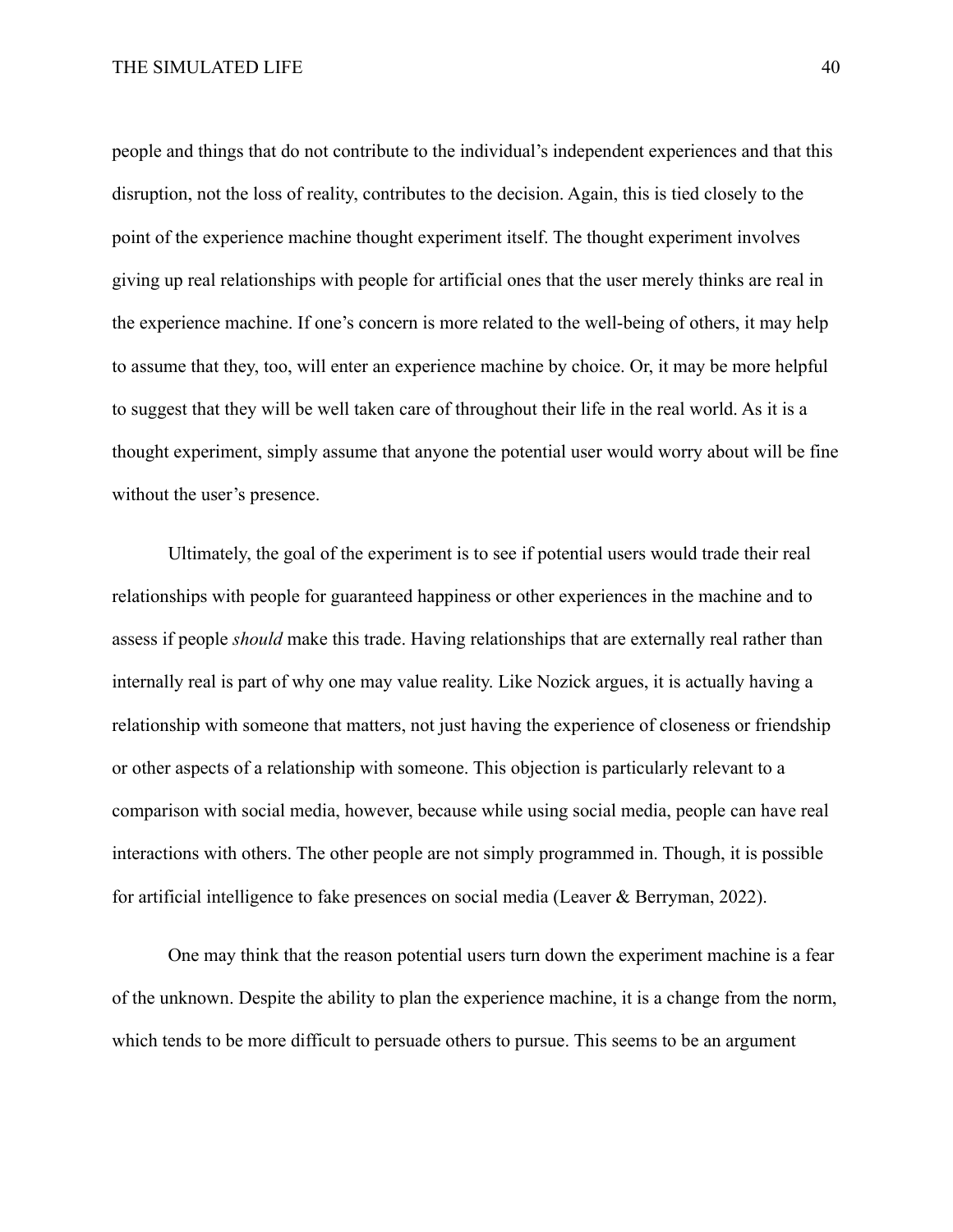about why a person would choose one way or the other, but does not address what a person should choose to do. Nozick could have proposed his thought experiment by having everyone already part of a simulated reality be asked if they would like to leave and enter the real world. This would first disrupt the purpose of his experiment by not allowing the subjects to choose hedonism over reality. Additionally, it would create the same issue of those in the machine being less likely to leave the machine. People simply seem to be less willing to leave their current situation for one they know less about. The experience machine attempts to beat this by allowing the users to choose and plan their experiences. The thought experiment also tries to address concerns about the machine failing. In the fictional world of the thought experiment, it can be a part of the world that the machine will never fail. While this is difficult for people to fully comprehend when presented with the thought experiment, it seems to be the best and only option to account for this.

After considering these potential objections about other explanations for one's moral intuition regarding the experience machine to fail, none seem strong enough to suggest that reality is not valuable or to rule out reality as a factor. So, reality is a reasonable explanation for the moral intuition in this case.

Perhaps more important than what people would choose, however, is the matter of what they should choose. The reasons Nozick gives for why a person would refuse to enter the experience machine are related to the reasons why people should refuse to enter the machine. Experience is not our only value; it is not the only thing that is important. Reality matters and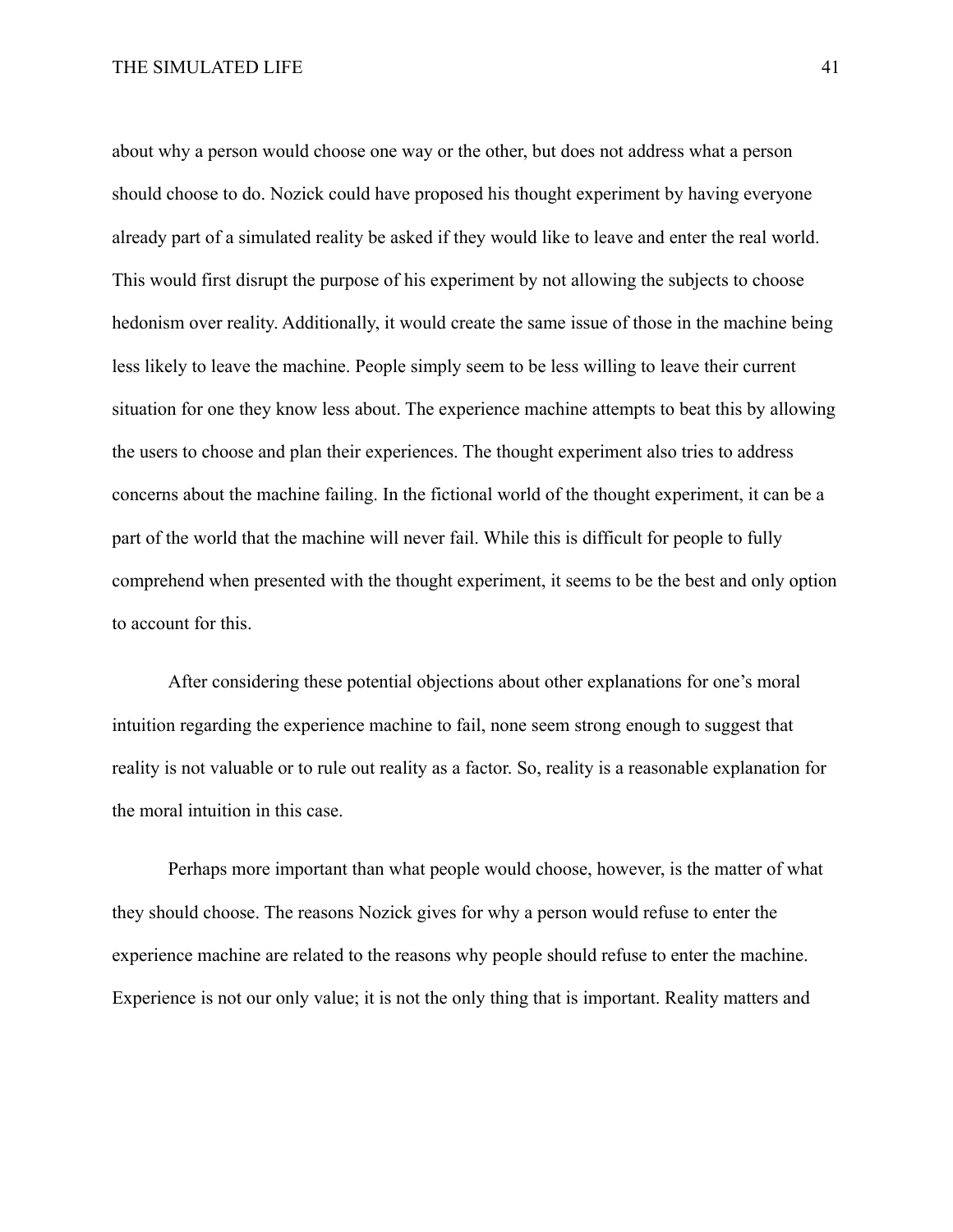plays a role in making life meaningful for people. Therefore, people should not give up everything in order to have a pleasurable experience in the machine.

Like the experience machine, social media use involves stepping away from reality. The user makes a choice to leave external reality to interact with an internal reality, a reality found on social media. There are many differences between the experience machine as presented by Nozick and the way in which social media is used today, but it is worth considering these similarities and differences.

## **Social Media and the Experience Machine Similarities**

There are obvious differences between social media and the experience machine, such as people at least partly understanding that the internet is not fully real, and the ability to leave at any time, there are some similarities that might make them comparable. If social media and the idea of living in a simulated reality are comparable, then perhaps Nozick's belief and argument that people value external reality is merely his own internal reality- not actually true.

The first similarity is that both the experience machine and social media can create a distorted view of reality. In the experience machine, users believe that their experiences are real. They have no knowledge of the fact that they are in a simulation and not the real world. So, when an experience machine user writes a book and becomes a world famous author, that is how they view reality. They see reality as the experience machine presents it to them. Similarly, the way in which one sees reality after using social media is different. Edited images may make a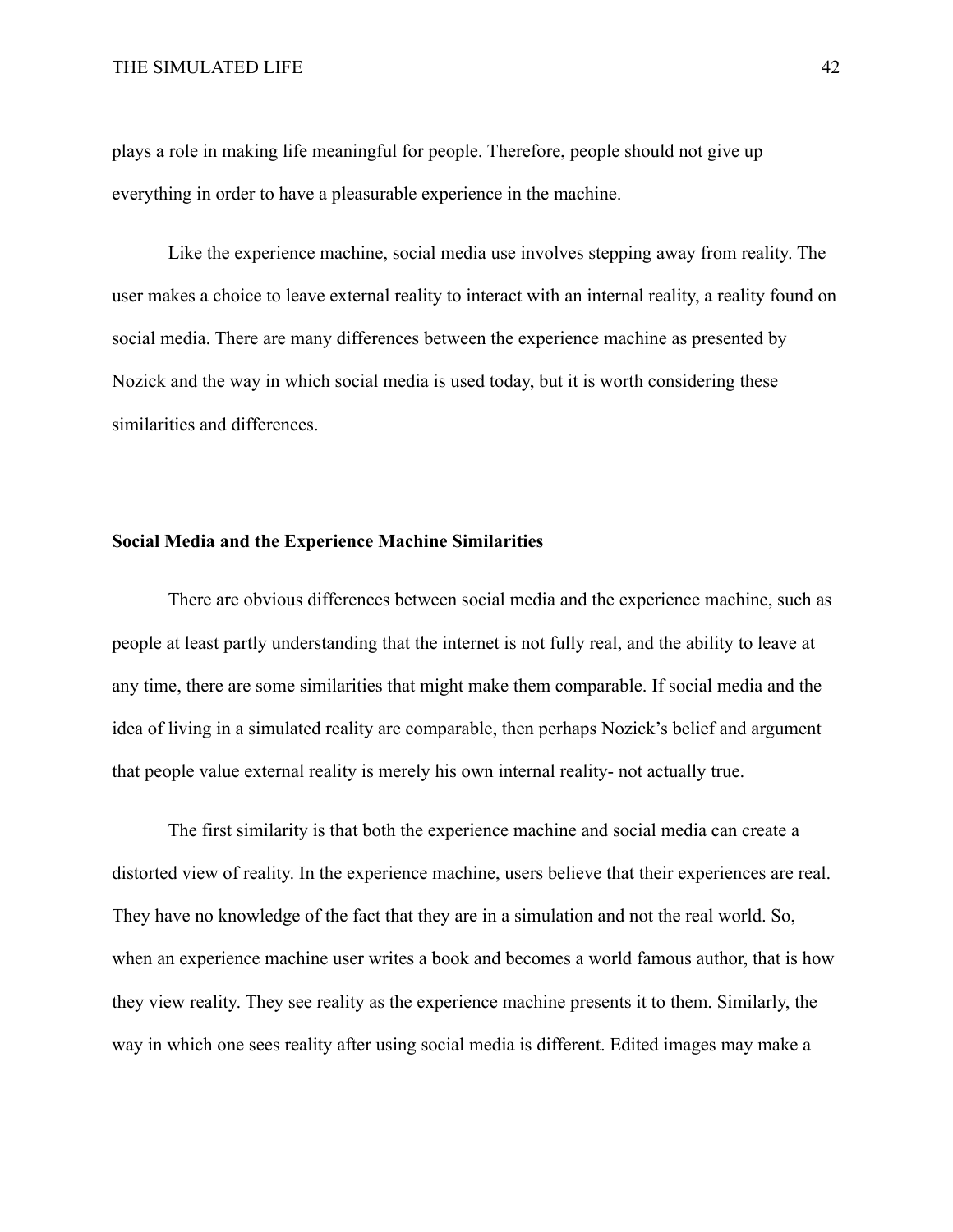user believe that most people look different than they really do. Users may see an edited beach and believe that the water is bright blue, when it is really not. Importantly, these are false realities. When one reads a book on a subject they know little of, their view of reality may change. If the information in the book is true, then their view is more clear, not more distorted. If the book's information is false, then the reader's view of reality will be more distorted. Social media and the experience machine both distort reality, bringing the user further away from the external reality.

Furthermore, brains have trouble distinguishing parts of social media from reality. Perhaps reading a fictional book leads one further from reality, but this is not permanent, particularly if the reader knows and understands that the book is fiction. People are immersed while reading a book or watching a show or movie, but most people do not believe that magic is real after reading a fantasy book or seeing it on television. The experience machine and social media both present the users with information as if it is reality, which distorts the user's understanding of the world.

Exposure to internal realities that do not align with external reality can make users more disconnected from external reality. It can be difficult for users to distinguish between the external reality and their internal reality based on what they see on social media. Users may not even try to distinguish between the two. The users may not want to or may not know that it might be better for them to try to make this distinction. Many people post images of their lives online, sharing small moments and snippets of their realities. These moments form a portrayal of their lives that others interpret, but these moments always lack proper context. These brief moments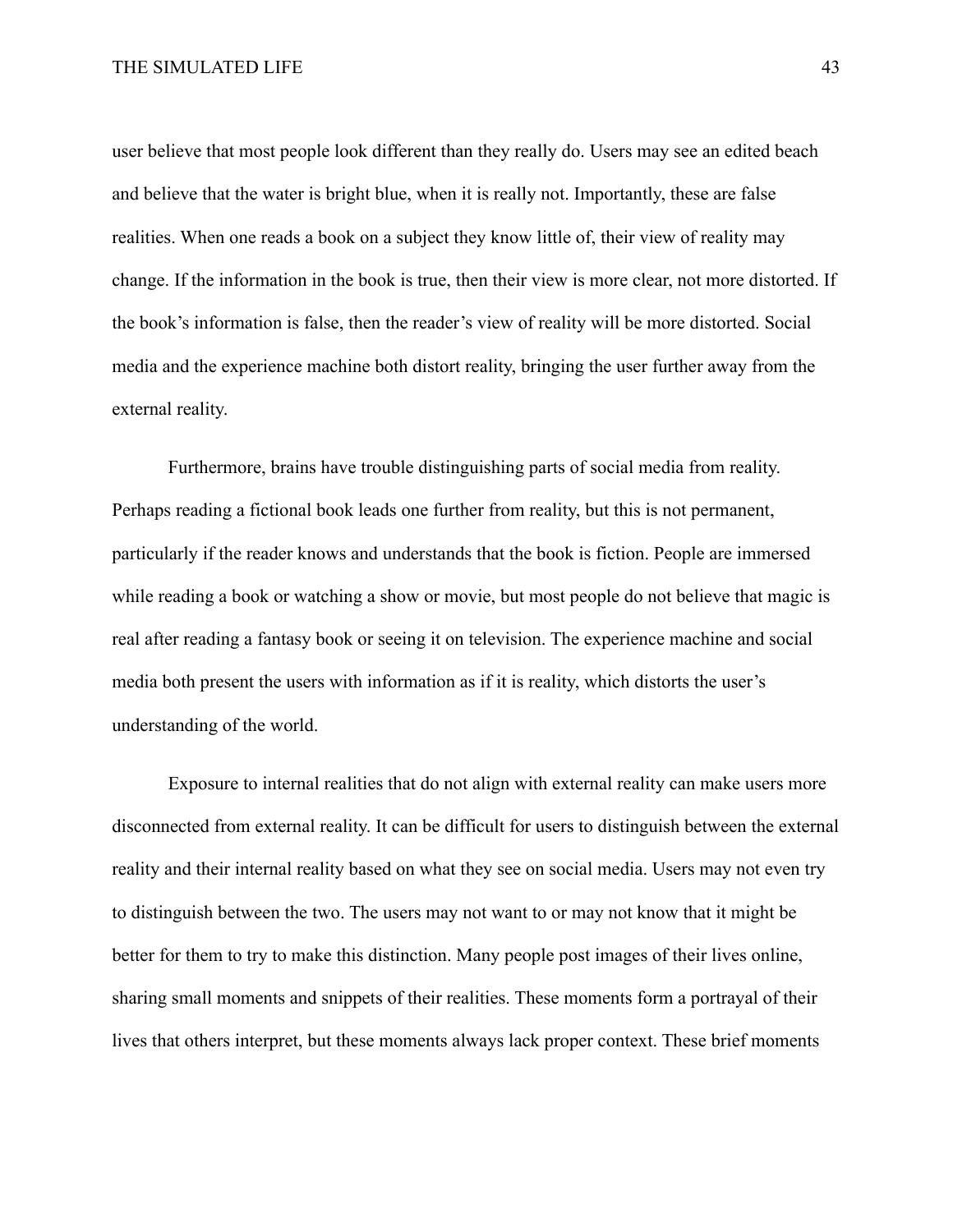work together to create a seemingly complete picture of someone's life, but it is not a realistic representation. Even if the images are not edited, people curate their social media posts so that they post good moments. Even when people post bad news on their social media, it is something that the poster chooses to share with everyone. By giving incomplete information like this distorts the internal reality of the user further from external reality. Similarly, things like humor can get lost in translation, distorting reality unintentionally.

Not only do the experience machine and social media deceive the user, they also allow the user to participate in the deception. In the experience machine, the user can decide what they want their life to be. Then, they enter the machine. By entering, they are making the choice to trick themself. The users can do fake things, such as writing a bestselling novel, but they do no such thing in the external reality. Social media certainly allows one to deceive others into believing things.

Returning to Jane, for example, a social media user could edit photos to make others believe they went on a beach vacation when they never even left their room. Suppose Jane is bored over a break from school. Her classmates are all going away on vacations over the break, but Jane is not. She decides to edit photos to make it seem as though she and her family also went on a vacation, and she posts these pictures online for her classmates to see. Her classmates, assuming that Jane's photo editing skills are passable, now believe that Jane went on vacation.

The experience machine user does not know that they are doing something fake while they are in the machine, but the social media user would be aware that they are doing something fake in such a situation. However, they are able to do something that is not real, or that does not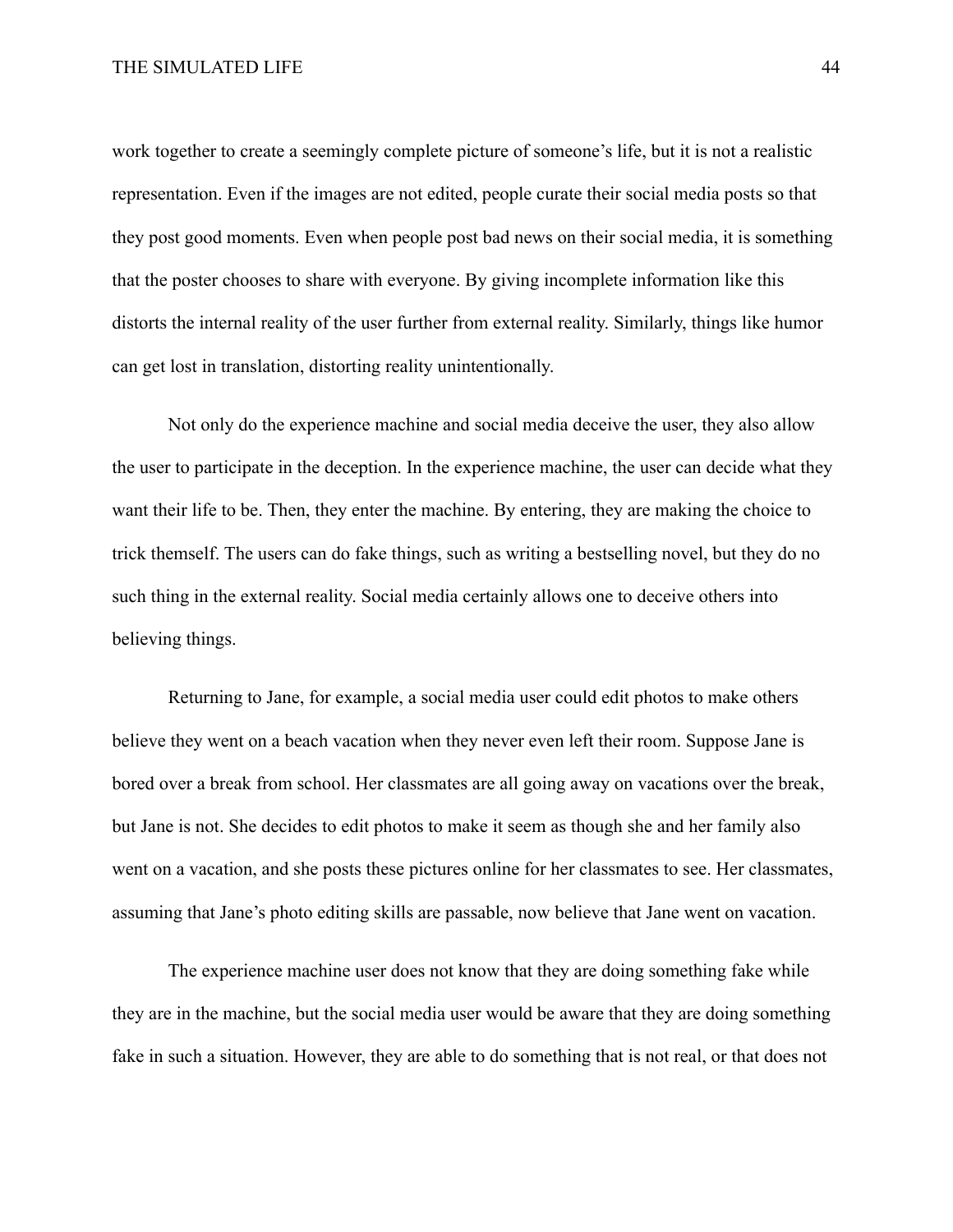actually happen in the external reality. The ability to do fake actions and the ability to be convinced that these false actions or the false actions of others are real are an important part of the experience machine and social media. The overall similarity here is that in both the experience machine and social media use, the user is disconnected from reality.

In addition, social media users and social media algorithms work together to create a world that the user wishes to see. Much like experience machine users tailor their false life to suit their wants for happiness, so can social media users choose what they see online to some extent. A person who wants to travel can watch others do so, seeing places they might not otherwise and even seeing people interact with those places. A person who wants a dog can scroll through dog images and videos all day. People who primarily like funny videos will mostly be shown funny videos by algorithms; the experience of social media is tailored to the user by the user, just as it is in the case of the experience machine.

One of the most important similarities, but also a potential difference, between the experience machine and social media use may be time. The amount of time people, particularly adolescents, are spending online and on social media has increased tremendously. When a person enters the experience machine, they spend their lifetime inside. While this is not true of social media, a number of adolescents spend the majority of their waking hours online. They could theoretically choose to leave social media at any time, but many have virtual friends, so social time is spent online. They may even have classes online. Some adolescents may also suffer from some form of social media addiction that prevents them from logging off. In any case, the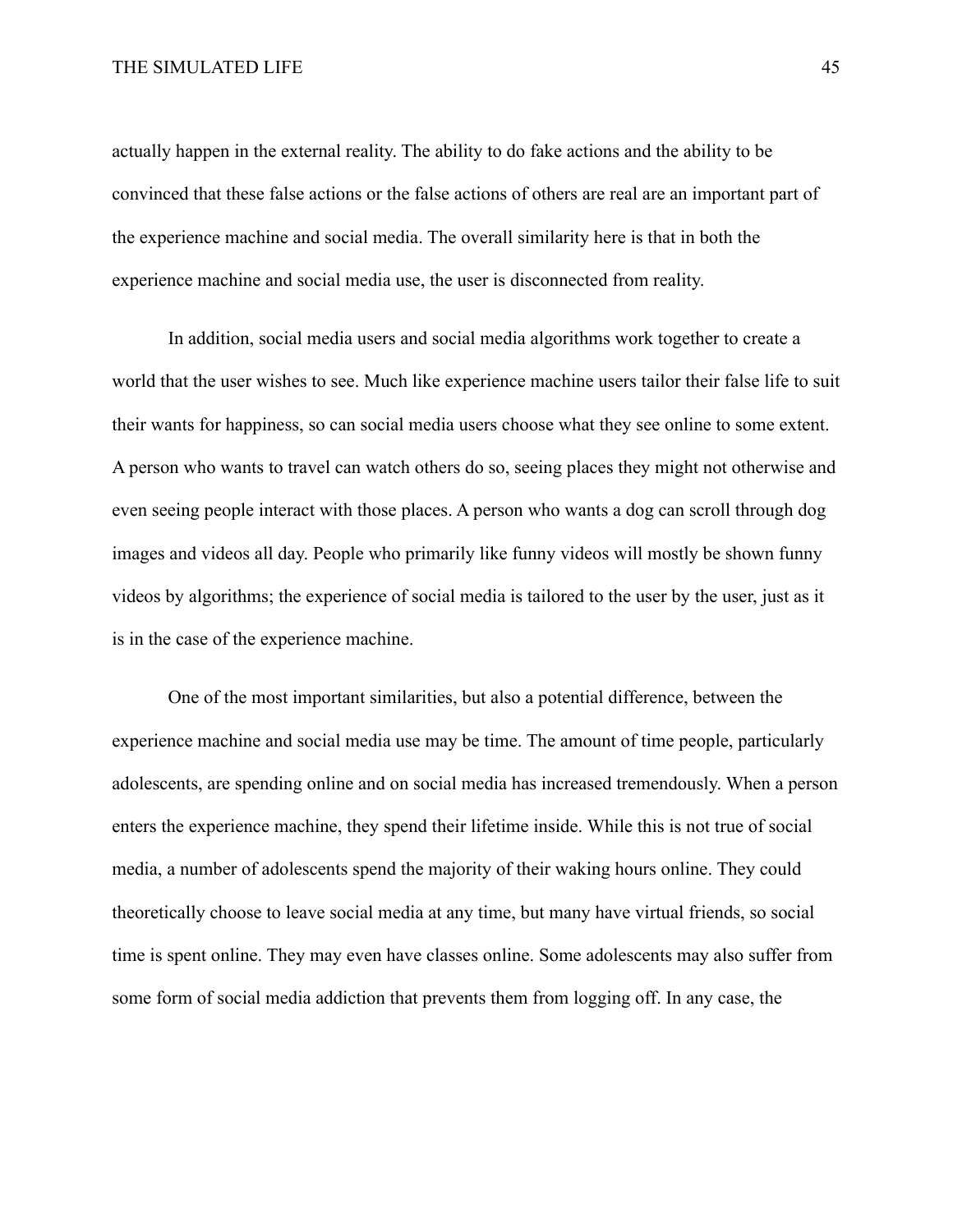amount of time that adolescents spend online may, in fact, be comparable to the experience machine even if they can take breaks.

While there can be real world consequences from social media, it is still a place where people see content that informs their internal realities. High social media screen times and the individual, non-external world experiences make it worth comparing social media use to Nozick's experience machine. If social media is comparable to the experience machine, does that suggest that Nozick is wrong in practice because people are voluntarily entering something comparable to the experience machine? Or, are there enough differences to continue to support Nozick's argument?

## **Social Media and the Experience Machine Differences**

Even in discussing the similarities between social media and the experience machine, some important differences had to be noted. Most importantly, users know that they are online when using social media, while those in the experience machine do not, and social media has real world consequences, even if it is virtual and fake in certain ways.

Knowing that one is in a fake reality to some extent is an important factor in the comparison of the experience machine and social media. If one knows that what they are using or doing is not real, it changes their use. As a very basic example, when playing a video game, a person may have their character jump into water from a high cliff. This is not something the person would do in the real world because of the danger, but knowing that it is fake allows them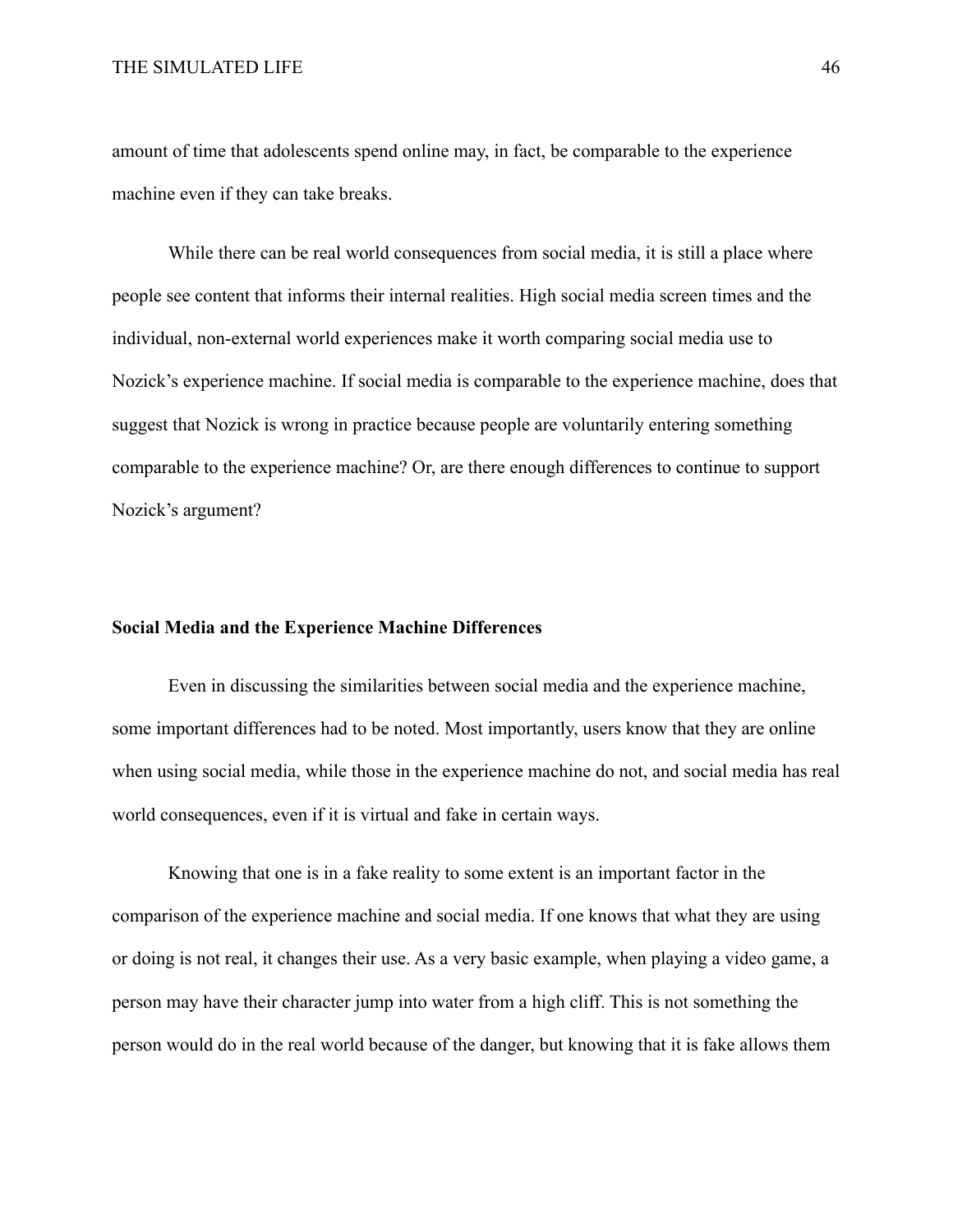to act differently. In the experience machine, users live their lives as though it is entirely real. They have no indication that what they are doing is the external reality. The ways they treat others, the things they do, and the things they see are all entirely real to them, making up their whole perceivable world. On social media, people are aware to some extent that what they see can be false, though, as discussed in Section 3, our brains are not quite as good at distinguishing as one might hope. It does seem that social media users have a propensity to be immersed in social media and forget to look for indicators that what they see is false. Perhaps if people completely understood that social media was not real, individuals would not compare themselves and their lives to the lives of others as portrayed on social media. It is difficult to say conclusively the extent to which people recognize that social media use is not entirely real. Regardless, the potential to know that it is not the real world still serves as a difference between it and the experience machine.

Another significant difference between the two is the potential for real world consequences. This is the most clear difference and one of the most important. In the experience machine, a person has no real world impact. Nozick describes the machine as being a stimulation of the brain that creates the sensation of having certain experiences, so everything occurs exclusively in the brain of the user and nowhere else. The user's actions in the machine impact no one else, and there is no way for them to impact anyone else because the user is alone. Further preventing real world consequences, users are in the experience machine for their entire lives, and they are unable to leave. They cannot exit the machine and rewrite the novel they wrote in the machine; they cannot exit the machine and tell others of their relationships with others or any accomplishments. This is very different from social media. First, anything on social media can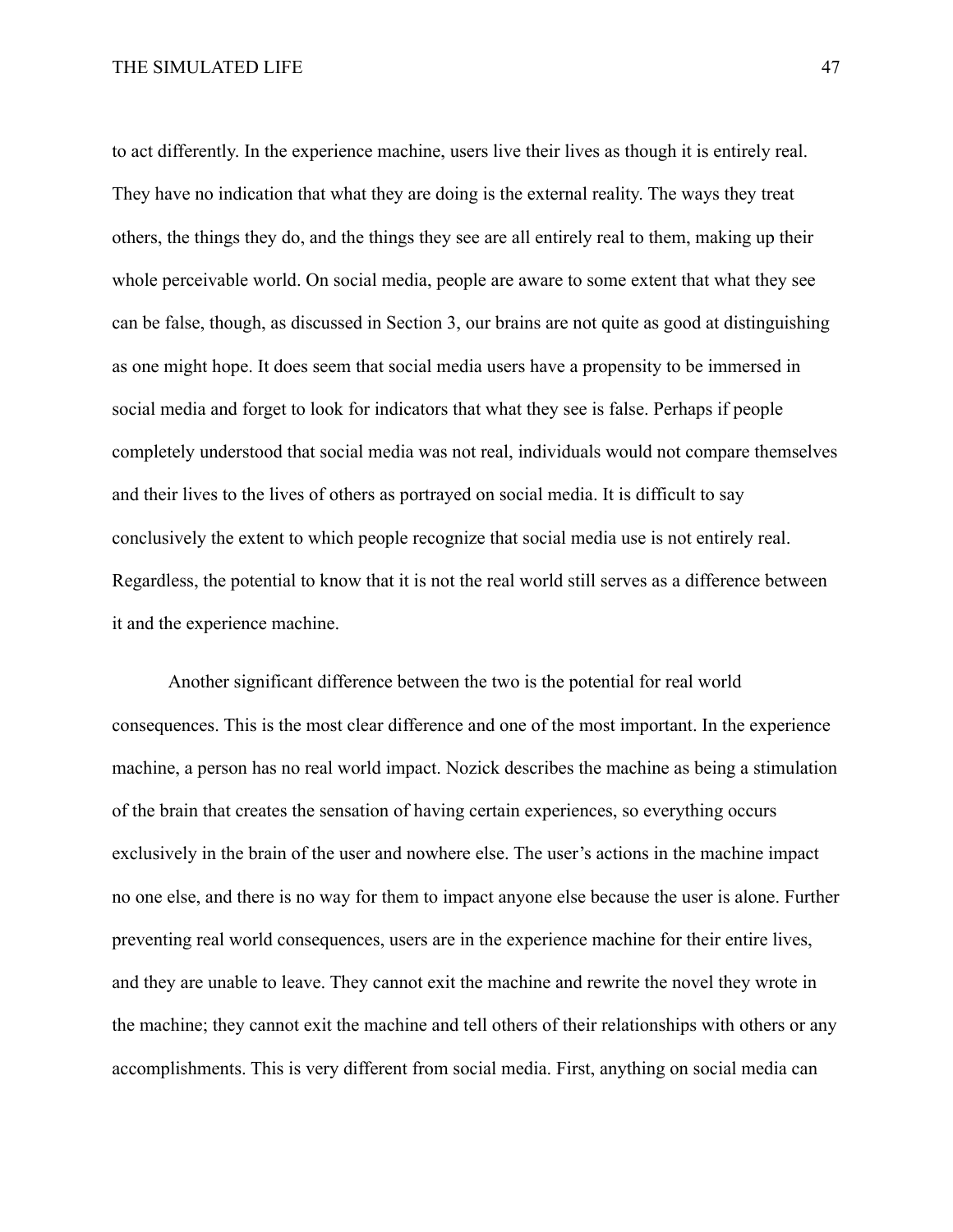reach a number of people. Each person who sees a message on social media will interpret the message and it can impact their lives. For example, a fake headline or article about the health benefits of eating more cookies may appear on many people's social media feeds or timelines. People who read the headline may then buy more cookies next time they are at the store. They may even tell their friends or family members about how great it is to eat more cookies the next time they gather in person. In this way, even a person who never uses social media may be impacted by others' use of it. This is different from the experience machine, which involves only the individual user, whose actions only impact themselves. In the experience machine, though they feel like they are with others, they are plugged in alone, and no one else is impacted by their use of the machine.

Another meaningful way in which social media impacts the real world ties back to a similarity between the experience machine and social media; both distort users' views of reality. In the experience machine, this distortion does not affect others, and, arguably, it has less of an impact because it does not change the way that the user and environment interact with one another. The distortion of reality for social media users, on the other hand, is very impactful. It changes the way the user sees, interprets, and treats the real world. Even voting in politics can be affected by social media use. Many people acting based on distorted internal realities in the real world is very interesting and a major difference between social media users and experience machine users. In the experience machine, users act based entirely on their internal reality, but they also act only upon their internal reality. Their actions in the machine do not affect the outside world.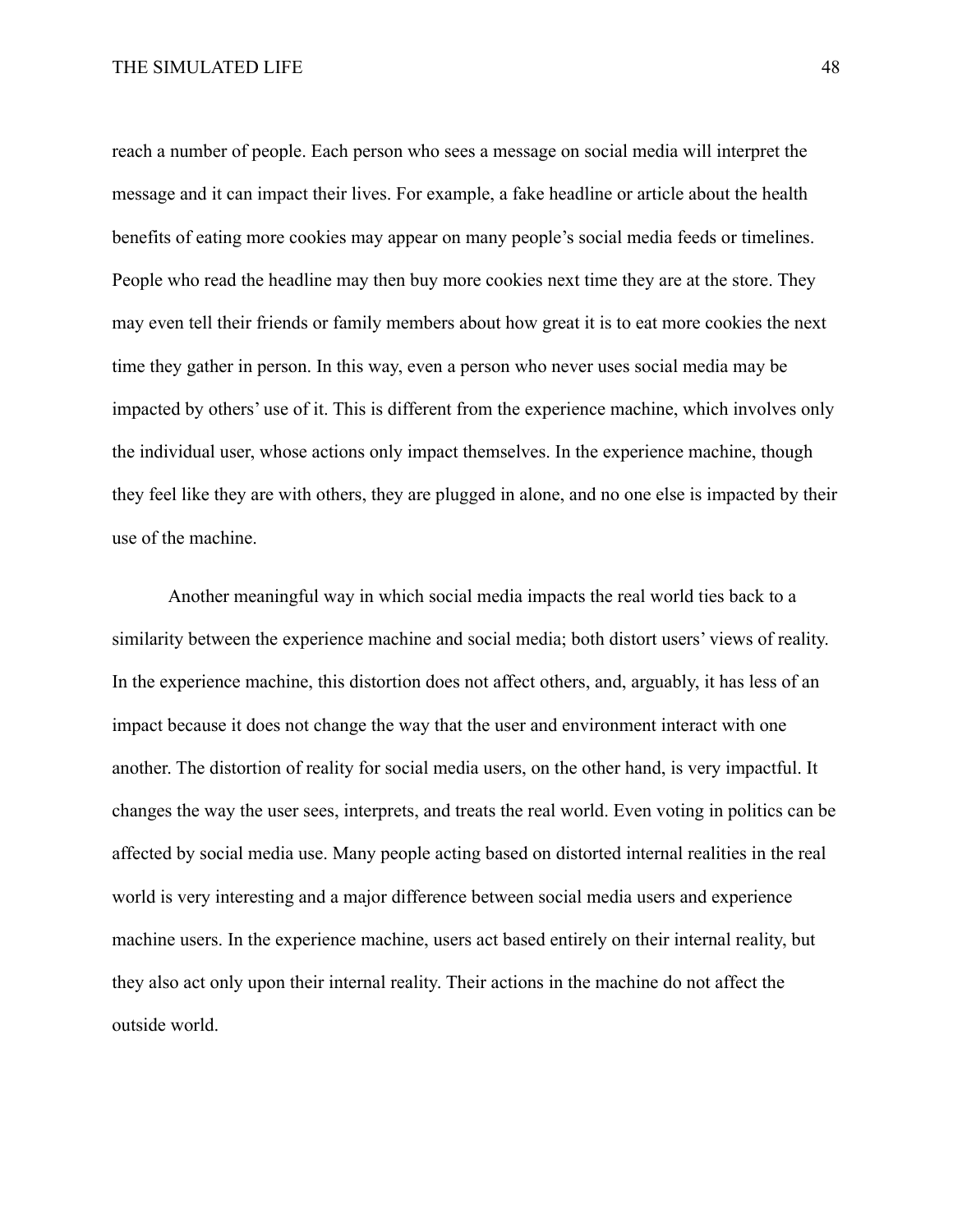It is also important to reemphasize the notion that social media users could log off at any given time. Experience machine users cannot leave the machine for their entire lifetime in most iterations of the thought experiment because the purpose of the thought experiment is to determine whether people would trade reality for a guaranteed good life. Social media users, especially the adolescent population of interest, have the rest of their lives to decide to leave. If adolescents chose to stop using social media one day, they could live the rest of their lives in the external reality world. Even if a social media user chose to log off for one day, they would have external reality experiences. Their perception of such experiences may be distorted by previous social media use, but social media users still retain the ability to leave the social media world because it is not all-encompassing in the way that the experience machine is.

#### **Is Social Media Comparable to the Experience Machine?**

In some ways, yes, social media and the experience machine are comparable. In other ways, the two are vastly different. The similarities do reveal some harms of social media though. Finding that it is preferable to be closer to external reality, the reality distorting effects of both social media and the experience machine are a harm to the user. Just as the experience machine pulls people away from the external reality, so does social media. Particularly when an adolescent is spending a large amount of time, like multiple hours per day, on social media or even online, they are spending a significant chunk of their time engaging away from external reality. Away from external reality, their internal reality gets distorted by the ability for online deception. If external reality is important as it seems it should be, then the harm from social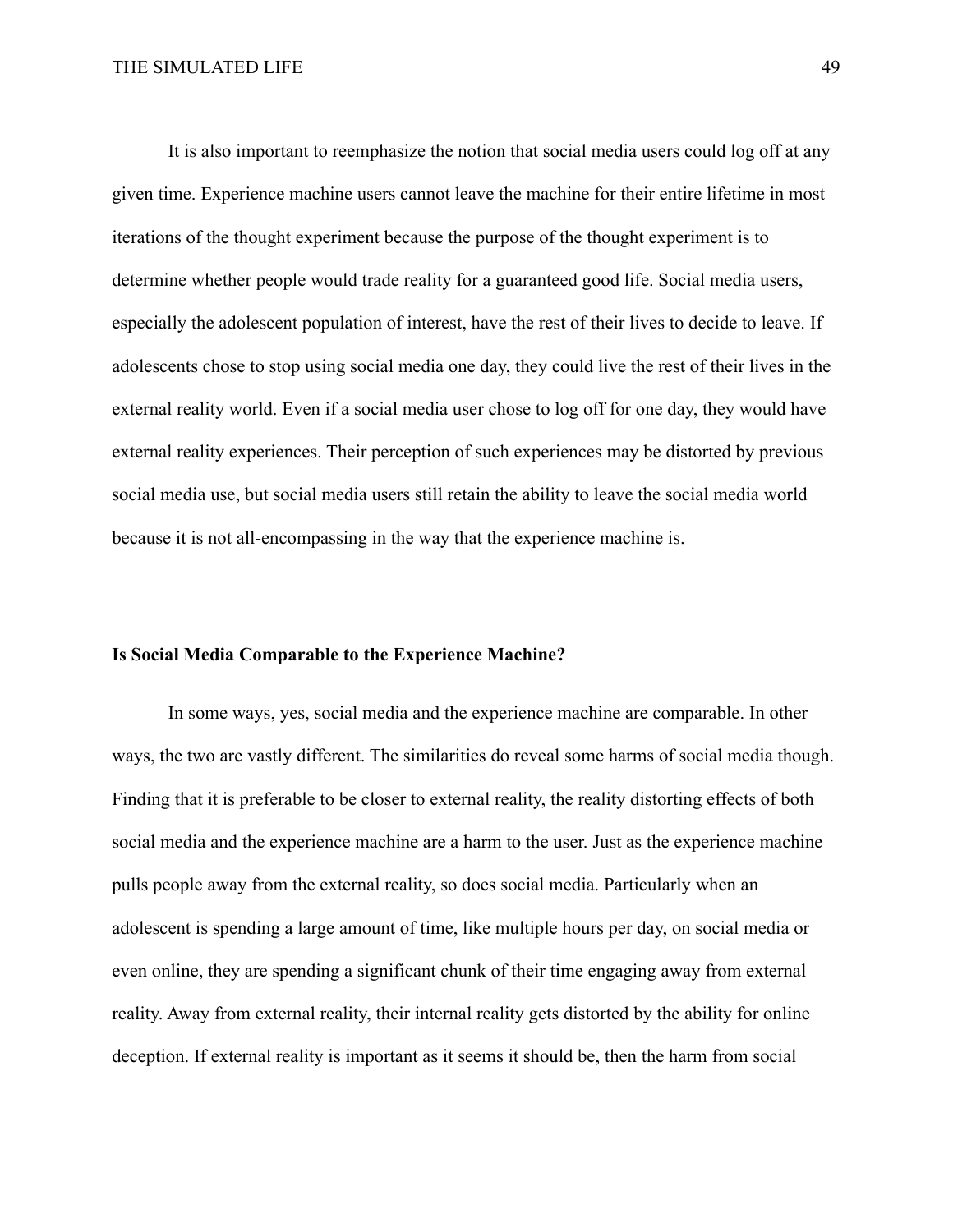media that is a result of significant time spent distorting reality is comparable to the experience machine. This also means that, just as Nozick argues people should refuse to enter the experience machine, people should not participate in excessive social media use. Following the classical claim that it is fundamentally proper and morally good for human beings to make contact with external reality, the way in which social media limits that contact makes excessive social media use morally objectionable. Though, some contact with external reality is better than none, making social media use morally preferable to the experience machine under normal circumstances.

Despite the worrisome psychological research and the philosophical importance of engaging with external reality, evidence shows that people are choosing to engage in internal rather than external reality to some extent. This brings about the question of why people choose to engage with social media when Nozick predicted that people would not want to enter the experience machine. This question seems best answered by considering the benefits of social media use discussed in Section 2, particularly the benefits that teenagers report feeling. Additionally, it helps to look at the differences between social media and the experience machine. In theory, social media users can exit an app or website at any time, while the experience machine requires a user to exit reality permanently. Social media also allows users to stay more connected to external reality than the experience machine allows. Social media impacts the real world, and users are also somewhat more aware of the potential for things they see online to be false. Overall, the similarities do suggest that people should not use social media excessively because it reduces their contact with external reality and is associated with negative psychological outcomes.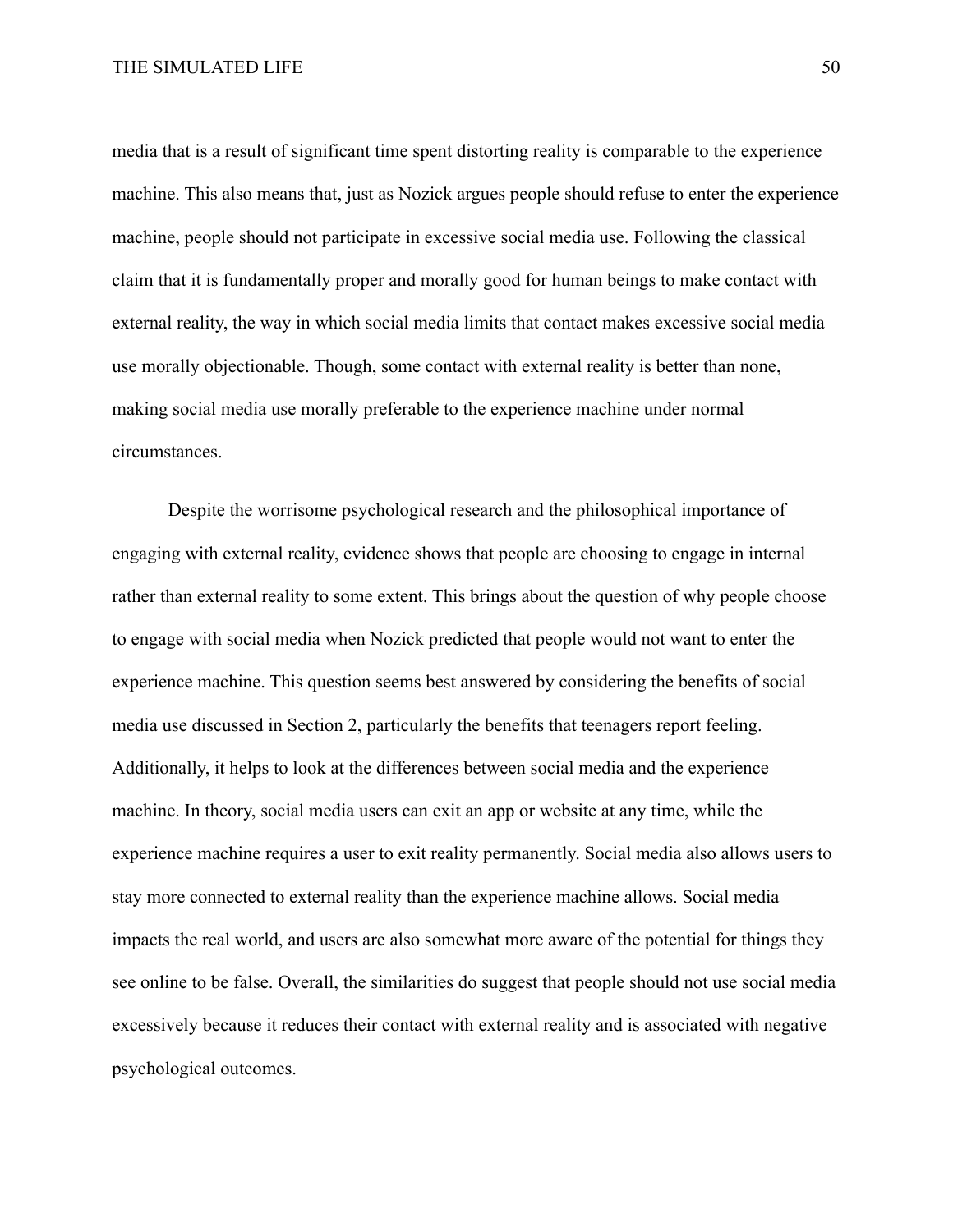As mentioned when discussing the experience machine, the matter of what one should do is different than what one would do. People would and do use social media, but it seems that they should not be so willing to spend excessive amounts of time on such platforms. Despite this, the temptation to spend even more time online continues to grow as better algorithms and new platforms are developed. One such platform that is quite different from previous forms of social media, is that of the Metaverse.

#### **Facebook Metaverse**

In October of 2021, Facebook's parent company changed its name to Meta and introduced a new project: the Metaverse. The Metaverse is an ambitious use of augmented and virtual reality that allows users access to a virtual world. It highlights socializing, learning, and collaborating, and playing, with the keynote video showing people doing a variety of activities online. There is a woman exercising on a stationary bike in her living room while using smart glasses connected to the Metaverse that show her cycling with others' virtual avatars. There are virtual offices and virtual ski trips. There are even virtual homes that the user can decorate to their liking. While not actually legal, a couple even had their wedding ceremony in the Metaverse (Kurutz, 2021). Essentially, the Metaverse, even if not advanced enough yet, presents the possibility of a virtual world one could live in. Covering hobbies, socializing, and work, the Metaverse provides much of what people desire from the world.

While it does not seem likely that people will jump into the Metaverse and actually begin living there, the possibilities are interesting. Reactions to the Metaverse are also interesting.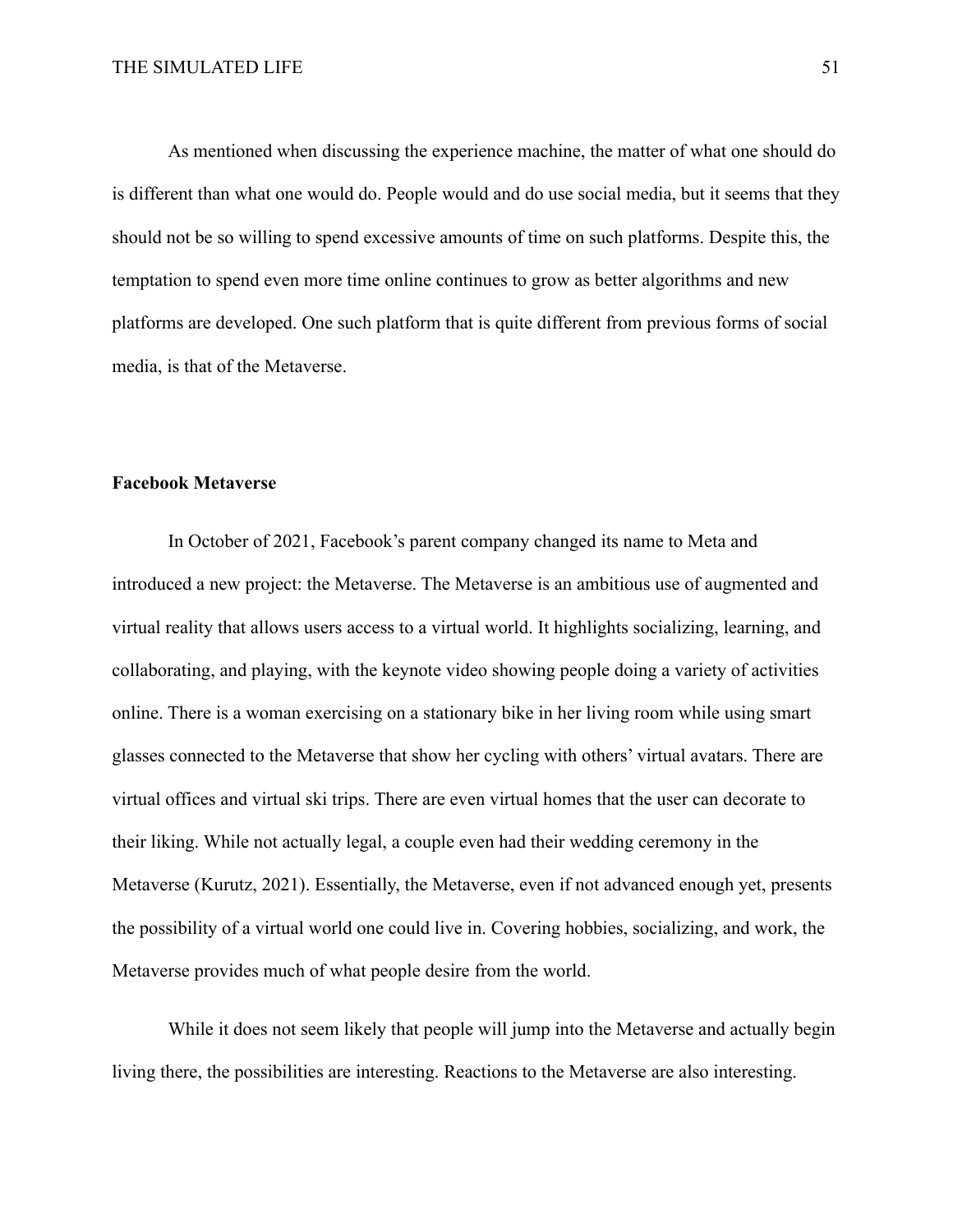Similar to what Nozick expected with the experience machine, many people are not enticed by the idea of living in a fully virtual world. As the internet reacts to many things, the response to Facebook Metaverse was rather negative by individuals. In a survey of 1,001 U.S. adults, most were either uninterested, concerned, or suspicious of the Metaverse, though concerns about privacy likely play a role given Facebook's history.

Given the psychological and philosophical connections with social media use and the way in which social media continues to grow in areas like virtual reality used in the Metaverse, discussions regarding what, if anything, ought to be done about social media use, particularly for adolescents.

## **Limiting Social Media Use**

Combining the discussed psychology and philosophy, should we limit our social media use? Should someone like Jane? What about Jane's parents? Should the government be involved in limiting social media use? Should social media companies themselves be involved? Based on the findings, though limited, it seems as though individuals, at least, should monitor their social media use in order to avoid potential consequences psychologically and morally. However, questions remain about who else ought to be involved in regulating social media use.

At the individual level, the psychological research presented in Section 3 suggests that a very limited amount of time spent online may be beneficial for some individuals with special circumstances. However, beyond that limited amount of time, social media use is associated with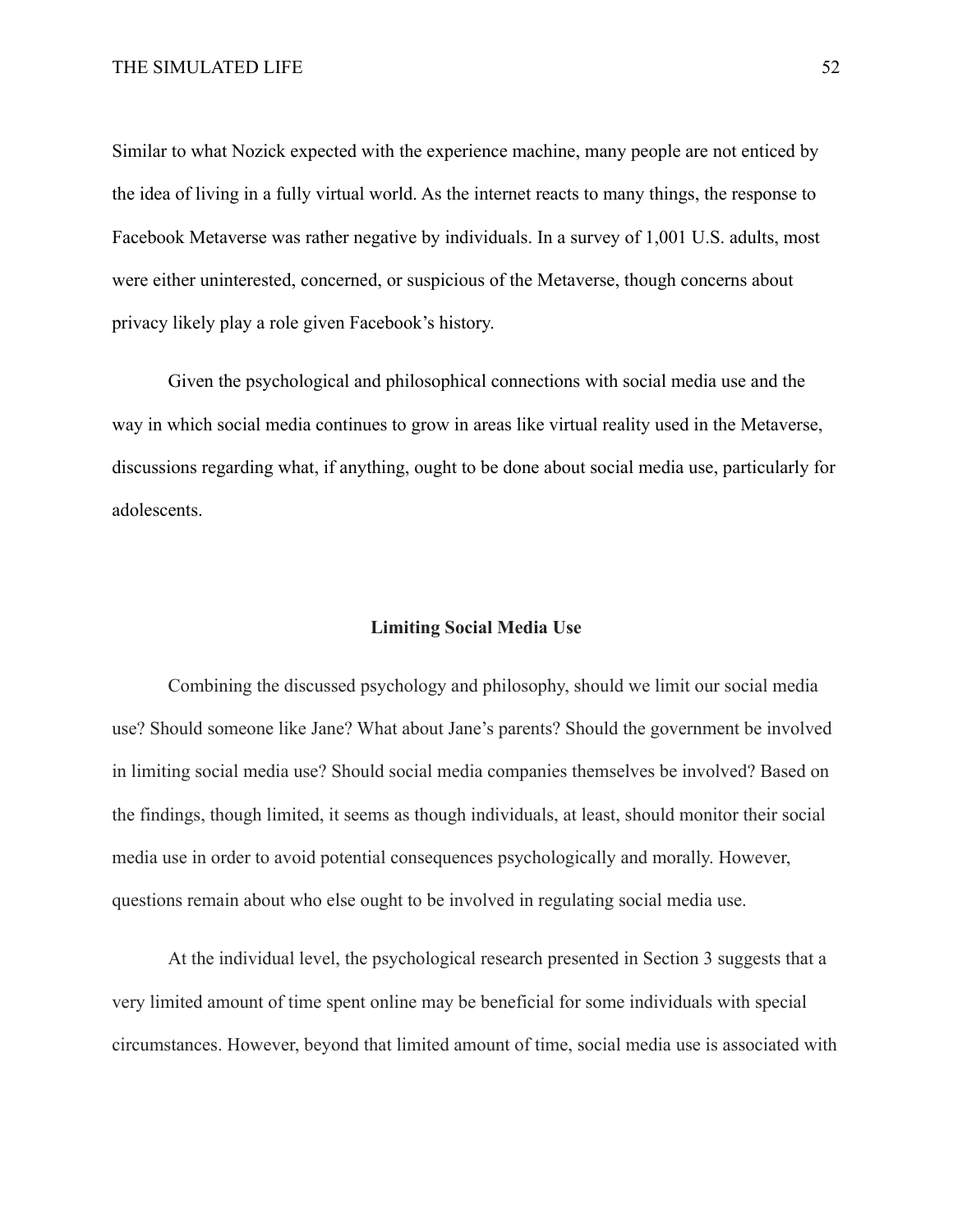negative mental health, social, and cognitive outcomes. By limiting social media use, one may avoid these associations. For someone like Jane, the associations between social media and positive outcomes are not as likely to occur, so it may be in Jane's best interest to never or almost never use social media. Additionally, because more contact with external reality is preferable, people under normal circumstances should limit their time engaging in internal realities presented by social media use. The less social media one uses, the closer to external reality they will be. If one agrees that external reality matters, then that person ought to limit their social media use.

It is also worth considering actions beyond that of the individual, such as the roles, if any, that companies and even the government should play in social media regulation. Companies that manufacture phones, like Apple, can include options for limiting social media use and screen time. Options for parental control that allow parents to set time limits for apps on devices, prevent their children from clicking on links to other websites, and stop children from downloading new apps without parental permission can be helpful in limiting what children are able to do online and on social media. There is an additional question of whether companies should implement measures like these, and whether they have an obligation to do so. These questions will not be addressed in depth in this paper, but, assuming that the actions of companies have the intended effect, it seems to be worth it.

A major worry when it comes to companies being involved in limiting use of smartphones and similar products is that the companies are overstepping and controlling the users' actions. However, simply adding options that allow parents to better monitor and manage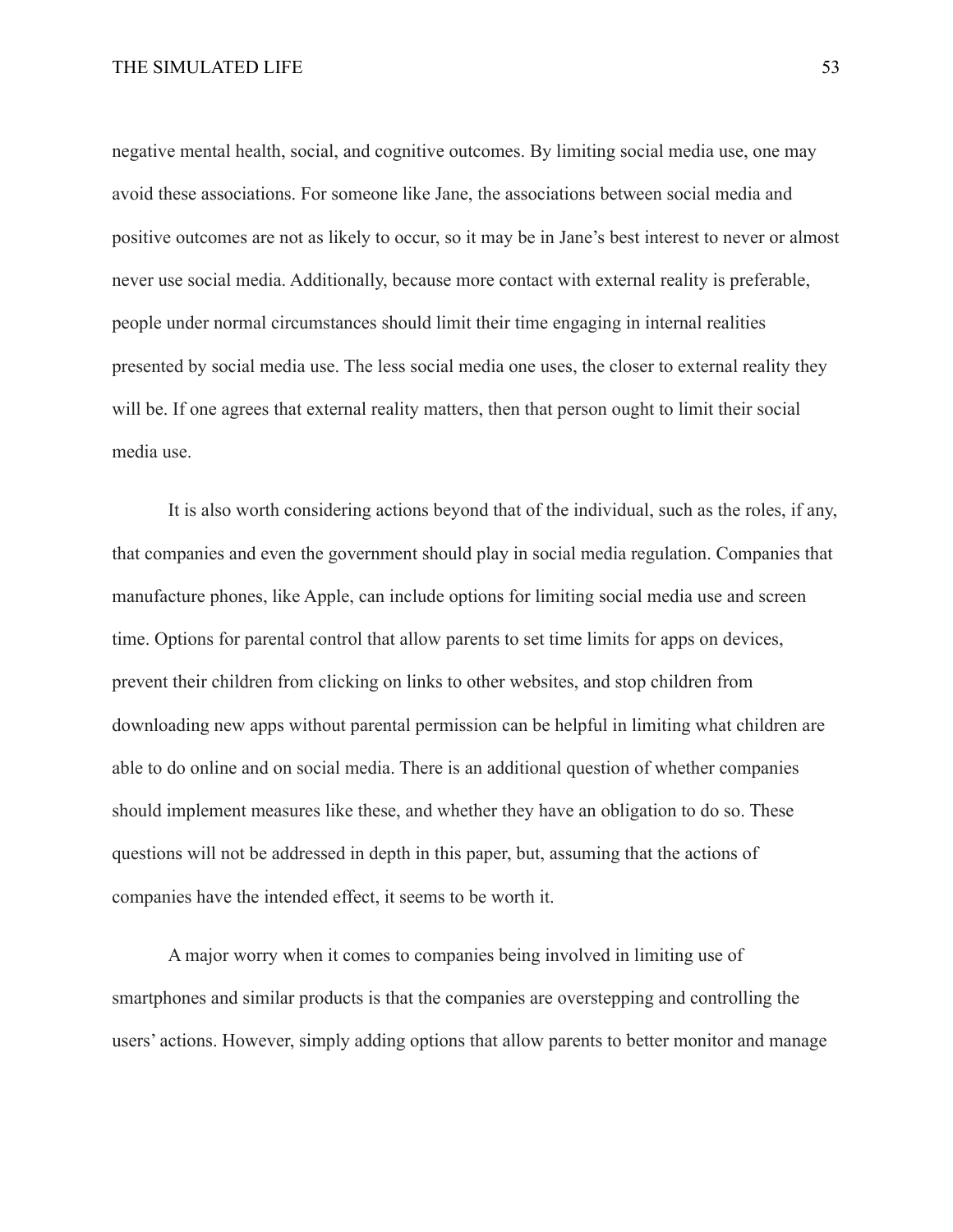their children's social media and even allow individuals to monitor and manage their own use will not control how the users can use their devices. More options simply give a better opportunity for managing social media and smartphone use to those who want that option. There are, of course, other factors involved in companies' involvement, but it seems companies should add more of these features so long as they are optional.

For social media companies, similar options could be implemented. Social media apps could add simple measures like optional timers and manual filters that override algorithms for what content is shown to the user. Instagram also has a feature that flags social media posts containing certain content. In the United States, any content that mentions the COVID-19 pandemic is flagged with a statement about how to find correct information and a link to the CDC. The responsibilities of these social media platforms are also interesting to consider because the level of responsibility is difficult to determine. Users choose to download an app and use it, but social media addiction and algorithms designed to capture users' attention for as long as possible complicate this. Someone may make the choice to join a social media platform but not be fully aware of the potential risks of spending too much time online, especially because social media use is so commonplace. Adolescents are a separate but somewhat similar consideration as well because their capabilities for understanding are not always fully evolved. On the companies' side, the goal of these social media platforms is to have high engagement from users. The companies want as many users on their websites for as long as possible, so these limits are not necessarily within their interests. Regardless, it seems that social media platforms should also have some method for users to attempt to manage their own use.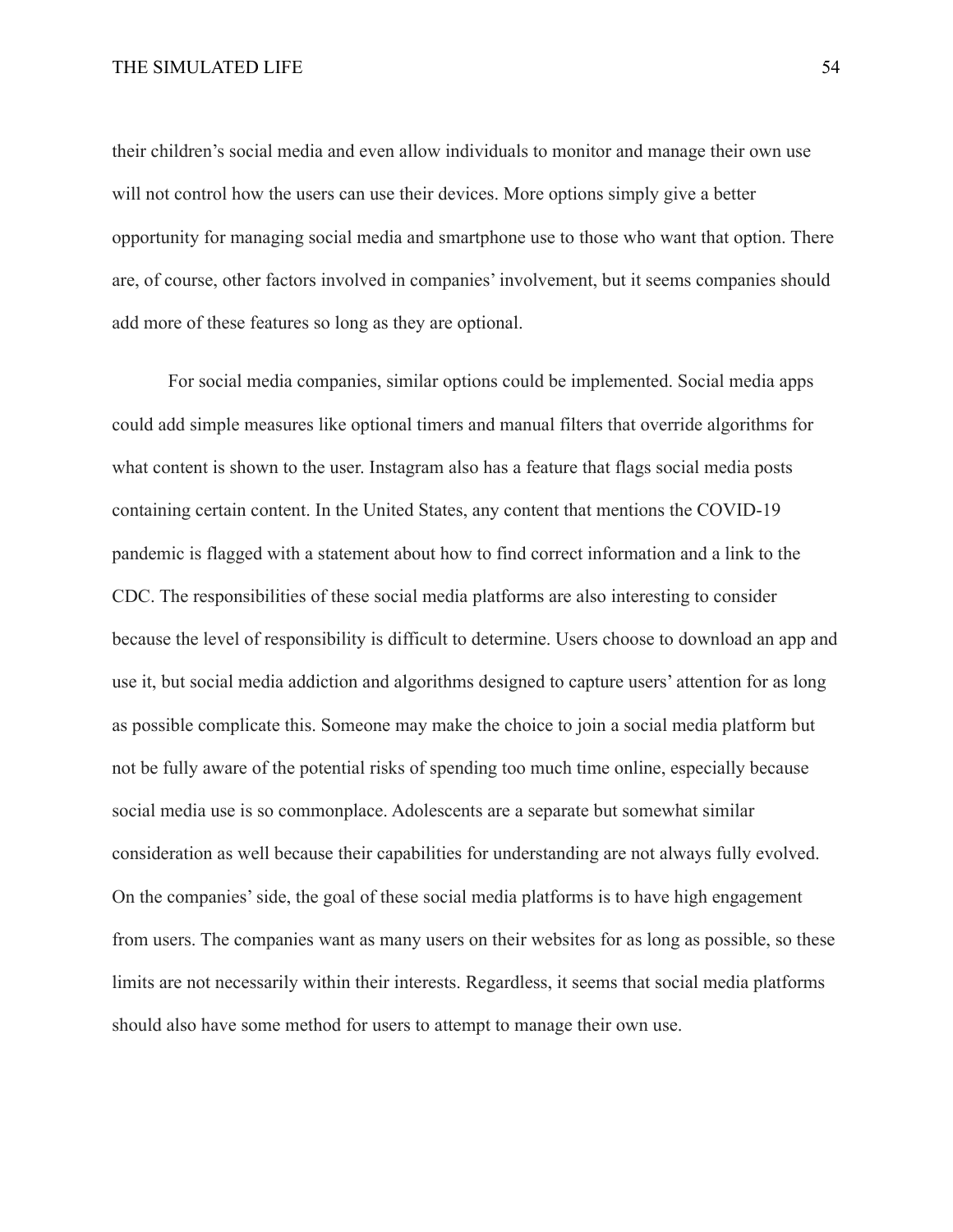Another interesting group to examine is that of the content creators, or those who post on social media. Should social media influencers and even average posters be responsible for contributing to the website? Are posters responsible for contributing to distorting others' internal realities by posting a picture with a filter on it? Social media posters use the platforms as they are designed to be used, but that does not necessarily mean that the use is okay. Again, these questions are beyond the scope of this paper, but they are interesting nonetheless. For this paper, it does seem worthwhile to discuss a near self-regulatory function of social media. When an online post is deemed negative, wrong, or inappropriate by a group of people online, that group of people works to get the person cancelled. This involves spreading word about the poster doing something wrong and getting others to band together and demand an apology or retribution from the poster for their action. Without getting into discussion about whether cancel culture like this is right or wrong, cancel culture is a method the social media uses to regulate itself against creators it deems bad, which is incredibly interesting.

At the governmental level, intervention becomes even more complex. The government can issue recommendations for screen time and time spent on social media targeted at various age groups, but the government can also regulate companies more directly. While government decisions regarding social media are also beyond the scope of this paper, all of these potential limits or recommendations for limits are important to note because the internet is so expansive and unpredictable. It is unclear how social media use will change over time, but discussions of how to limit it are important based on previous findings.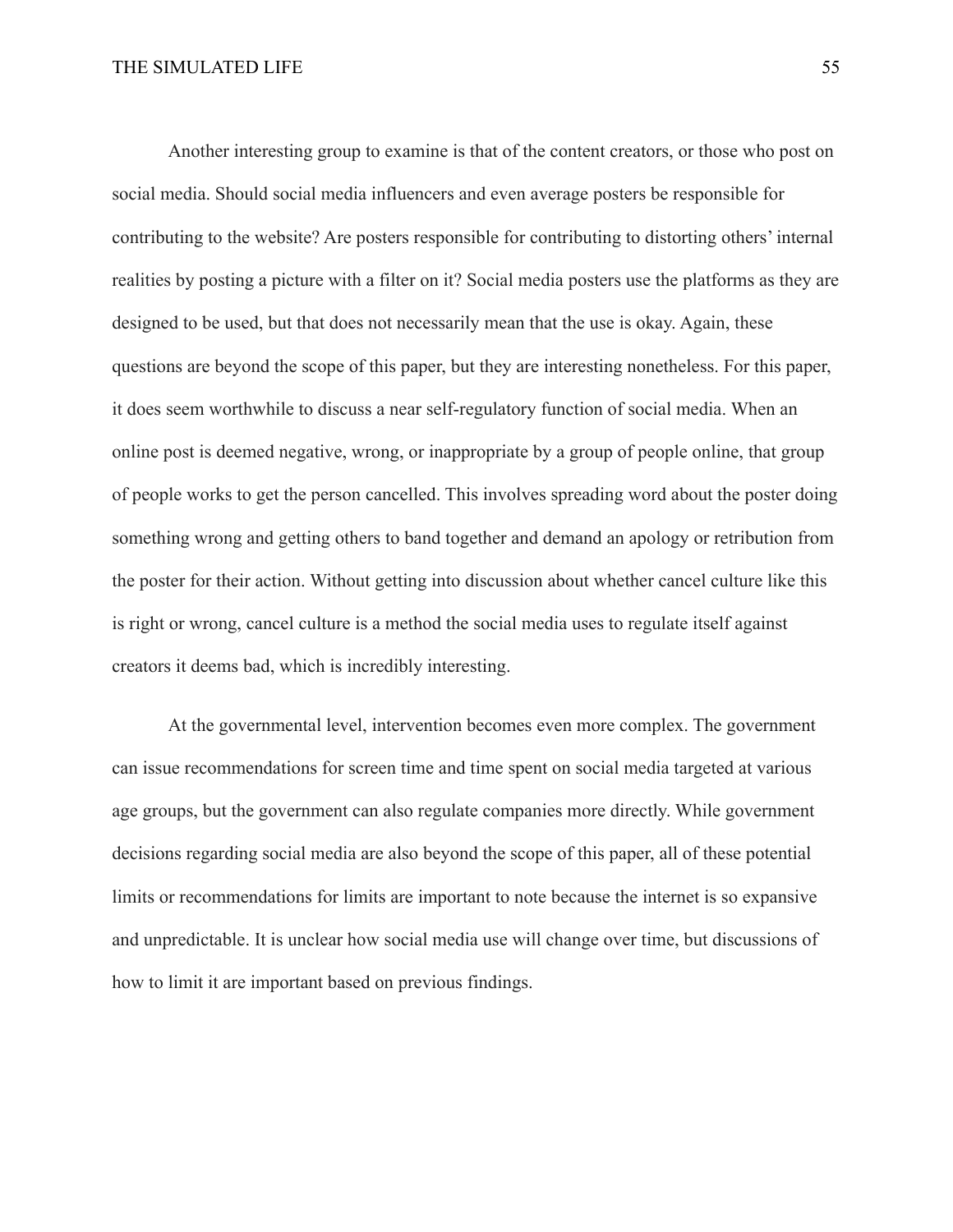So, should we limit our social media use? Yes, it seems we should. Smartphones and social media are still new and we are still refining their designs as well as how they should be used. There is much we still do not know about the effects of social media use, yet people currently spend hours per day online. More research is needed to know for certain what the effects are, how much time adolescents should spend online, and more. Although it is not clear how social media ought to be limited, based on current information, it seems reasonable to limit social media use as much as possible.

## **Conclusion**

Based on psychological research and the value of reality, it seems as though excessive social media use is wrong and should be limited. Despite consequences associated with social media, individuals, especially adolescents who are at a pivotal developmental time, continue to spend hours per day online. They choose to engage in internal realities rather than external reality, and a philosophical examination suggests that this should not be the case because contact with external reality is important to life. Generally, however, emphasis should be placed on the excessive use of social media. Some connection with external reality is better than none, and, as it currently stands, social media use is not all or nothing. Smartphones are heavily relied upon but also can theoretically be used and avoided under normal circumstances.

The research presented in this paper is limited by scope and the constantly evolving nature of the subject. The internet is constantly developing along with the ways in which it is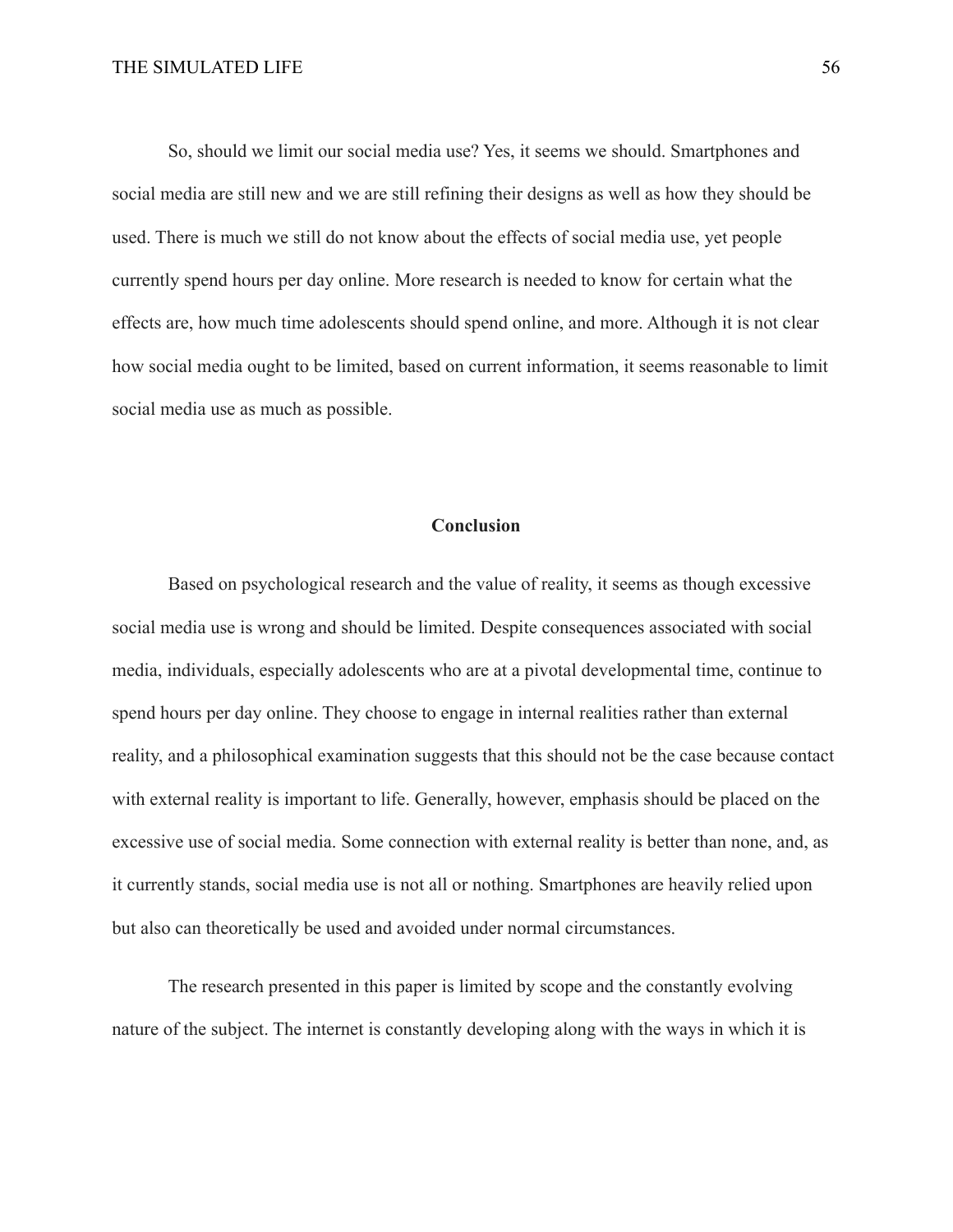used. Therefore, more research must be done on psychological impacts of and associations with the internet and social media.

Philosophically, research on potential positive implications of increased social media use would be interesting, as this was not something discussed in this paper. Just as there can be positive psychological associations, there may also be philosophical reasons for engaging more with social media.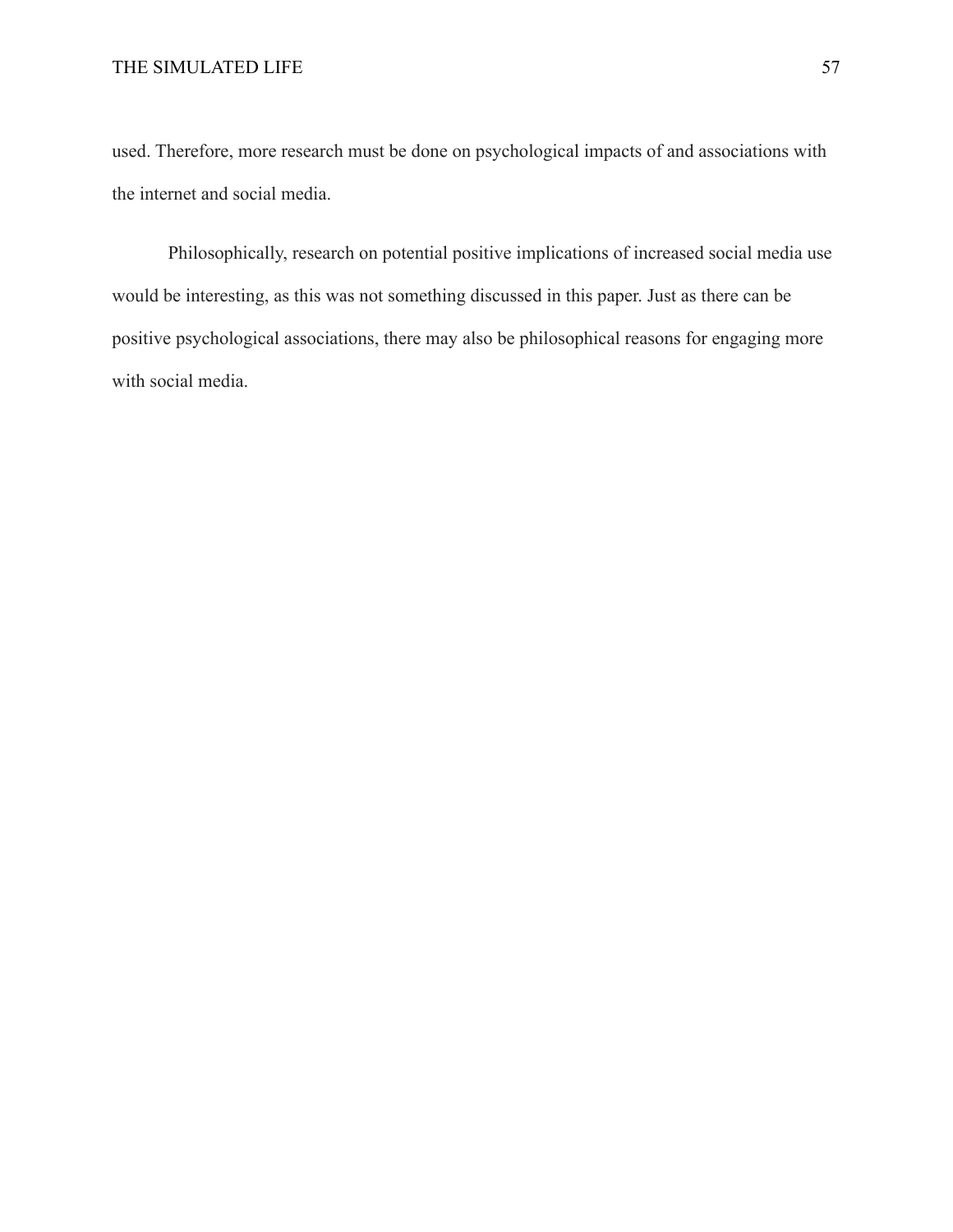#### **References**

- <span id="page-58-0"></span>AACAP. (2020). Screen Time and Children. Retrieved March 13, 2022, from https://www.aacap.org/AACAP/Families\_and\_Youth/Facts\_for\_Families/FFF-Guide/Chil dren-And-Watching-TV-054.aspx#:~:text=Screen%20Time%20and%20Children&te xt=Children%20and%20adolescents%20spend%20a,spend%20up%20to%209%20hours Andersen, Hans Christian. The Emperor's New Clothes.
- Aschbrenner, K. A., Naslund, J. A., Shevenell, M., Kinney, E., & Bartels, S. J. (2016). A Pilot Study of a Peer-Group Lifestyle Intervention Enhanced With mHealth Technology and Social Media for Adults With Serious Mental Illness. The Journal of Nervous and Mental Disease, 204(6), 483–486. PubMed. https://doi.org/10.1097/NMD.0000000000000530
- Bauer, R., Bauer, M., Spiessl, H., & Kagerbauer, T. (2013). Cyber-support: An analysis of online self-help forums (online self-help forums in bipolar disorder). Nordic Journal of Psychiatry, 67(3), 185–190. https://doi.org/10.3109/08039488.2012.700734
- Bekalu, M. A., McCloud, R. F., & Viswanath, K. (2019). Association of Social Media Use With Social Well-Being, Positive Mental Health, and Self-Rated Health: Disentangling Routine Use From Emotional Connection to Use. Health Education & Behavior, 46(2 suppl), 69S-80S. https://doi.org/10.1177/1090198119863768
- Berry, N., Lobban, F., Belousov, M., Emsley, R., Nenadic, G., & Bucci, S. (2017). #WhyWeTweetMH: Understanding Why People Use Twitter to Discuss Mental Health Problems. J Med Internet Res, 19(4), e107. https://doi.org/10.2196/jmir.6173
- Blakemore, S. J., & Mills, K. L. (2014). Is Adolescence a Sensitive Period for Sociocultural Processing?. *Annual review of psychology*, *65*, 187-207.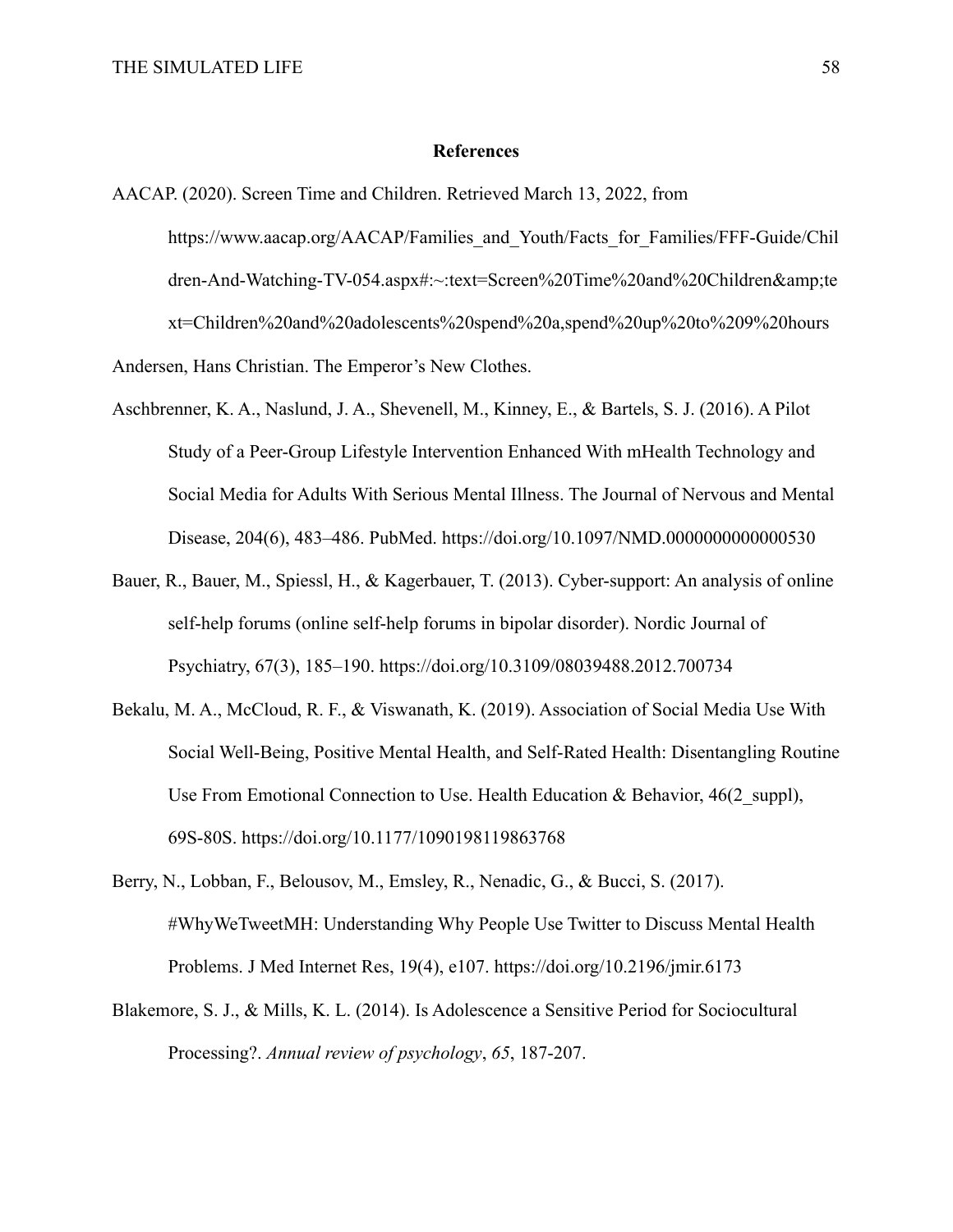Bramble, Ben. 2016. "The Experience Machine". Philosophy Compass. 11 (3): 136–145.

- Brusilovskiy, E., Townley, G., Snethen, G., & Salzer, M. S. (2016). Social media use, community participation and psychological well-being among individuals with serious mental illnesses. Computers in Human Behavior, 65, 232–240. https://doi.org/10.1016/j.chb.2016.08.036
- Casiano, H., Kinley, D. J., Katz, L. Y., Chartier, M. J., & Sareen, J. (2012). Media Use and Health Outcomes in Adolescents: Findings from a Nationally Representative Survey. *Journal of the Canadian Academy of Child and Adolescent Psychiatry*, *21*(4), 296–301.
- Clark, J. L., Algoe, S. B., & Green, M. C. (2018). Social Network Sites and Well-Being: The Role of Social Connection. Current Directions in Psychological Science, 27(1), 32–37. https://doi.org/10.1177/0963721417730833
- Crone, E.A., Konijn, E.A. (2018). Media use and brain development during adolescence. *Nat Commun* 9, 588. https://doi.org/10.1038/s41467-018-03126-x
- De Brigard, Felipe. 2010. "If you like it, does it matter if it's real?". *Philosophical Psychology*. 23 (1): 43–57.
- De Brigard, Felipe. 2010. Pleasure or Reality? The Experience Machine Debate. *Psychology Today.*
	- Engeln, R., Loach, R., Imundo, M. N., & Zola, A. (2020). Compared to Facebook, Instagram use causes more appearance comparison and lower body satisfaction in college women. *Body Image*, *34*, 38–45. https://doi.org/10.1016/j.bodyim.2020.04.007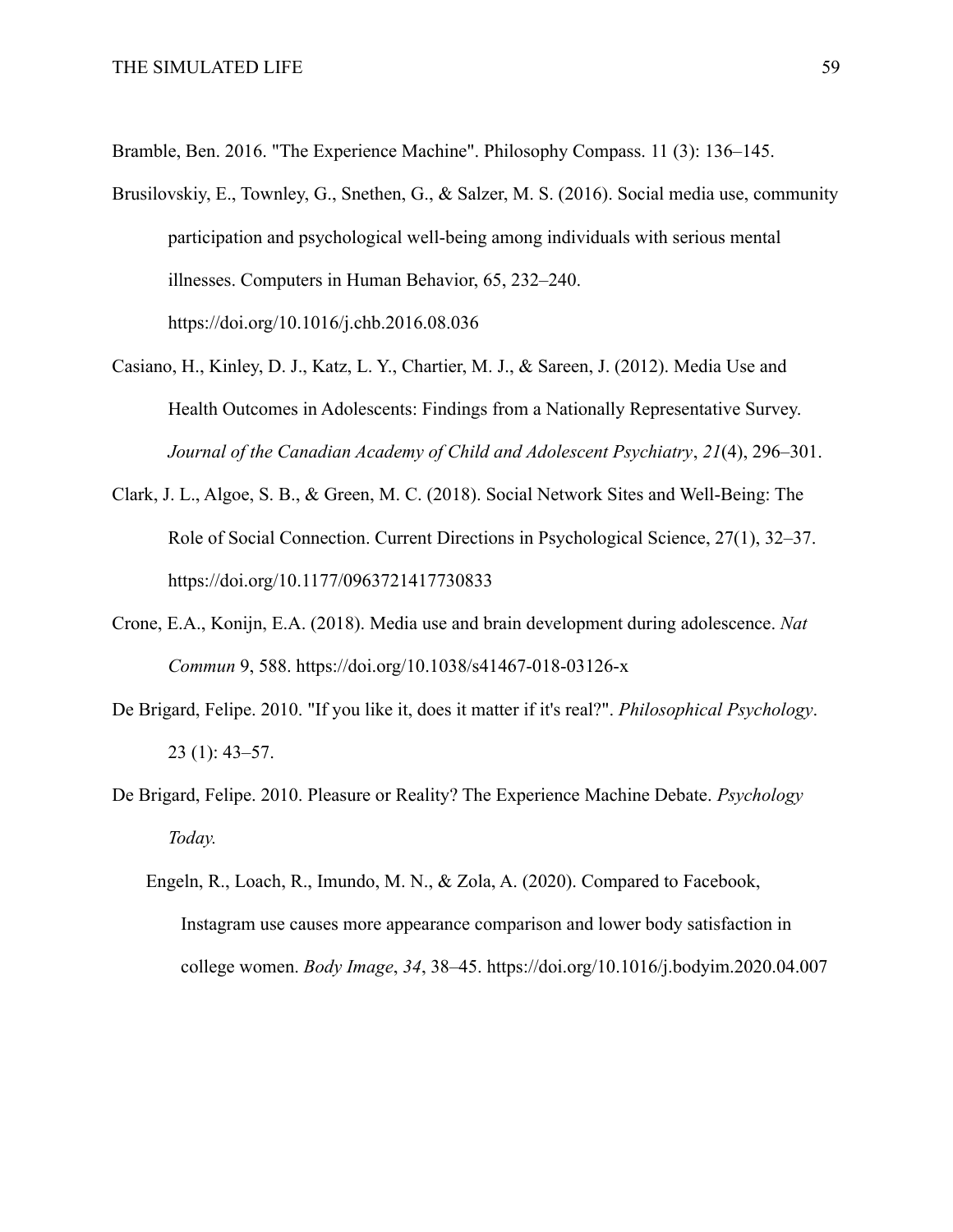- Firth JA, Torous J, Firth J. Exploring the Impact of Internet Use on Memory and Attention Processes. *Int J Environ Res Public Health.* 2020 Dec 17;17(24):9481. doi: 10.3390/ijerph17249481. PMID: 33348890; PMCID: PMC7766706
- Firth, J., Torous, J., Stubbs, B., Firth, J. A., Steiner, G. Z., Smith, L., Alvarez-Jimenez, M., Gleeson, J., Vancampfort, D., Armitage, C. J., & Sarris, J. (2019). The "Online Brain": How the Internet May be Changing our Cognition. *World psychiatry : official journal of the World Psychiatric Association (WPA)*, *18*(2), 119–129. https://doi.org/10.1002/wps.20617
- Grau, Christopher. 2005. "Bad Dreams, Evil Demons, and the Experience Machine: Philosophy and The Matrix". In Christopher Grau, ed., *Philosophers Explore the Matrix,* pp. 10-23.
- Haidt, J., & Lukianoff, G. (2021, October 29). *The Polarization Spiral*. Persuasion. Retrieved December 16, 2021, from

https://www.persuasion.community/p/haidt-and-lukianoff-the-polarization

- Haidt, J., & Lukianoff, G. (2021, November 1). 'Coddling' the Afterword Part 1: Gen Z's Mental Health Continues to Deteriorate. *FIRE*. Retrieved December 17, 2021, from https://www.thefire.org/coddling-the-afterword-part-1-gen-zs-mental-health-continues-todeteriorate/
- Haidt, J., & Lukianoff, G. (2021, November 1). *'*Coddling' the Afterword Part 2: It's Social Media - More Than Screen Time - That Matters for Mental Health. *FIRE*. Retrieved December 17, 2021, from https://www.thefire.org/coddling-the-afterword-part-2-socialmedia-more-than-screen-time-matters-for-mental-health/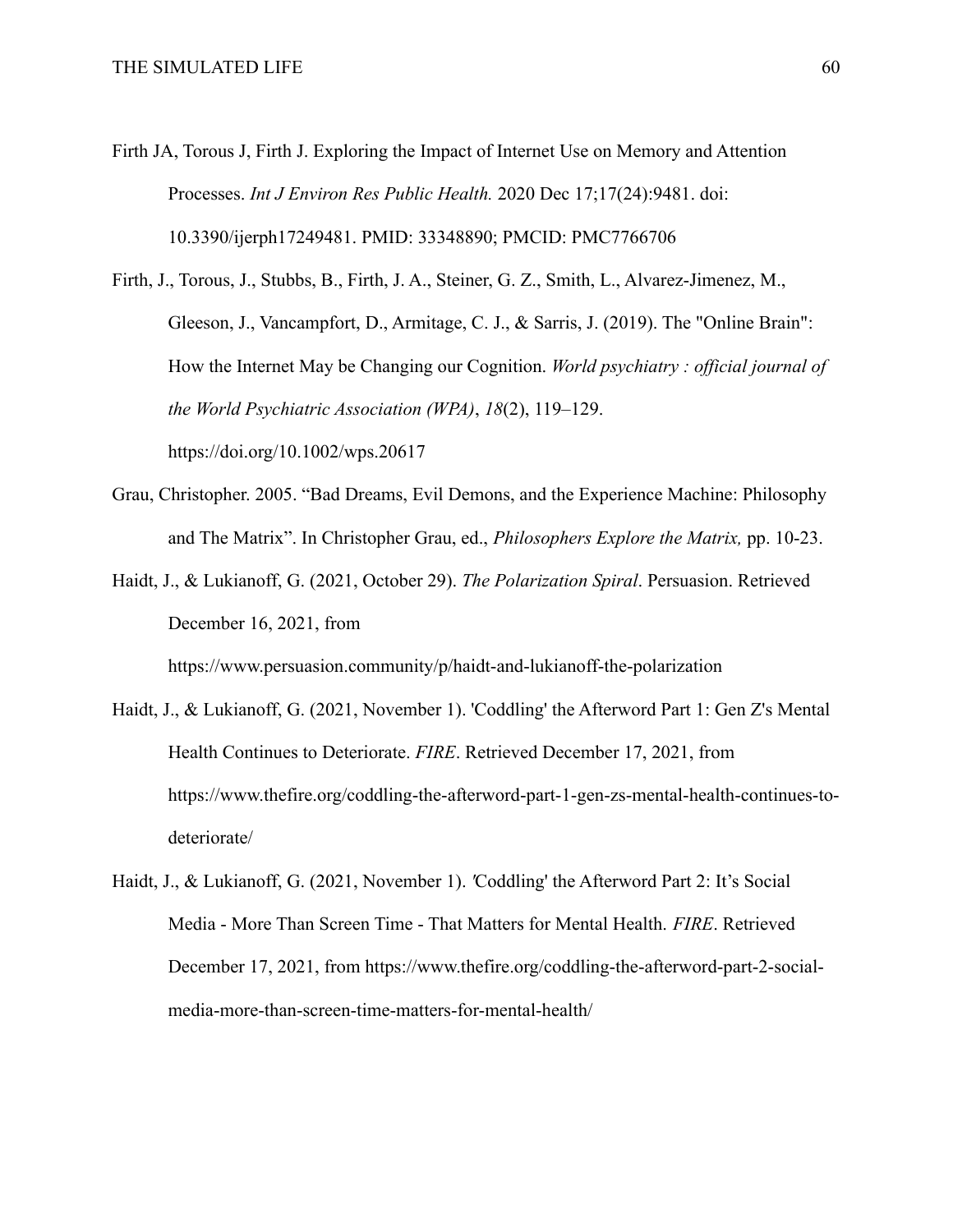- Haidt, J., & Lukianoff, G. (2021, November 1). 'Coddling' the Afterword Part 3: Increasing Persecution on Campus. *FIRE*. Retrieved December 17, 2021, from https://www.thefire.org/coddling-the-afterword-part-3-increasing-persecution-on-campus/
- Haidt, J., Twenge, J. (2021). *Social media use and mental health: A review*. Unpublished manuscript, New York University.
- He, Q., Turel, O., & Bechara, A. (2017). Brain anatomy alterations associated with Social Networking Site (SNS) addiction. Scientific reports, 7, 45064. https://doi.org/10.1038/srep45064
- Hunt, M. G., Marx, R., Lipson, C., & Young, J. (2018). No More FOMO: Limiting Social Media Decreases Loneliness and Depression. Journal of Social and Clinical Psychology, 37(10), 751–768. https://doi.org/10.1521/jscp.2018.37.10.75
- Hutton JS, Dudley J, Horowitz-Kraus T, DeWitt T, Holland SK. Associations Between Screen-Based Media Use and Brain White Matter Integrity in Preschool-Aged Children. *JAMA Pediatr.* 2020;174(1):e193869. doi:10.1001/jamapediatrics.2019.3869
- Indian, M., & Grieve, R. (2014). When Facebook is easier than face-to-face: Social support derived from Facebook in socially anxious individuals. Personality and Individual Differences, 59, 102–106. https://doi.org/10.1016/j.paid.2013.11.016
- Johnson, E. (2021, February 9). *Martin Luther Rewired Your Brain*. *This View Of Life.* Retrieved October 29, 2021, from https://thisviewoflife.com/martin-luther-rewired-your-brain/
- Johnson, J. (2022, March 9). *U.S. Adults Metaverse Feelings 2022*. Statista. Retrieved April 7, 2022, from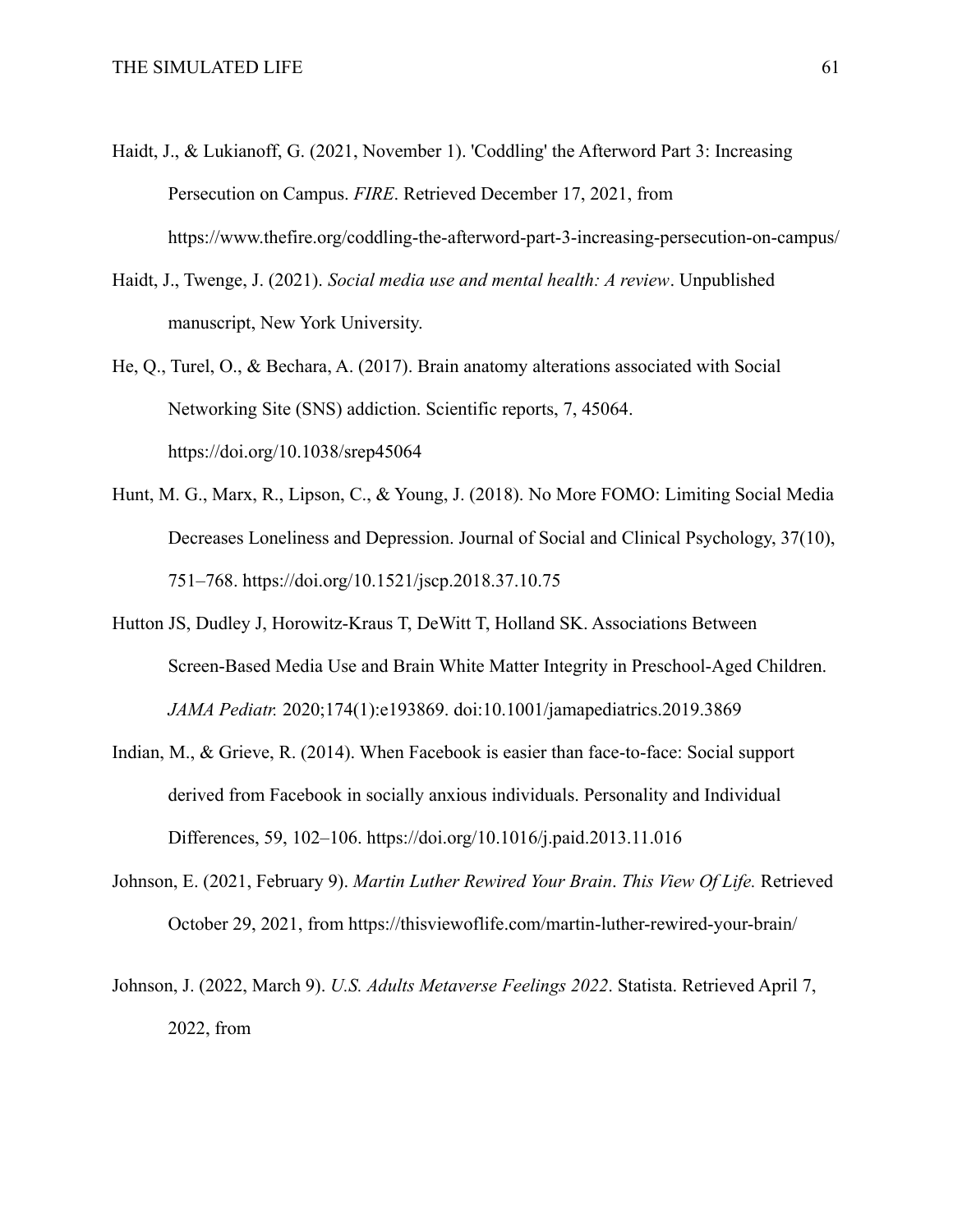https://www.statista.com/statistics/1290667/united-states-adults-feelings-toward-metavers e/

- Kawall, Jason. 1999. "The Experience Machine and Mental State Theories of Well-Being". *The Journal of Value Inquiry.* 33(3): 381 – 387.
- Kelly, Y., Zilanawala, A., Booker, C., & Sacker, A. (2018). Social media use and adolescent mental health: Findings from the UK Millennium Cohort Study. *EClinicalMedicine*, *6*, 59-68.
- Kurutz, S. (2021, December 8). Getting Married in the Metaverse. The New York Times. Retrieved April 4, 2022, from https://www.nytimes.com/2021/12/08/fashion/Metaverse-virtual-wedding.html
- Kuss, D. J., & Griffiths, M. D. (2017). Social Networking Sites and Addiction: Ten Lessons Learned. International journal of environmental research and public health, 14(3), 311. https://doi.org/10.3390/ijerph14030311
- Leaver, T., & Berryman, R. (2022, March 28). *'virtual influencers' are here, but should meta really be setting the ethical ground rules?* The Conversation. Retrieved April 3, 2022, from

https://theconversation.com/virtual-influencers-are-here-but-should-meta-really-be-settin g-the-ethical-ground-rules-175524

Lin, Eden. 2015. "How to Use the Experience Machine". *Utilitas*. 28 (3): 314–332.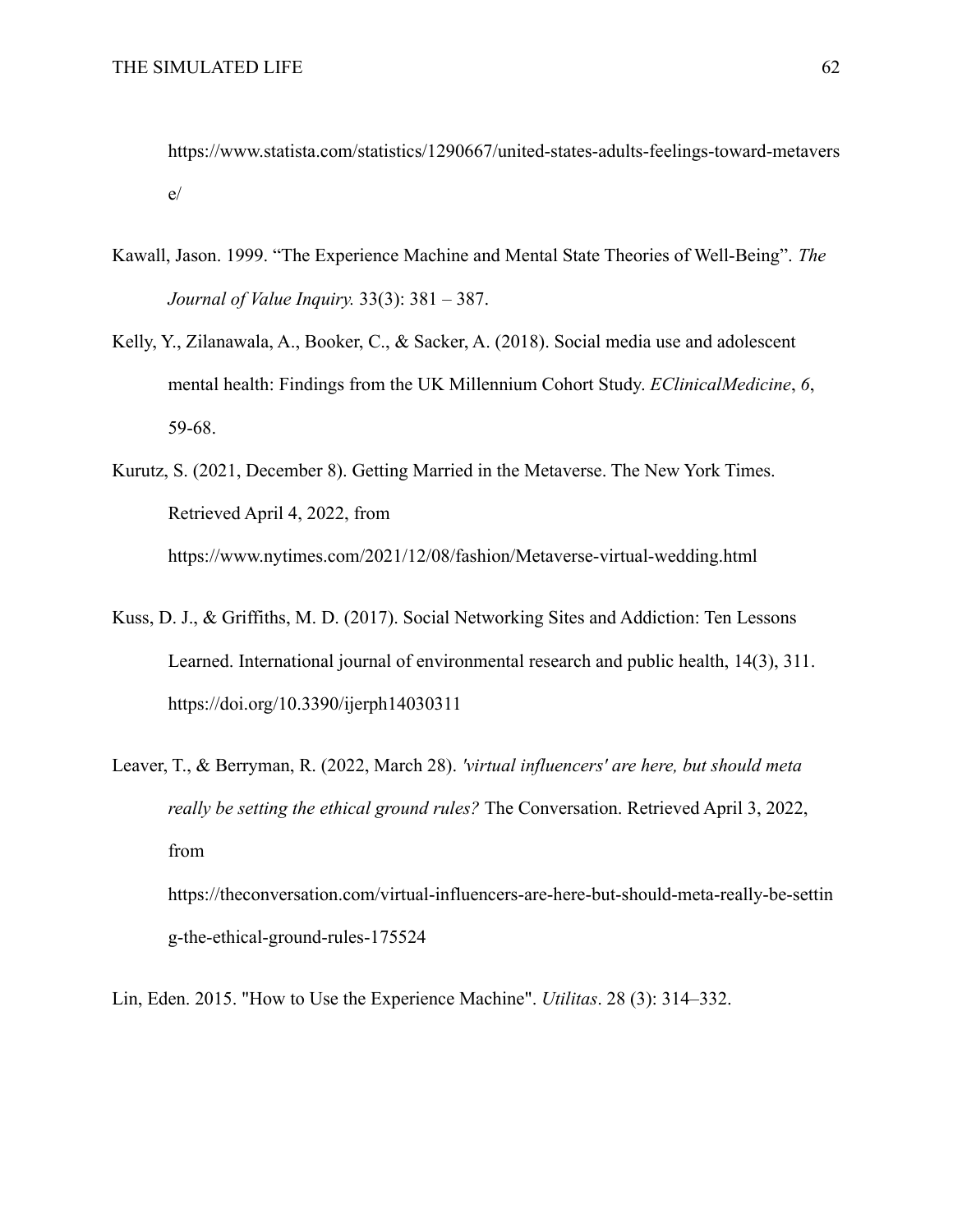- McAnally, H. M., Young, T., & Hancox, R. J. (2019). Childhood and adolescent television viewing and internalising disorders in adulthood. *Preventive medicine reports*, *15*, 100890. https://doi.org/10.1016/j.pmedr.2019.100890
- Naslund, J. A., Aschbrenner, K. A., Marsch, L. A., McHugo, G. J., & Bartels, S. J. (2018). Facebook for Supporting a Lifestyle Intervention for People with Major Depressive Disorder, Bipolar Disorder, and Schizophrenia: An Exploratory Study. Psychiatric Quarterly, 89(1), 81–94. https://doi.org/10.1007/s11126-017-9512-0
- Naslund, J. A., Bondre, A., Torous, J., & Aschbrenner, K. A. (2020). Social Media and Mental Health: Benefits, Risks, and Opportunities for Research and Practice. Journal of Technology in Behavioral Science, 5(3), 245–257. https://doi.org/10.1007/s41347-020-00134-x
- Nozick, Robert. 1974. Anarchy, State, and Utopia. *Basic Books*.
- Primack, B. A., Shensa, A., Sidani, J. E., Whaite, E. O., Lin, L. yi, Rosen, D., Colditz, J. B., Radovic, A., & Miller, E. (2017). Social Media Use and Perceived Social Isolation Among Young Adults in the U.S. American Journal of Preventive Medicine, 53(1), 1–8. https://doi.org/10.1016/j.amepre.2017.01.010
- Przybylski, A. K., & Weinstein, N. (2017). A Large-Scale Test of the Goldilocks Hypothesis. *Psychological science*, *28*(2), 204–215. https://doi.org/10.1177/0956797616678438
- Rosen, L. D., Sears, D. C., & Weil, M. M. (1987). Computerphobia. *Behavior Research Methods, Instruments, & Computers*, *19*(2), 167–179. https://doi.org/10.3758/BF03203781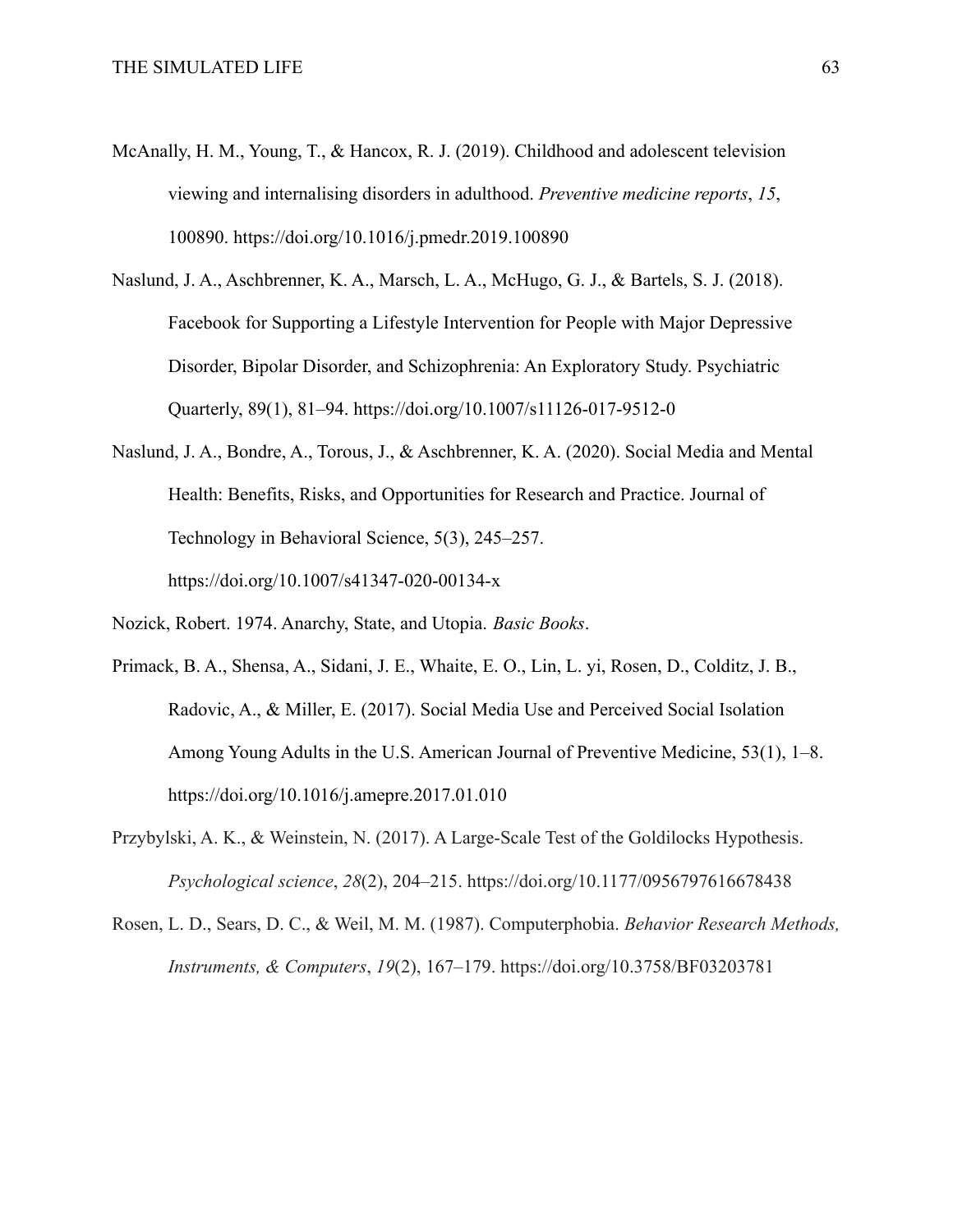- Sbarra, D. A., Briskin, J. L., & Slatcher, R. B. (2019). Smartphones and Close Relationships: The Case for an Evolutionary Mismatch. *Perspectives on Psychological Science*, 14(4), 596–618. https://doi.org/10.1177/1745691619826535
- Silver, L. (2020, August 25). Smartphone ownership is growing rapidly around the world, but not always equally. Pew Research Center's Global Attitudes Project. Retrieved March 10, 2022, from https://www.pewresearch.org/global/2019/02/05/smartphone-ownership-is-gr owing-rapidly-around-the-world-but-not-always-equally/
- Tamir, D. I., Templeton, E. M., Ward, A. F., & Zaki, J. (2018). Media usage diminishes memory for experiences. Journal of Experimental Social Psychology, 76, 161–168. https://doi.org/10.1016/j.jesp.2018.01.006
- "Teens and Their Experiences on Social Media." Pew Research Center, Washington, D.C. (2018) https://www.pewresearch.org/internet/2018/11/28/teens-and-their-experiences-on-socialmedia/
- Twenge, J. M., Blake, A. B., Haidt, J., & Campbell, W. K. (2020). Commentary: Screens, teens, and psychological well-being: Evidence from three time-use-diary studies. *Frontiers in Psychology*, *11*, 181.
- Twenge, J. M., & Campbell, W. K. (2018). Associations between screen time and lower psychological well-being among children and adolescents: Evidence from a population-based study. *Preventive medicine reports*, *12*, 271-283.
- Twenge, J. M., & Campbell, W. K. (2019). Media Use Is Linked to Lower Psychological Well-Being: Evidence from Three Datasets. *Psychiatric Quarterly*, *90*(2), 311–331. https://doi.org/10.1007/s11126-019-09630-7